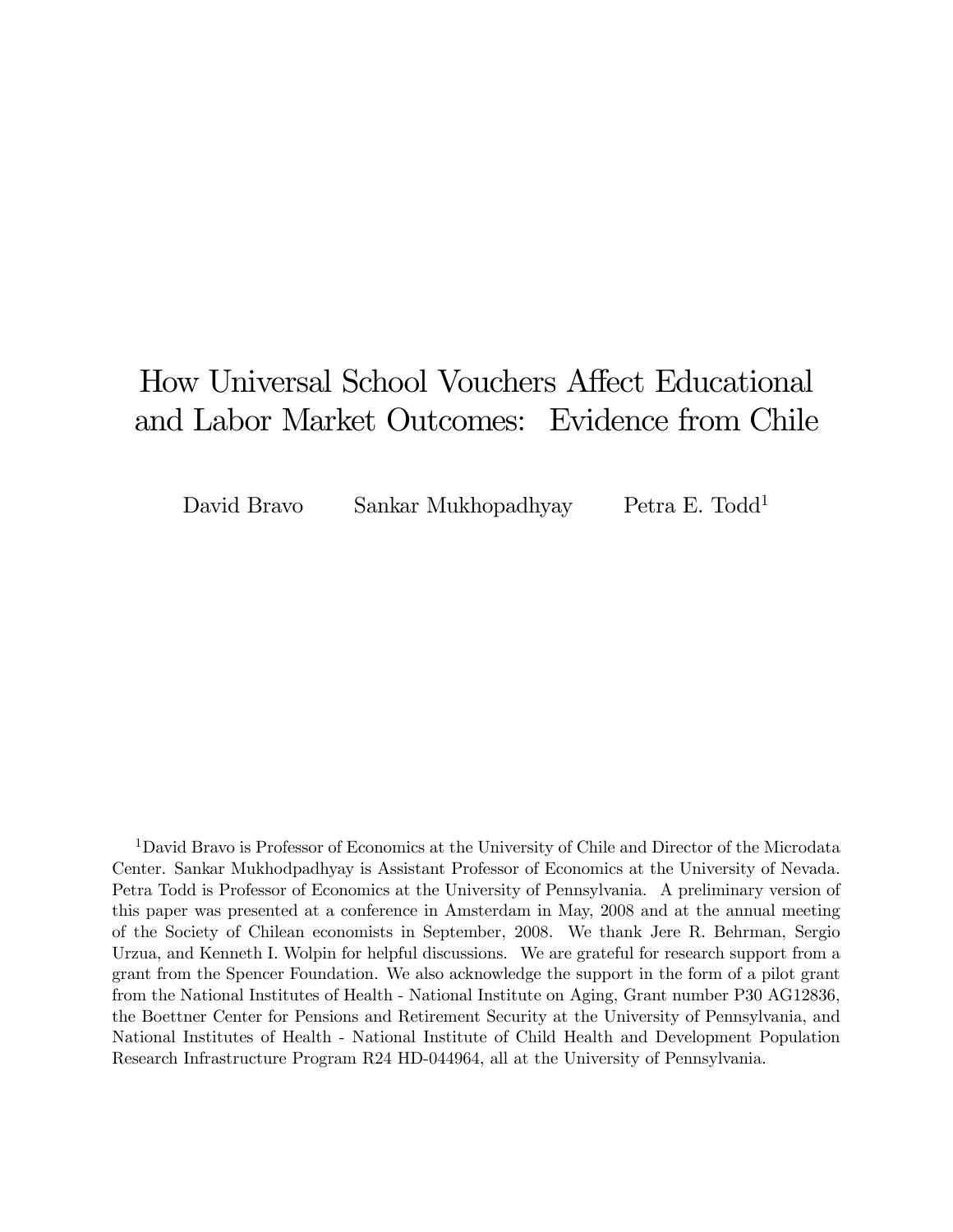#### Abstract

This paper studies the effects of school vouchers in Chile, which adopted a nationwide school voucher program 28 years ago. Chile has a relatively unregulated, decentralized, competitive market in primary and secondary education and therefore provides a unique setting in which to study how voucher programs affect school choice as well as educational attainment and labor market outcomes. This paper develops and estimates a dynamic model of schooling and work decisions using data from the 2002 Historia Laboral y Seguridad Social and the 2004 Enquesta Proteccion Social (EPS) surveys. The dataset includes rich demographic information as well as contemporaneous and retrospective schooling and work information covering a thirty-five year time frame. Some individuals in the sample completed their schooling before the voucher program was introduced, while others had the option of using the vouchers over part or all of their schooling careers. The impacts of the voucher program are identified from the differences in the schooling and work choices made and wage returns received by individuals differentially exposed to the voucher reform. Simulations based on the estimated dynamic model indicate that the voucher reform induced individuals exposed to the voucher program to attend private subsidized schools at a higher rate. It also led to a compression of the educational attainment distribution, to an increase in wages of about 4% on average and to an increase in labor force participation. An examination of distributional effects shows that the voucher program benefitted individuals from both poor and non-poor backgrounds.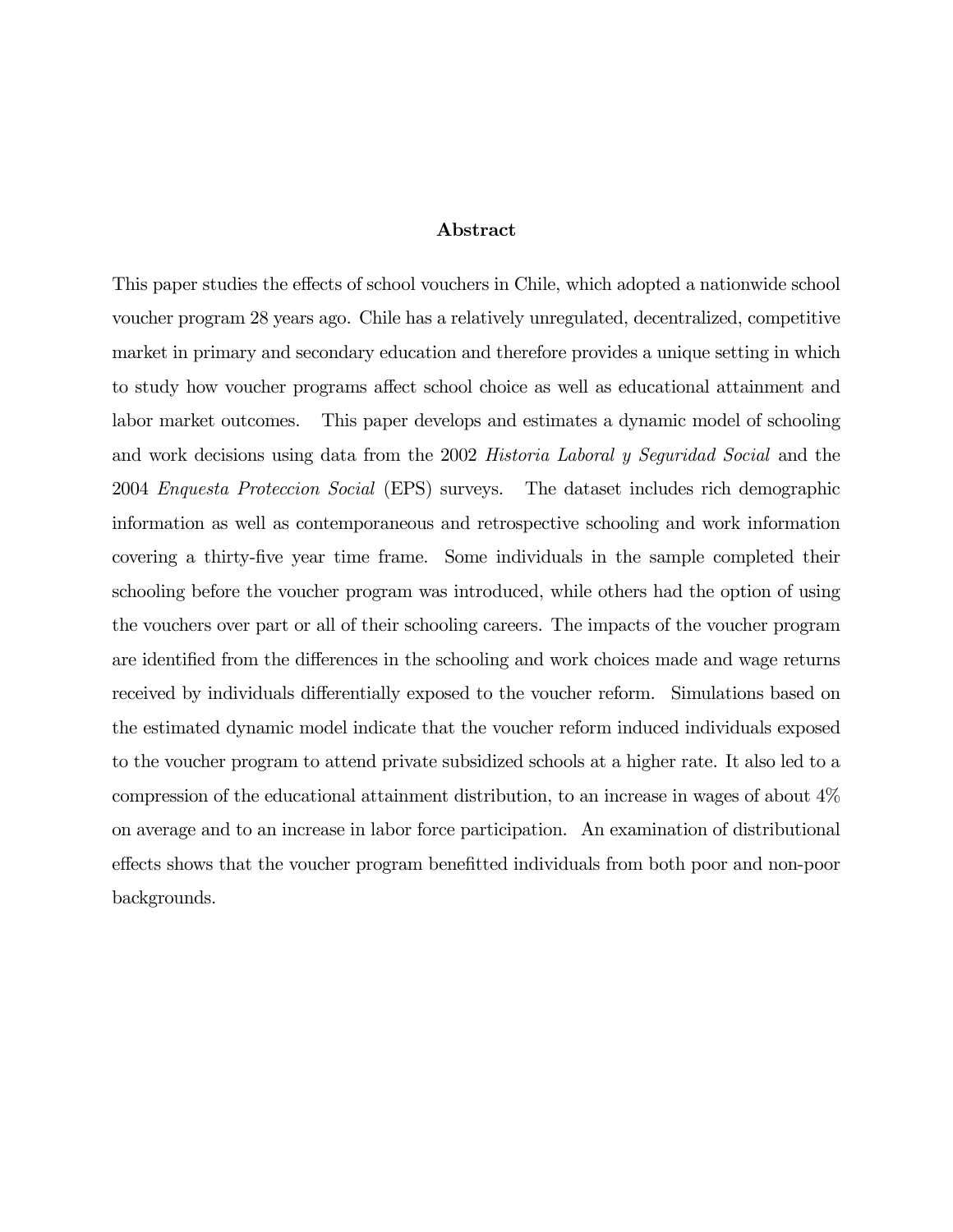## 1 Introduction

School vouchers were first proposed by Milton Friedman (1962) as a way of improving quality of schooling. Friedman supported a role for government in the funding of schooling, but he argued that schooling might be more efficiently provided in the private sector. At first, his voucher proposal was considered a radical idea and was not seriously considered as a policy alternative, but school vouchers have since garnered support among policy-makers looking for ways to improve school quality. Recent advocates of voucher programs point to their value in fostering competition among schools, which is thought to generate quality improvements in both public and private school systems, and to their potential value in promoting equality of educational opportunity (Brighouse, 2000, Rouse, 1998, Hoxby, 2001, 2003). However, critics caution that voucher programs deplete already poorly funded public school systems of revenue, of their best students and possibly also of their best teachers and therefore may increase inequality (e.g., Ladd, 2002).

School voucher programs have been implemented in some U.S. cities, including Milwaukee, Dayton, New York City, the District of Columbia, Cleveland, and Denver and also in the state of Florida. Most of the existing programs are available only to children from low income families and/or from poor performing schools.<sup>1</sup> The evidence on the effectiveness of these programs in improving child test scores is mixed. (See, e.g., Krueger and Zhu, 2004, Yau, 2004, Peterson, Howell and Greene, 1999 and section two of this paper). The small-scale of most programs and their selective targeting makes it difficult to draw inference about the likely effects of vouchers were they to be adopted on a broader scale. Notably, the scale of existing programs has been too small to induce a supply response in the private schooling sector, which one would expect to occur with wider adoption. There are also no empirical studies for the U.S. or other countries of the potential long-term effects of voucher programs on educational attainment, earnings and employment outcomes.

This paper studies the effects of school vouchers in Chile, which adopted a nationwide

<sup>&</sup>lt;sup>1</sup>The Cleveland program is an exception.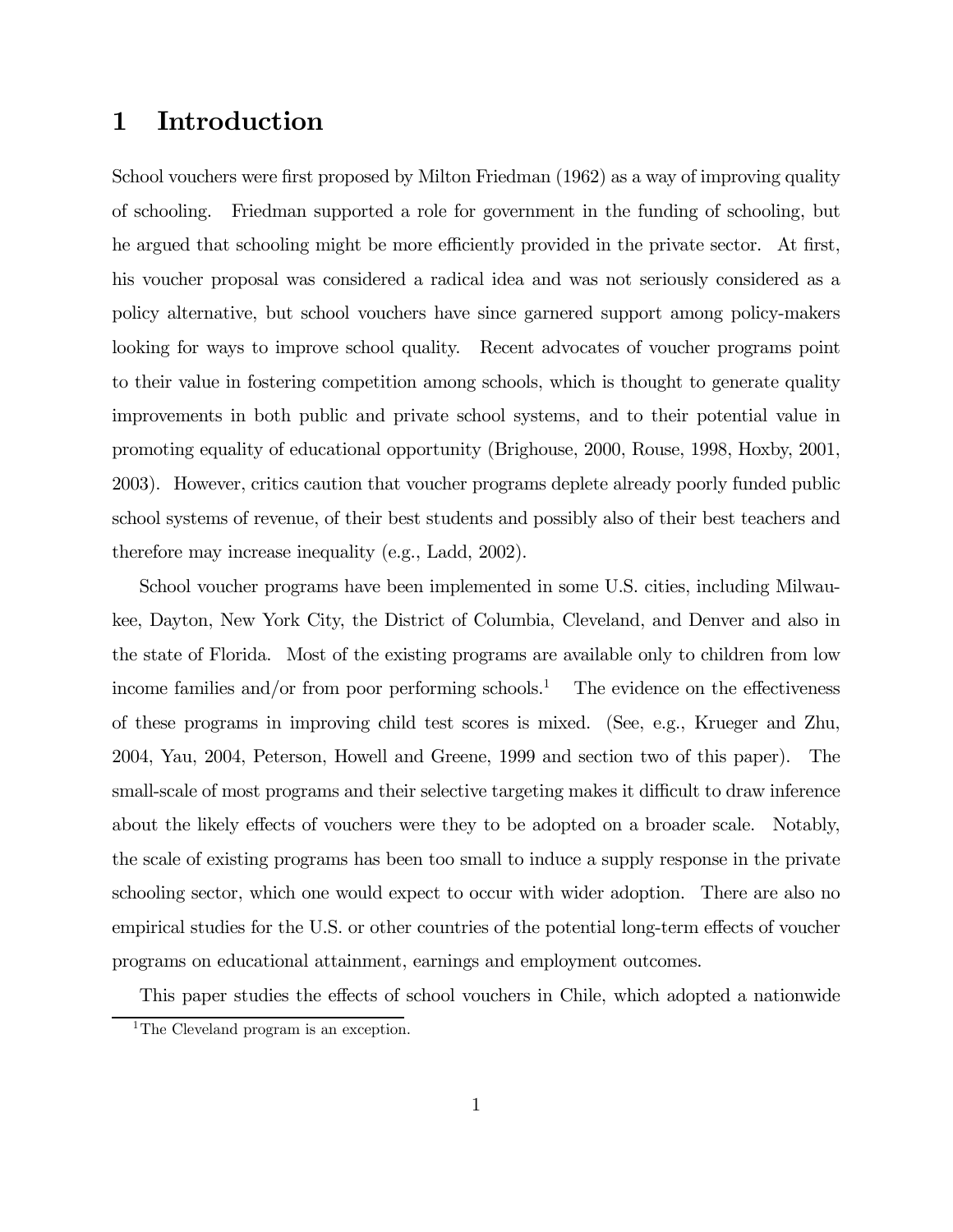school voucher program in 1980. The voucher program was one of several market-oriented reforms initiated under Augusto Pinochet's military regime. At the time of the voucher program's adoption, Chilean economic and social policy was strongly influenced by the Chicago school of economics. (Valdez, 1995) At the same time as the vouchers were introduced, Chile transferred management of public schools from the national Ministry of Education to local municipalities. The design of Chile's voucher program is in many ways similar to Friedman's original proposal, with public financing of vouchers, voucher funds following the child to selected schools, coexistence of a government and private schooling sector with free entry in the private schooling sector, and some government monitoring of the quality of all schools. Since 1980, Chile has been a virtual laboratory for a relatively unregulated, decentralized, competitive market in primary and secondary education. It provides a unique setting in which to study how the voucher and decentralization reforms affect school choice and to examine their longer-term effects on educational attainment and labor market outcomes. This paper also explores how the reforms affect inequality by increasing the opportunities for children from poorer families to attend private schools and/or by changing the types of private schools attended by children from wealthier families.

Education in Chile is provided by three broad types of schools: municipal schools, private subsidized schools, and private non-subsidized (fee-paying) schools. Until 1994 (and over the time period covered by our data), private subsidized schools and municipal schools were financed primarily through the per capita government voucher given to every child.2 Private non-subsidized schools, which include both religious (mainly Catholic) and lay schools, are financed from private tuition. Private subsidized schools can be for profit or not for profit, while private nonsubsidized schools are usually for profit. Parents are free to choose among both municipal and both types of private schools. Private schools can be selective in their admissions, while public schools are only allowed to be selective if there is excess demand. At all types of schools, students are required to take standardized tests in the 4th, 8th and

<sup>&</sup>lt;sup>2</sup>Municipal schools may also receive some additional funding in the form of government transfers when the voucher amounts are not sufficient to cover operating expenses. In 1993, there was a change in rules to allow public and private schools to impose a small tuition charge on top of the voucher.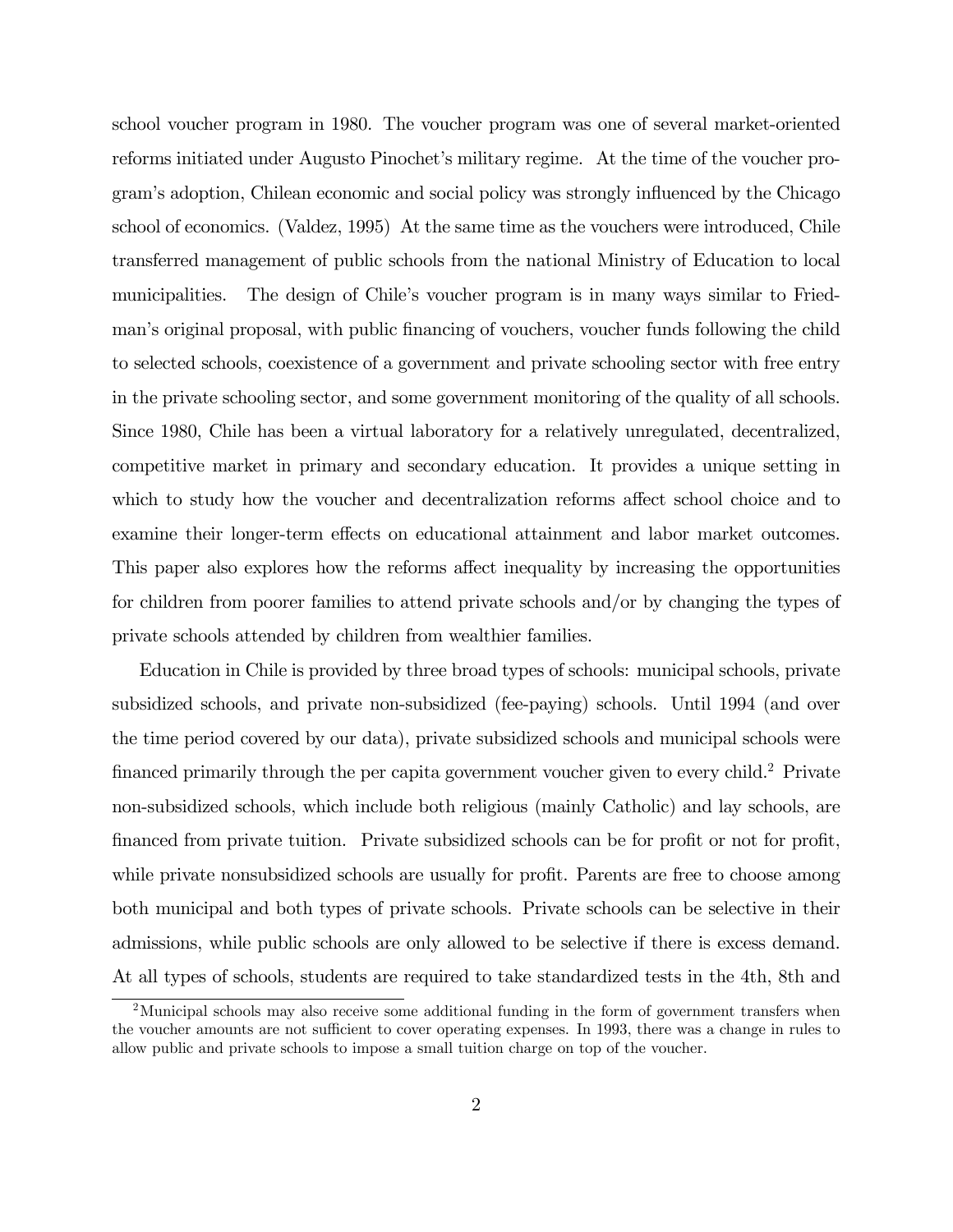10th grades, called the SIMCE tests. The school's average test results are published annually and are used by parents as an indicator of educational performance.

Figure 1 shows the percentage of students attending different kinds of schools from 1981- 2004.3 In the first five years after the voucher program was introduced, the percentage of students enrolled in private subsidized schools increased rapidly, from 15% to over 30%, with a corresponding decline in enrollment in public schools. Subsequently, the share of private subsidized schools continued to increase at a more gradual pace and the corresponding market share of public schools to decrease. The market share of private nonsubsidized schools varied only a little over time, ranging from 5.5 to 9.5%.

There are a number of previous studies of the effects of voucher programs in Chile. All of the studies (e.g. Sapelli and Vial, 2002, Contreras, 2001, Hsieh and Urquiola, 2005, McEwan and Carnoy, 2001), analyze the relationship between standardized test scores (usually SIMCE test scores) and attendance at voucher schools using data collected at the schools. With data collected in school, one encounters multiple selection problems, namely, that the children/youth attending each type of school are self-selected and that test scores are only observed for those who attend school and not for drop-outs. Section two discusses some of the ways that literature has addressed selectivity problems in analyzing the effects of vouchers on tests scores. Some studies in the literature find little difference in test score performance between municipal and private subsized schools after controlling for family background (e.g., Mizala and Romaguera, 1997). The test score data were gathered many years after the voucher reforms, and as Mizala and Romaguera (1997) note the finding of no significant difference in test scores between municipal and private subsidized schools could be consistent with the voucher program having improved performance in both the private and public sectors. Other studies in the literature, such as McEwan and Carnoy (1999), Bravo, Contreras and Sanhueza (1999), and Sapelli and Vial (2002) find evidence of better performance in private schools. Some studies find evidence that public schools are better at serving disadvantaged students and private schools better at serving more advantaged

<sup>&</sup>lt;sup>3</sup>The figure is based on data from the Ministry of Education.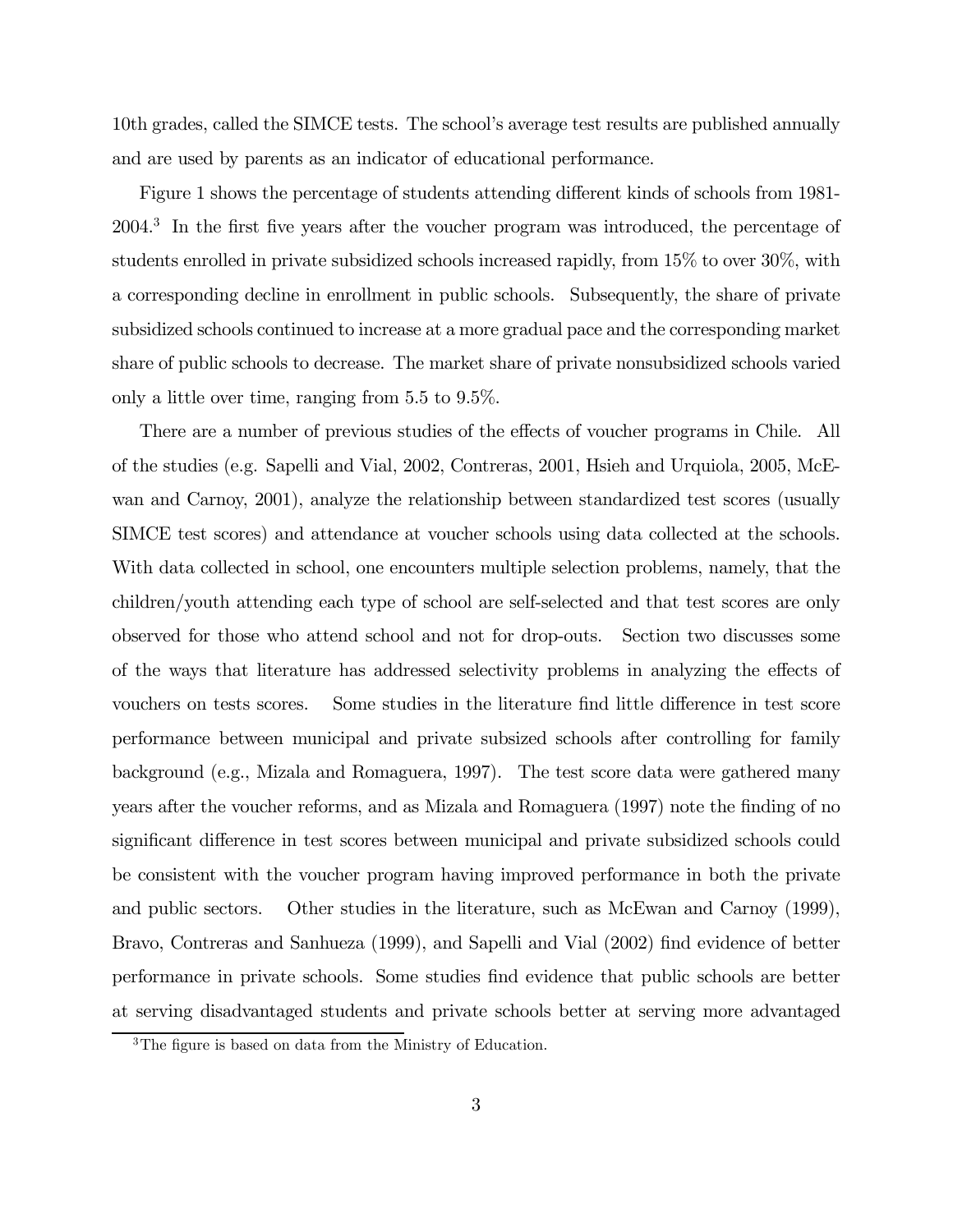students. The original goal of the voucher program, though was to improve performance at all types of schools through increased competition and not to create a superior private schooling sector.

Rather than study the determinants of test scores as does the existing literature, this paper uses household survey data to study the longer term effects of the school voucher reforms on educational attainment, employment, and earnings outcomes. In particular, we use the newly available, longitudinal survey in Chile called the Enquesta Proteccion Social (EPS) which elicited information from respondents on the types of primary and secondary schools they attended.<sup>4</sup> These data, collected in 2002 and 2004, contain rich labor market, demographic and pension-related information for a random sample of Chileans age 15 and older. Most relevant for our analysis is the information that was collected on the types of primary and secondary schools attended, the geographic location of the schools attended, family background, work history and earnings. The sample includes individuals who attended school prior to the introduction of vouchers, who were in the midst of their schooling careers at the time vouchers were introduced and who attended solely in the post-voucher regime. The thirty five year time frame covered by our data permits evaluation of the effects of the school voucher program on longer term educational and labor market outcomes, a question that has never been previously examined.

This paper develops and implements a behavioral model of decision-making about schooling and labor force participation over the life-cycle. The model builds on a well developed labor literature that analyzes labor market outcomes in the presence of self-selection into educational and/or occupational sectors. The seminal paper is that of Roy (1951), which explores the implications of occupational self-selection for earnings distributions within a static earnings optimization model.<sup>5</sup> Rosen and Willis (1979) extend the Roy model to an educational choice setting where individuals choose whether to attend college, basing their

<sup>&</sup>lt;sup>4</sup>The first round of data were collected under the survey name *Historia Laboral y Seguridad Social* (HLLS). These data were collected by the Microdata Center at the University of Chile, under the leadership of David Bravo, with cofunding from an NIH grant to Petra Todd at the University of Pennsylvania.

<sup>&</sup>lt;sup>5</sup>Heckman and Honore (1990) exposit the mathematical foundations for the Roy model and generalize it to nonnormal distributions.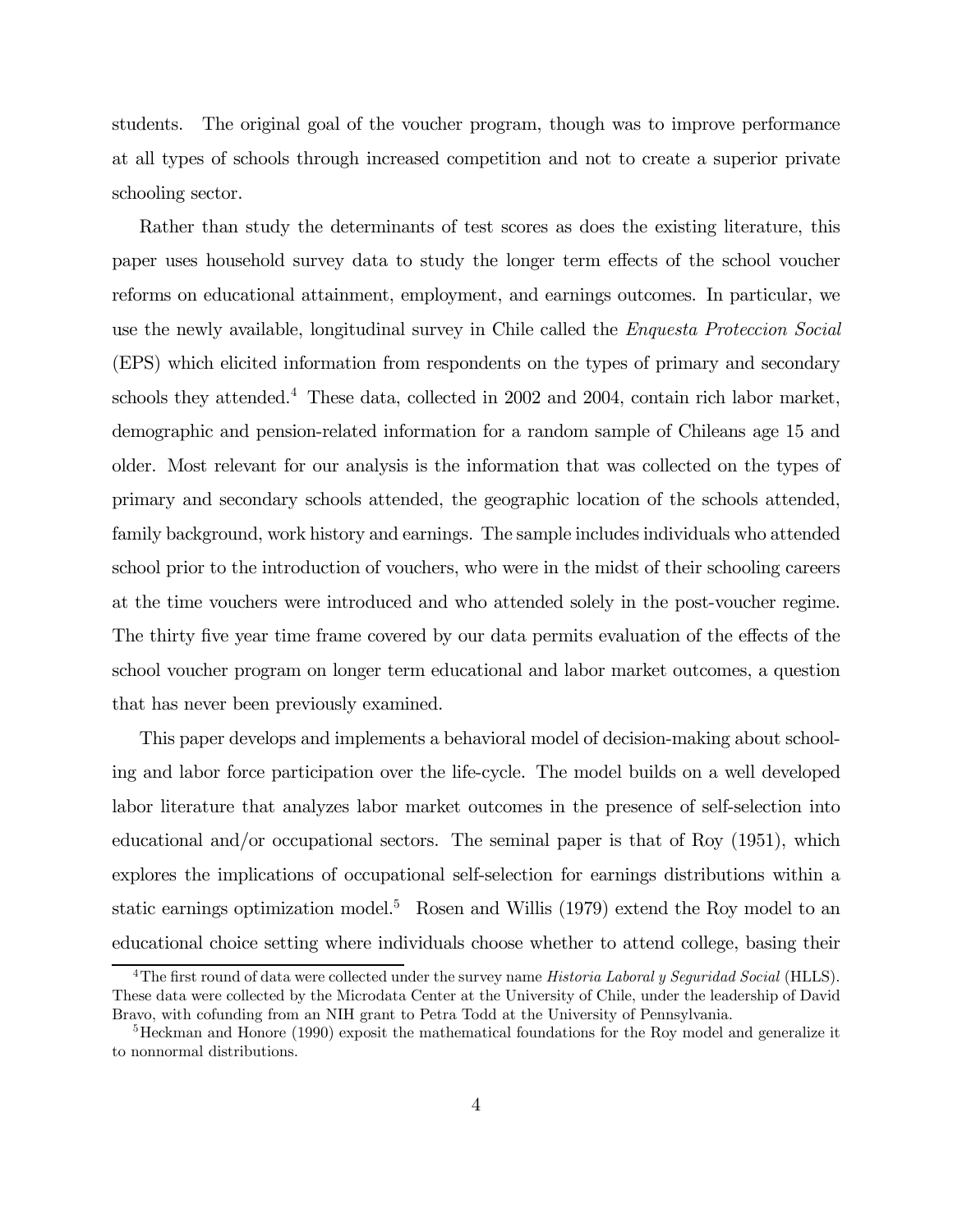decisions on expected lifetime earnings, on financing capacities that differ by family background and on nonpecuniary benefits of education. The model also builds on the Heckman and Sedlacek (1985) study of earnings distributions when individuals self-select into different economic sectors with the option of remaining out of the labor force. In our context, individuals select among different schooling sectors, representing the three schooling types, and make decisions about how long to attend school and whether to participate in the labor force. Our modeling framework explicitly controls for both observed and unobserved sources of heterogeneity that may affect selection into different types of schools as well as wage offers and preference parameters. Along the lines of Ben-Porath (1967), Keane and Wolpin (1997) and Heckman and Navarro (2005), our conceptualization of the schooling decision and of the wage offer equation assumes that individuals forgo earnings opportunities during periods of schooling investment, that they are motivated to undertake investments in part by anticipated future returns, and that wage offers represent a price paid to the human capital embodied in a person.<sup>6</sup> In the tradition of Behrman and Birdsall (1983) and Card and Krueger (1992a,b), we allow the returns to schooling depend on the quality of schooling provided. Specifically, the returns differ depending on the types of primary and secondary school attended and on whether attendance took place in the pre or post voucher regime. This allows the voucher system to have potentially altered the quality of schooling provided in both the private and public sectors.

The model we estimate allows components of future wage offers and of the payoffs to different types of schooling to be unknown at the time individuals make schooling and labor market decisions. It also incorporates permanent unobservable heterogeneity, in the form of discrete types that are assumed to be known to the agent but unknown to the econometrician (Heckman and Singer, 1984). Labor market experience accumulates endogeneously as a function of past labor supply choices. Identification of voucher effects comes from differences in the choices made and wage returns received by individuals differentially exposed to the

<sup>&</sup>lt;sup>6</sup>Also see Heckman, Layne-Farrar and Todd (1996, 1997) for further discussion of the human capital pricing interpretation of the wage equation.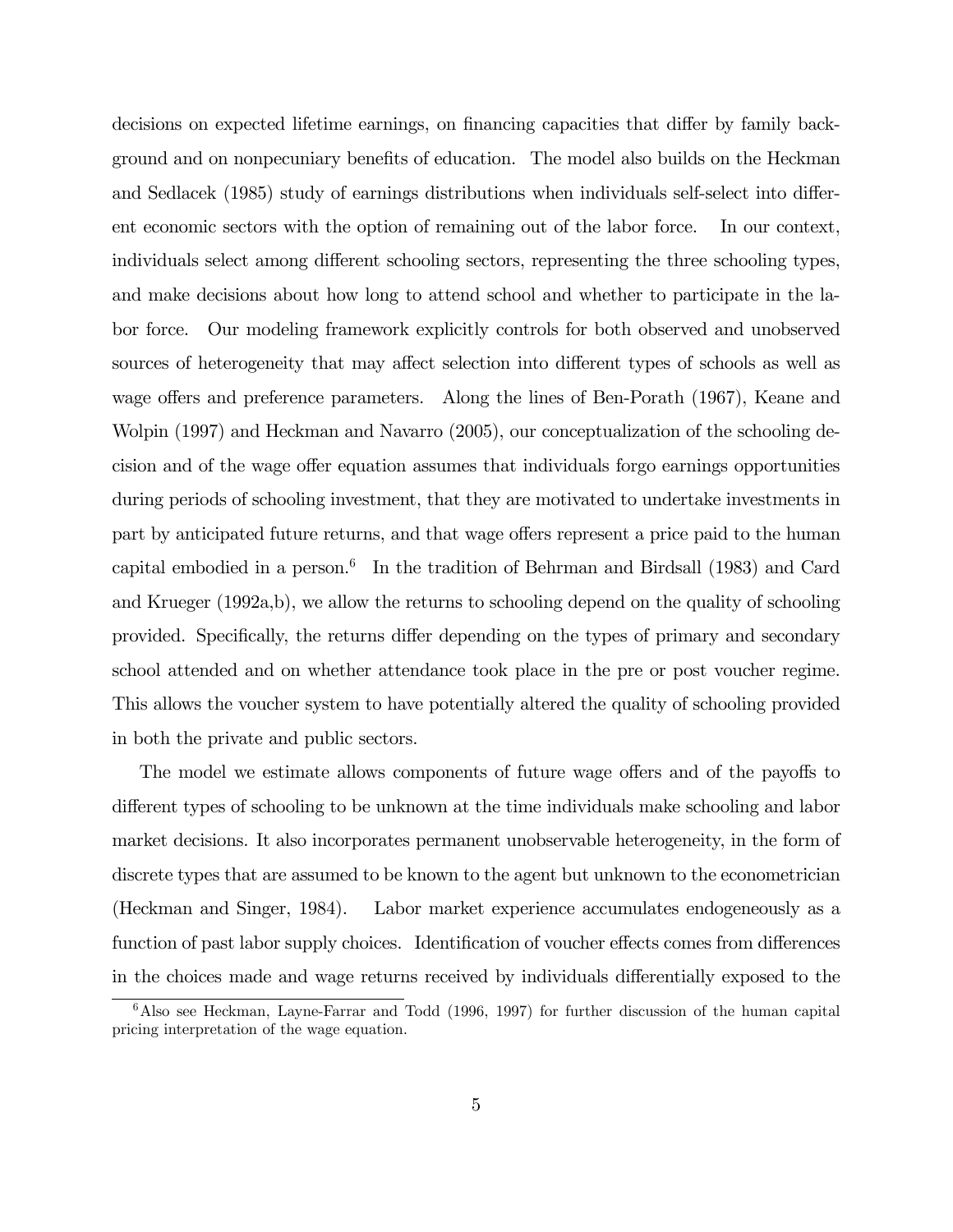voucher program during their schooling careers. The model is estimated solely on males, mainly to avoid consideration of fertility choices.

The estimated behavioral model is used it to assess how the introduction of school vouchers affected sorting among different types of schools, educational attainment, earnings and labor market participation. By simulating schooling and labor supply choices over the life-cycle with and without vouchers, we can directly evaluate the cumulative effects of the voucher program as it operates through both schooling and labor market channels. The empirical findings show that school vouchers increase the likelihood of attending private subsidized schools and lower the probability of attending other types of schools (municipal and private nonsubsidized) at both the primary and secondary school levels. The wage parameter estimates indicate that at the primary school level, returns are highest in the private nonsubsidized schools and lowest in the private nonsubsidized schools. At the secondary school level, the returns are highest in the private nonsubsidized schools and lowest in the municipal schools.

As noted, our wage specification allows returns to schooling to differ in the pre and post voucher regimes. A comparison of the wage returns to schooling shows that the returns to all types of primary schooling increased substantially in the post-voucher period, with a large increase (about 1 percentage point) observed for primary municipal schooling. The increase is consistent with increased competition having improved the quality of all types of schools. Competition is particularly strong at the primary school level where there are more schools. At the secondary school level, we observe little change in the wage return to secondary schooling relative to pre-voucher levels. Competition among schools may be a less important factor at the secondary school level where there are relatively fewer, larger schools. Our estimated cost of attending schooling parameters indicate that the costs of attending school, particularly in rural areas, declined after the voucher program was introduced, which is most likely attributable to increased school availability due to the construction of many new schools and expansion of existing schools. The reduced cost of attending schools and the elimination of tuition for subsidized private schools led to an increase in attendance at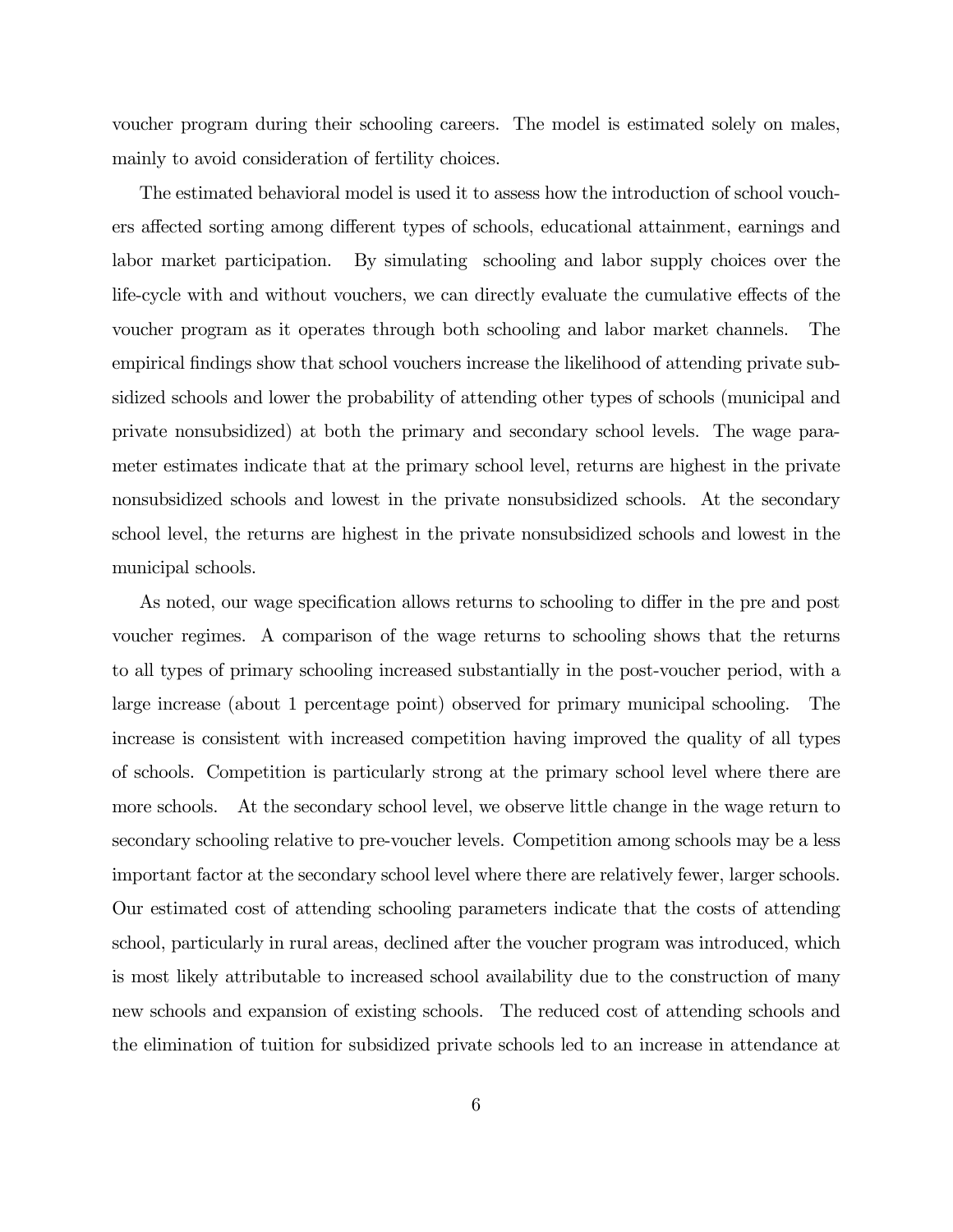private subsidized relative to other types of schools.

We use the estimated schooling and labor force participation model to simulate the effect of the voucher program on educational attainment, wages and labor force participation. We find that on net the voucher program leads to a compression of the educational attainment distribution, with individuals at the lower end of the distribution completing more education and individuals at the higher end completing fewer years. The compression at the top of the distribution is due in part to the fact that the vouchers induce some people to switch from attending private nonsubsidized schools to private subsidized schools. Looking at wages, there are substantial effects of the voucher program. Individuals exposed to the vouchers at any point in their schooling career experienced about a 4 percent increase in realized wages and a 1-2 percentage point increase in labor force participation. The impacts are even larger for individuals who were exposed to the vouchers over their entire schooling careers. We do not find evidence that the voucher reforms increased inequality. There is a decrease in inequality in educational attainment and inequality in earnings remains approximatey the same. The voucher impacts are similar for people from poor and non-poor backgrounds, suggesting that the reforms did not disproportionately benefit those from well-to-do families.

The paper develops as follows. Second two discusses the existing literature and some of the results of previous studies of the Chilean voucher program. Section three describes the model and section four the estimation approach. Section five presents the empirical results and section six concludes.

### 2 Background and Related Literature

Although there has been much speculation and debate about the likely short-run and longerterm effects of large scale school voucher programs in the U.S. on students and teachers, (e.g. Neal, 2002, Hoxby, 2002, 2003, Ferreyra, 2002), the empirical evidence is still scarce. Much of what we know about school vouchers comes from small-scale studies examining the shortterm effects of privately funded voucher programs on student test scores (e.g., Rouse,1998, Krueger and Zhu 2003, Yau 2004). For example, Howell and Peterson (2002) and Peterson,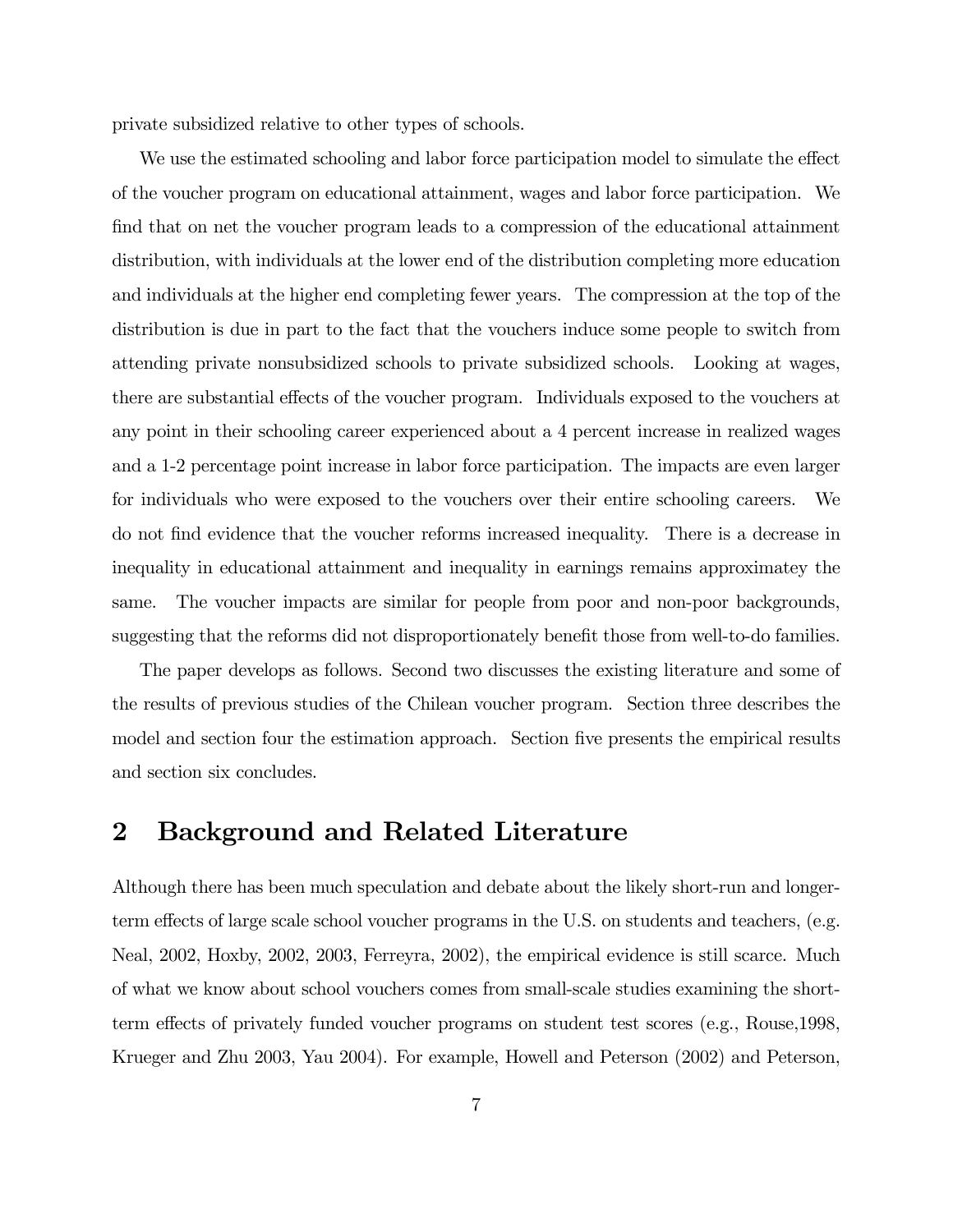Howell, Wolf and Campbell (2003) describe the results of evaluations of voucher programs in Dayton, OH, New York City, and Washington, D.C. Each of the programs was evaluated using a randomized design in which families who applied to participate in the program and met the eligibility criteria where randomized into treatment or control groups. The treatment group received a voucher that partly covered tuition at a private school. A baseline test score was collected along with three years of follow-up test scores. Howell and Peterson (2002) find that African-America children in the treatment group experienced statistically significant test score gains, but do not find significant gains for white or Hispanic children. There remains some controversy regarding their results, in part because of high attrition rates in the experimental control and treatment groups that may have compromised the comparability of the treatment and comparison groups.

A related U.S. literature studies the effects of attending private schools or Catholic schools on student test scores and graduation rates (e.g. Neal, 1997, Grogger and Neal, 2000, Evans and Schwab, 1995). That literature typically finds statistically significant positive effects of attending private schools, primarily for urban, African American and Hispanic children/youth. Voucher programs facilitate attendance at private schools, so the evidence on the effects of private schools could be viewed as broadly supportive of voucher programs, at least to the extent that urban, minority youth seem to benefit from private schooling.

There have been several studies of the Chilean voucher program's effects on student test scores. As noted in the introduction, all of the test score data were gathered long after the voucher reforms took place and are therefore not informative about the performance of public/private schools in the absence of vouchers. Nevertheless, these studies are informative on whether attendance at private schools in the post-voucher reform period is associated with higher test scores. With test score data, one also encounters multiple selection problems, primarily that the types of children attending each school are self-selected and, for older children, that test scores are usually unavailable for children not attending school. For example, if voucher programs induce people to stay in school longer, then not accounting for selectivity in school-going could bias the estimated effects on test scores. Sapelli and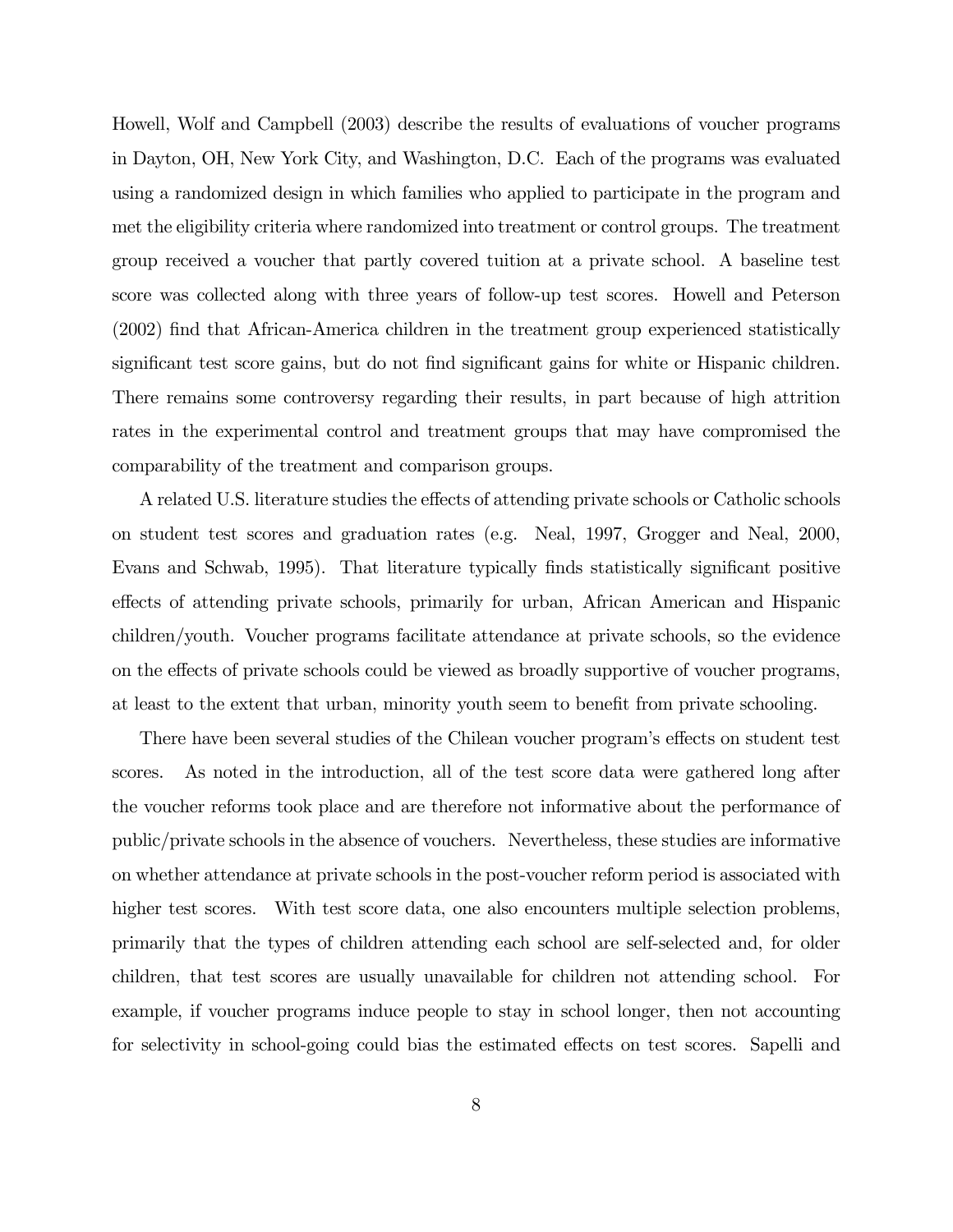Vial (2002) deal with the first selection problem within a static Roy model framework that explicitly models the choice between types of schools in a way that allows for both observed and unobservable sources of heterogeneity. They focus their analysis on second graders for whom the second selection problem (drop-outs) is not severe. Their study finds important gains associated with attendance at private subsidized schools that are largest for those attending those types of schools.7 They also find that the relative performance of private and municipal schools depends on whether municipal schools receive additional government subsidies. In areas where the municipal schools do not receive extra subsidies, there is a significant test score gain from attending private subsidized schools.

Hsieh and Urquiola (2005) also consider the question of whether the Chilean voucher program resulted in better school performance. Their identification strategy compares communities that experienced a greater increase in private school enrollment to those that experienced less of an increase. Using community level data, they find that average standard test scores did not rise faster in communities where the private sector enrollment expanded more, and that average repetition and grade-for-age actually worsened in such areas relative to other communities.<sup>8</sup>

McEwan and Carnoy (2001) examine the relationship between average fourth grade SIMCE school test scores and the percentage of total enrollment in private schools at the community level (for the period 1988-1996), which they interpret as a measure of school competition. Their study finds that public schools that faced more competition had lower average test scores, mainly because of the mobility of the better students to private schools. They also find that non-religious voucher schools are no more effective than public schools, whereas Catholic voucher schools are more effective. They document that average per pupil expenditure is lower in private schools than in public schools, suggesting that these schools are more efficient even if they do not improve relative performance. August and Valenzuela

 $7$ They investigate both the effect of treatment on the treatment (TT) and the average treatment effect  $(ATE).$ 

<sup>&</sup>lt;sup>8</sup>A potential limitation of the analysis is that it examines differences in test scores over time, though the tests were not comparable over time prior to 1998, when test equating was introduced.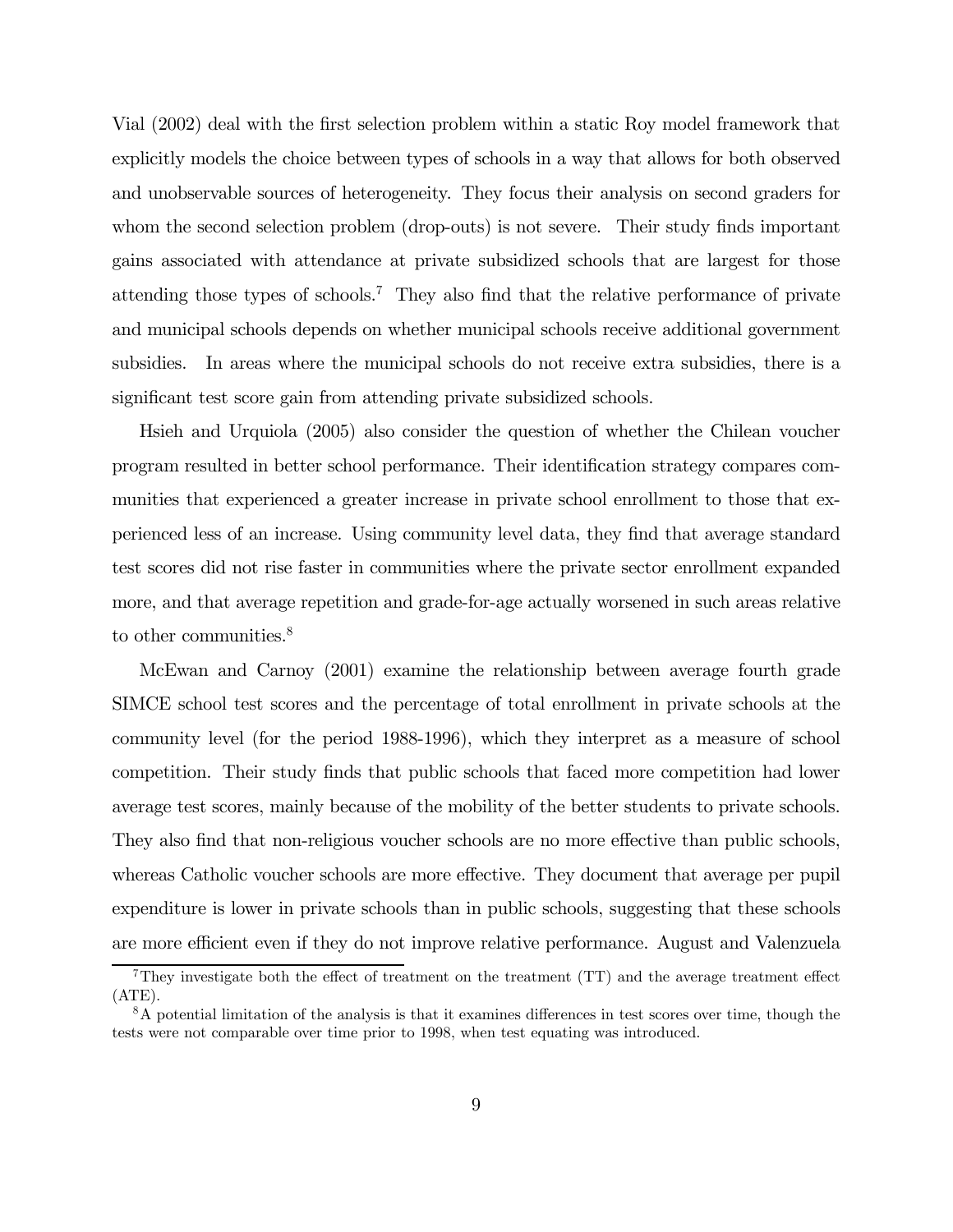(2003) also analyze the relationship between test scores (in the year 2000) and school competition, using an instrumental variables approach where community population and distance to the closest city serve as instruments for competition. They find positive effects of competition on average test scores. Another study examining the relationship between test score performance and competition is that of Gallego (2002), which examines SIMCE scores between 1994 and 1997. The study finds that competition has a positive effect on educational achievement in general, but also that sorting results in higher scores in the voucher schools, which attract and accept only the better students.

McEwan (2001) examines the effects of attendance at a public or private voucher school on test score outcomes, using individual level data for eighth graders and using a control function approach to account for selectivity into type of school. He finds no important differences in achievement between public and non-religious voucher schools, but that Catholic voucher schools exhibit a small advantage in test scores over most public schools. Using fourth grade achievement test scores, averaged at the school level, Mizala and Romaguera (2000) and Bravo, Contreras and Sanhueza (1999) examine the gap in test score performance between municipal subsidized private schools and conclude that the test score gap is small or nonexistent after controlling for geographic and socioeconomic characteristics. Lastly, Tokman (2002) examines the relationship between primary school test scores and type of school, allowing the impact of attending private schools to differ by average socioeconomic status (using school-level data). Her results indicate that public schools are neither uniformly worse nor better than private schools. Rather, public schools appear to be relatively more effective for students from disadvantaged family backgrounds, which is a finding reminiscent of Neal (1997) for U.S. Catholic schools.

Tarry (1997) provides a good description of many details of the Chilean voucher system, including a discussion of changes in the supply of different types of schools. He notes that in 1979, there were 1846 private primary schools but by 1982 this number had increased to 1833 subsidized private schools and 452 nonsubsidized private schools. The supply further increased to 2234 subsidized private schools by 1988. Over the same time period, the number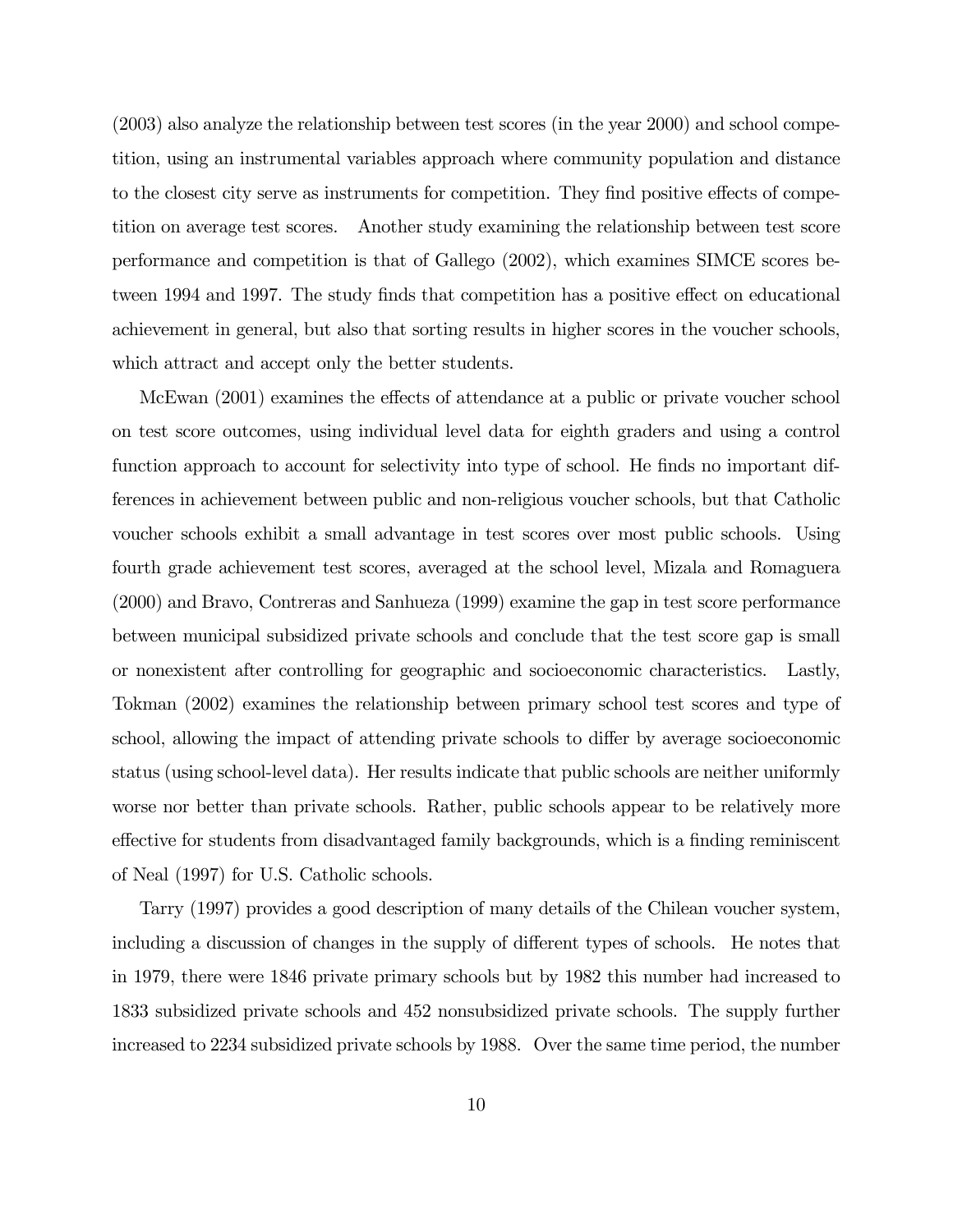of public schools declined from 7830 in 1979 to 5766 in 1988. Using SIMCE scores for fourth graders, Tarry provides evidence that public schools are more effective for disadvantaged students and private schools more effective for more advantaged students.

Although most of the studies on vouchers in Latin America have focused on Chile, there is a small literature on related programs elsewhere in Latin America. Angrist et al. (2002) evaluate the impact in selected Colombian cities of the Programa de Ampliación de Cobertura de la Educación Secundaria (PACES) voucher program. The vouchers were introduced in 1991, covered about one-half the cost of private secondary schools, and were renewable with satisfactory academic performance. Evaluation of the PACES program was facilitated by the fact that vouchers were initially awarded by lottery in some municipalities with excess demand for them. Angrist et. al. (2002) did not find any significant impact of vouchers on enrollment but do find significant positive impacts on grade progression rates, educational attainment after three years, and on standardized test scores.

The most prominent and most-studied recent related educational policies elsewhere in Latin American have been the conditional cash transfer programs that provide scholarships for primary and secondary school enrollment for children from poor families. The most wellknown of these programs is the Mexican Oportunidades anti-poverty and human resource development program, formerly known as the PROGRESA program. The educational impacts are studied in Schultz (2000,2004), Behrman, Sengupta and Todd 2005, Behrman, Parker and Todd 2006, Todd and Wolpin 2007, and Attanasio, Meghir and Santiago (2001). These papers generally find positive impacts of school subsidy programs on school enrollment and educational attainment.

## 3 Model

We next describe the dynamic schooling and labor force participation model estimated in this paper. It assumes that the decision process starts at age 6, when parents are assumed to choose the type of primary schooling attended by their child to maximize the child's lifetime utility. The three choices are public municipal  $(M)$ , private subsidized  $(S)$ , or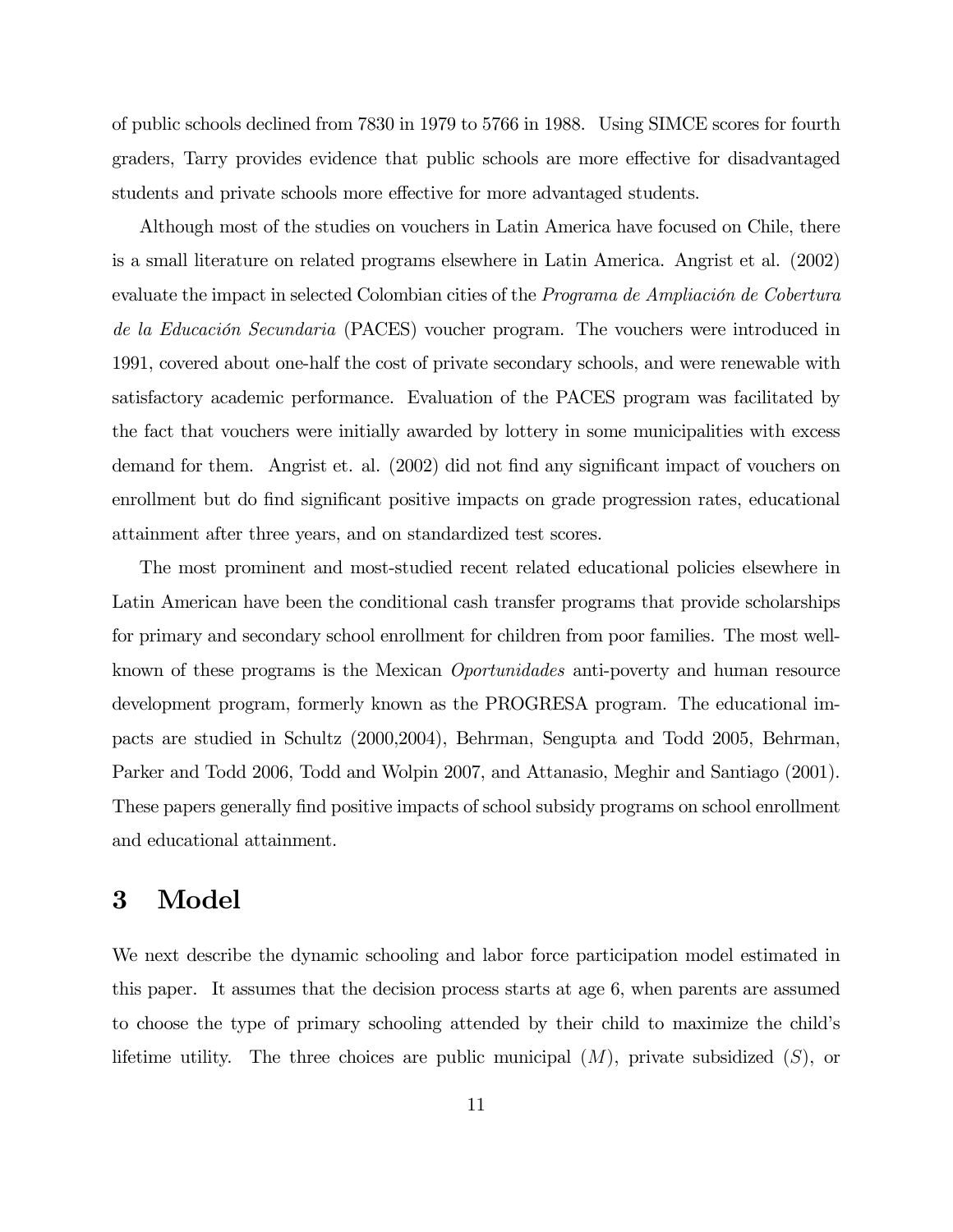private unsubsidized  $(NS)$ . We assume that once a choice of primary school type is made there is no switching to a different type, in part because the data only record one type of primary and secondary school attended. All children are assumed to attend school through the 2nd grade, which is true in the data. In subsequent years, they decide whether to continue attending school or drop out. Children under the age of 16 are not allowed to work, so if they do not attend school they are assumed to be at home.

At age 14, there is a schooling decision about what type of secondary school to attend, with the same three options. Individuals can choose a secondary school type that is either the same or different from their primary school type. They incur a cost of transitioning from primary to secondary school that depends on the type of secondary school in relation to the type of primary school. This cost can be thought of as capturing costs of transferring from one school system to another, facing a new environment, having to make new friends, and possibly having to travel longer distances to get to a secondary school (since there are more primary schools than secondary schools). Individuals who complete 12 years of school make a choice of whether to attend college. If they choose to attend college, they make a choice each year about whether to keep attending for up to five years. We assume that once an individual leaves school, they do not return.9

Starting at age 16, individuals receive wage offers in every period that depend on their years of education completed so far, on the type and number of years of primary and secondary school attended, on the number of years attended before and after the voucher program was introduced, and on labor market experience, which accumulates endogeneously. Individuals can choose to accept the wage offer or be unemployed, in which case they receive a minimal unemployment consumption benefit. The model does not incorporate a savings decision, both for reasons of simplification and because few individuals in our sample report

<sup>&</sup>lt;sup>9</sup>In the Ben-Porath (1967) model, where individuals choose when to invest in schooling, it is optimal to take schooling at the beginning of the lifetime to maximize the time period over which to reap the returns from schooling. We impose the simplifying assumption that individuals cannot return to school once they left in part because the data record the total years of education completed and not the precise school attendance history.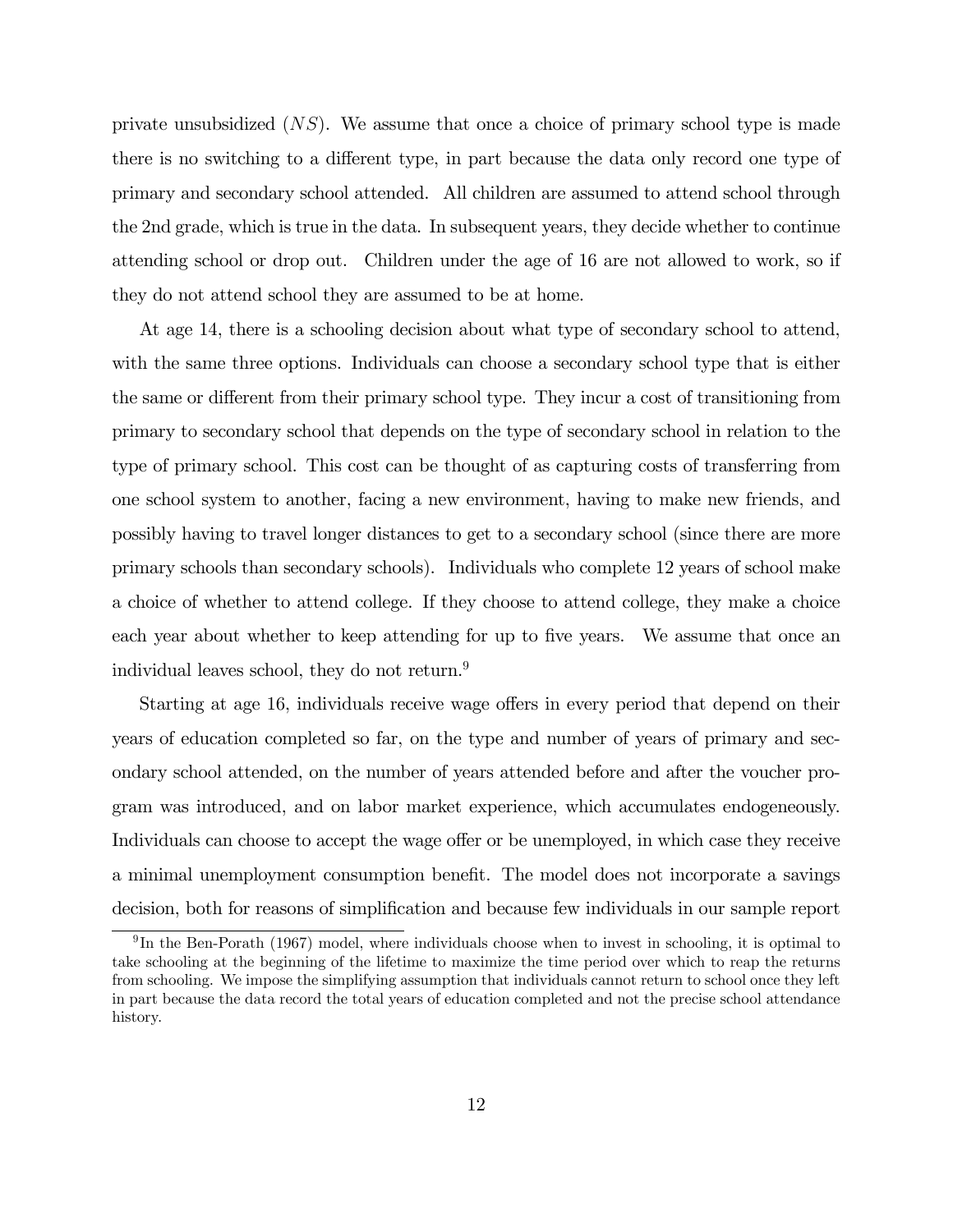substantial voluntary savings.<sup>10</sup>

To allow for the possibility of unobservables affecting selection into types of schools and wages, we incorporate unobserved heterogeneity in the form of discrete unobserved types (e.g., Heckman and Singer, 1984). Let  $\mu_k$  be an indicator variable that equals 1 if the individual is of type k, where  $k \in \{1, 2, 3\}$ . The probability of being a particular type depends on family background variables that include parents' education, family socioeconomic background when the individual was growing up (as reported in our survey), and the number of siblings. These variables are initial conditions in the model. The state space of the model consists of schooling history (type of primary education, type of secondary education, number of years of primary education pre/post voucher program, number of years of secondary education pre/post voucher program, number of years of college education and accumulated labor market experience.

During the ages (a) when the individual has the option of attending primary school, the current period alternative specific utility functions  $(U_{ak}^i)$  associated with the different schooling types for a persion of type  $k$  are:

$$
U_{ak}^{S} = \Sigma_{k=1}^{K} \mu_{k} b_{1k}^{S} - T_{1}^{S} 1 (v_{a} = 0) + \delta_{1}^{S} 1 (R_{1} = 1) + \delta_{2}^{S} 1 (R_{1} = 1) 1 (v_{a} = 0) + \varepsilon_{a}^{S} (1)
$$

$$
U_{ak}^{NS} = \,_{k=1}^{K} \mu_k b_{1k}^{NS} + \delta_1^{NS} 1 \left( R_1 = 1 \right) + \delta_2^{NS} 1 \left( R_1 = 1 \right) 1 \left( v_a = 0 \right) + \varepsilon_a^{NS} \tag{2}
$$

$$
U_{ak}^M = \kappa_{k=1}^K \mu_k b_{1k}^M + \delta_1^M 1 (R_1 = 1) + \delta_2^M 1 (R_1 = 1) 1 (v_a = 0) + \varepsilon_a^M
$$
 (3)

 $b_{1k}^i$  (i = S, NS, M, C) is a psychic cost (consumption value) of attending different types of primary school (or of attending college after secondary school) that may vary according to unobserved type,  $T_1^S$  is the tuition cost at a subsidized primary school (the cost is zero at other types of schools as they cannot be separately idenfied from the utility parameters. Note that this implies utlity parameters are net of tuition cost.).  $v_a$  is an indicator variable that equals 1 if the family is eligible for voucher at the child's age  $a$ , in which case the family

<sup>&</sup>lt;sup>10</sup>Chile has a privatized pension system that requires individuals to save  $10\%$  in their pension account, which constitutes the primary form of savings for most people.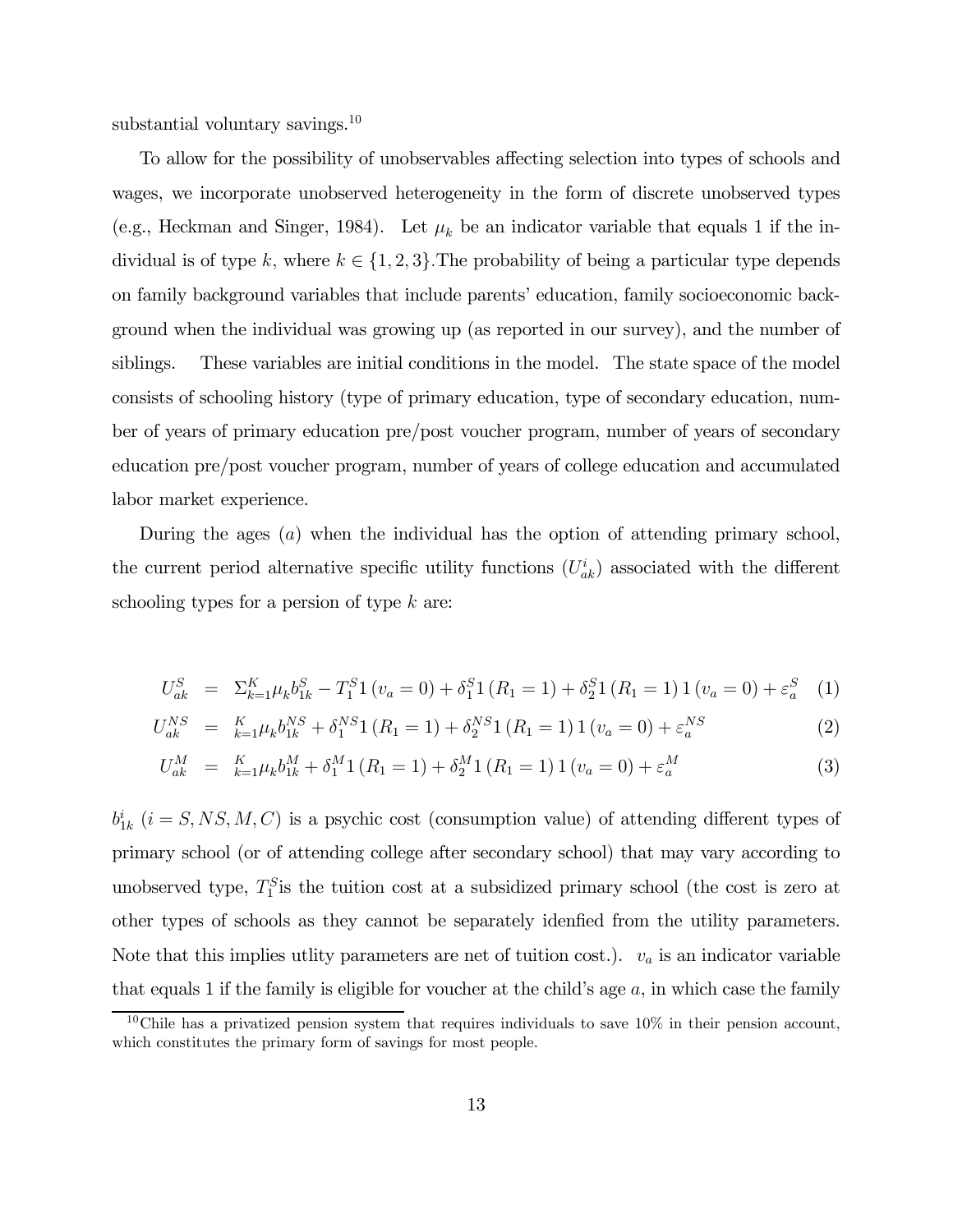does not pay the tuition cost at a subsidized private school.  $\delta_1^i$  ( $i = S, NS, M, C$ ) represents transportation cost of attending school for individuals living in the non-Santiago region.  $R_1$ is an indicator for whether the individual lives in the capital city, Santiago, which is home to about half of Chile's population. This is included to reflect the fact that there is greater availability of private schools in Santiago along with good public transportation options. We allow transportation costs of attending different types of schools to vary pre and post voucher program, because many private subsidized schools were built shortly after the voucher program to accomodate the increased demand for them. There is a vector of preference shocks  $(\varepsilon_a^S, \varepsilon_a^{NS}, \varepsilon_a^M)$  associated with different types of primary schooling. Let  $d_1^S = 1$  if attended private subsidized primary, and  $d_1^{NS} = 1$  if attended private nonsubsidized primary (else the indicator variable equal 0). Similarly, let  $d_2^S = 1$  if attended private subsidized secondary, and  $d_2^{NS} = 1$  if attended private nonsubsidized secondary school.

The utility associated with the different secondary school choices depends on preference parameters, tuition costs  $(T_2^S)$ , costs of switching types of schools  $(\rho^{prim, sec}, prim \in$  ${M, S, NS}$ , sec  $\in {M, S, NS}$ , and on region of residence  $(R_1)$ . In the equations below, 1() denotes a function that equals one if the expression in parentheses is true.

$$
U_{ak}^{S} = \Sigma_{k=1}^{K} \mu_{k} b_{2k}^{S} - T_{2}^{S} 1 (v_{a} = 0) + \rho^{M,S} (1 - d_{1}^{S}) (1 - d_{1}^{NS}) 1(E_{a} = 9) + \rho^{S,S} d_{1}^{S} 1(E_{a} = 9)(4)
$$
  

$$
\rho^{NS,S} d_{1}^{NS} 1(E_{a} = 9) + \delta_{1}^{S} 1 (R_{1} = 1) + \delta_{2}^{S} 1 (R_{1} = 1) 1 (v_{a} = 0) + \varepsilon_{a}^{S}
$$
(5)

$$
U_{ak}^{NS} = \left[ \sum_{k=1}^{K} \mu_k b_{2k}^{NS} - T_2^{NS} \right] + \rho^{M,NS} (1 - d_1^S)(1 - d_1^{NS}) \mathbf{1}(E_a = 9) + \rho^{S,NS} d_1^S \mathbf{1}(E_a = 9) + (6)
$$
  

$$
\rho^{NS,NS} d_1^{NS} \mathbf{1}(E_a = 9) + \delta_1^{NS} \mathbf{1}(R_1 = 1) + \delta_2^{NS} \mathbf{1}(R_1 = 1) \mathbf{1}(v_a = 0) + \varepsilon_a^{NS} \tag{7}
$$

$$
{}^{\beta,NS}d_1^{NS}1(E_a=9) + \delta_1^{NS}1(R_1=1) + \delta_2^{NS}1(R_1=1)1(v_a=0) + \varepsilon_a^{NS}
$$
 (7)

$$
U_{ak}^M = \Sigma_{k=1}^K \mu_k b_{2k}^M + \rho^{M,M} (1 - d_1^S)(1 - d_1^{NS}) 1(E_a = 9) + \rho^{S,M} d_1^S 1(E_a = 9) + \tag{8}
$$

$$
\rho^{NS,M} d_1^{NS} 1(E_a = 9) + \delta_1^M 1(R_1 = 1) + \delta_2^M 1(R_1 = 1) 1(v_a = 0) + \varepsilon_a^M,
$$
\n(9)

with a corresponding vector of preference shocks.

After the individual completes at least two years of school, there is the option to drop out and stay home (leisure). After age 16, there is the option to work. To better capture the pattern of some periods of unemployment prior to the first job, the model also incorporates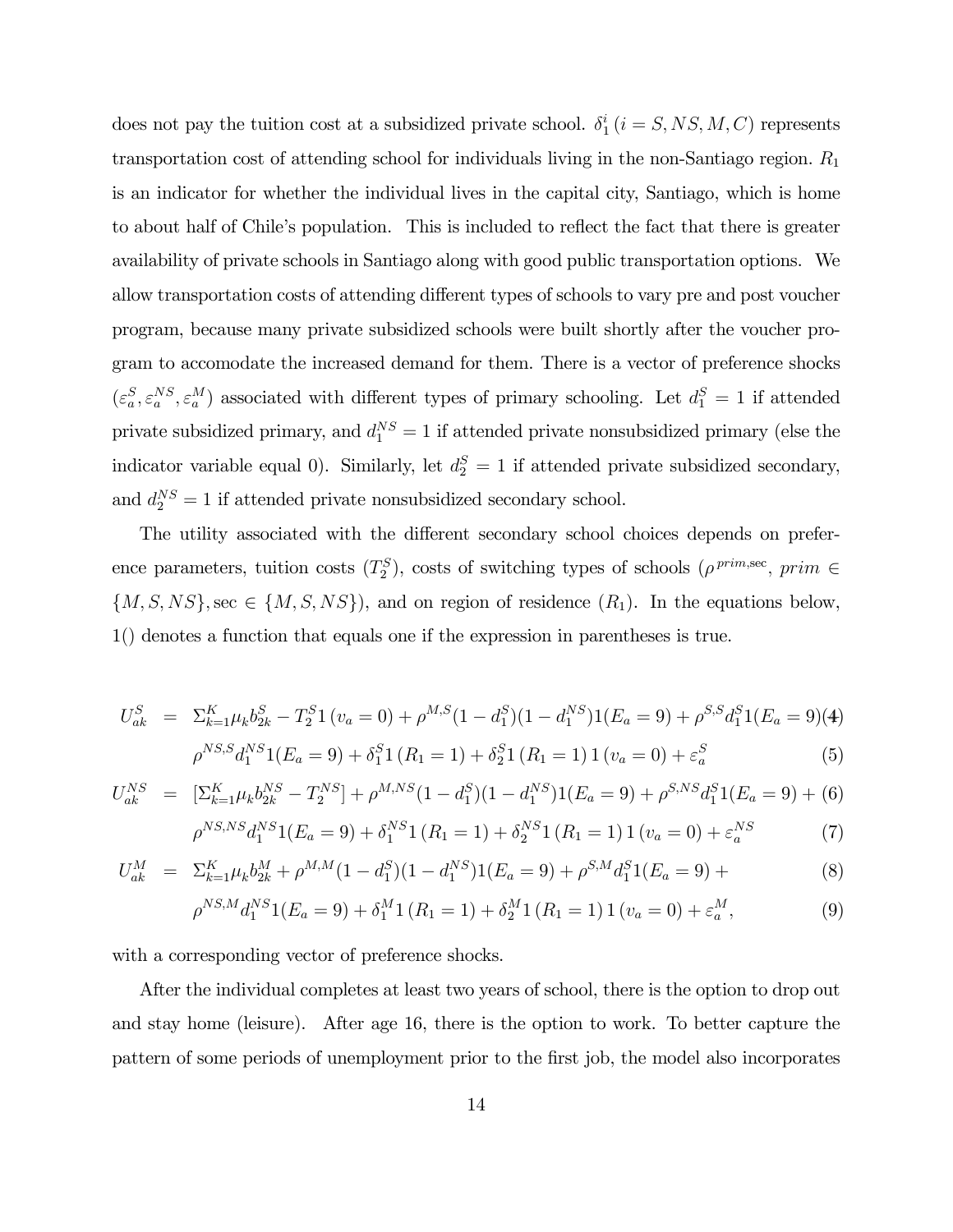a job search cost that is only incurred only with the first job (when experience  $x_a$  equals 0), and that depends on the level of educational attainment,  $E_a$  ( $\langle 8 \rangle$  years, 8-11 years and 12 or more years). Denote the job search costs for the different education levels by  $\psi^{E_a}$ . The utility from working is the wage minus any job search cost:

$$
U_{ak}^W = w_{ak} - 1(x_a = 0)\psi^{E_a}
$$

The utility from leisure depends on preference parameters and a leisure preference shock:

$$
U^L_{ak} = \Sigma^K_{k=1} \mu_k b^L_k + \varepsilon^L_a.
$$

An individual who finishes high school can work, stay home or attend college. If he attends college, during those periods, he gets the utility:

$$
U_{ak}^C = \sum_{k=1}^K \mu_k b_k^C + \delta_1^C 1 (R_1 = 1) + \varepsilon_a^C,
$$

where  $\delta^C$  is a transportation cost for those living outside the Santiago region. After completing school, individuals choose between staying at home or working.

In the model, individuals may attend private instead of public schools because they get higher utility and/or because private schooling generates higher future wage returns. Let  $E_a^P$  denote the number of years of primary school attended and  $E_a^S$  the number of years of secondary education. Some individuals in the sample completed their schooling before the voucher program was introduced, while others had the option of using the vouchers over part or all of their schooling careers. To allow for changes in the returns to all types of education after the voucher program was introduced, we distinguish years of education pre and post voucher. Let  $E_a^{P,v=0}$  and  $E_a^{S,v=0}$  denote the number of years of primary and secondary education attended prior to the voucher program, and  $E_a^{P,v=1}$  and  $E_a^{S,v=1}$  the number of years attended after introduction of vouchers. Total years equals:

$$
E_a^P = E_a^{P,v=0} + E_a^{P,v=1}
$$
  

$$
E_a^S = E_a^{S,v=0} + E_a^{S,v=1}
$$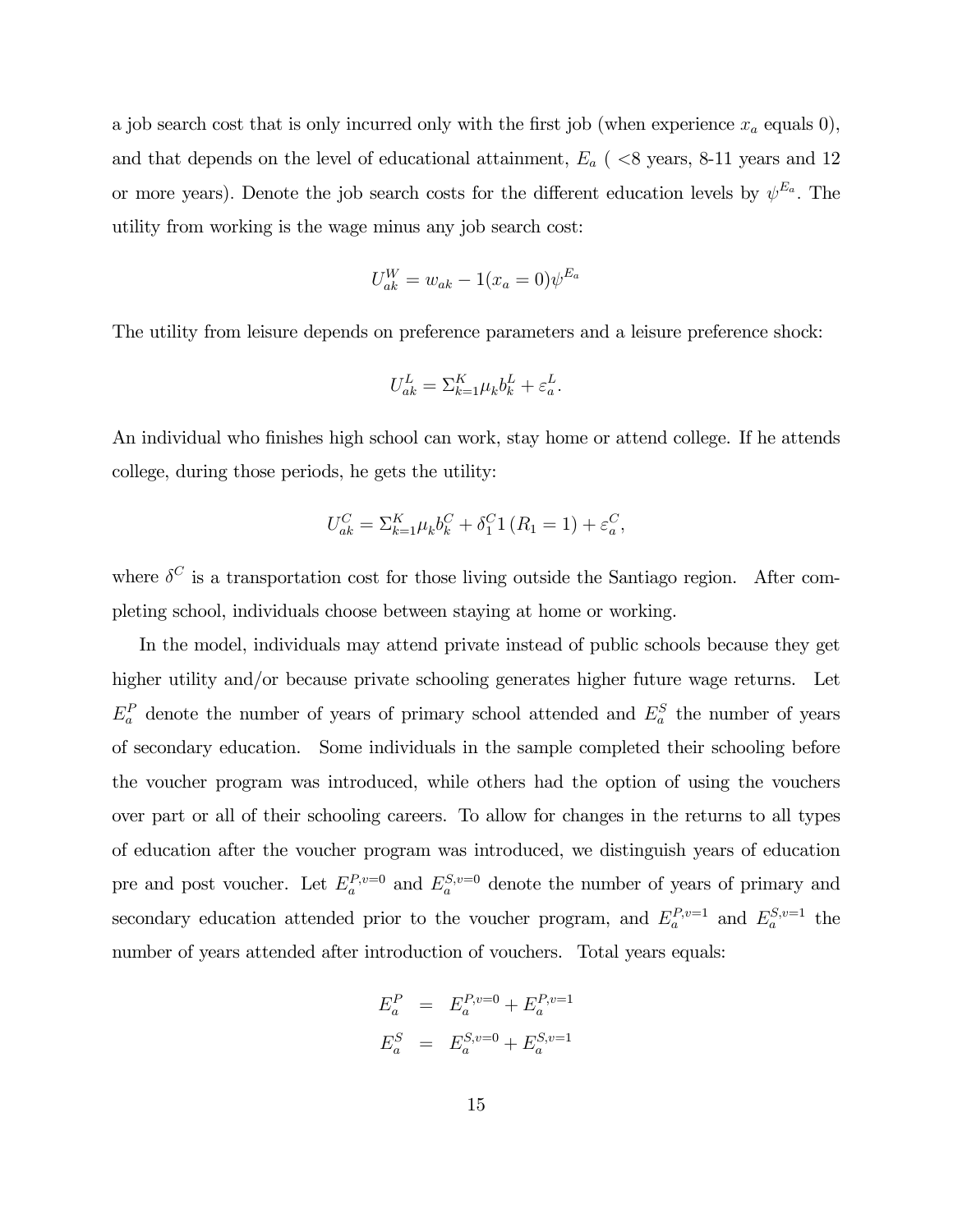$G_a$  denotes the number of years of college education completed as of age  $a$ .

We assume that the amount of human capital embodied in a person depends on the educational attainment, the type of primary and seconday schools attended, how much schooling was obtained before or after the introduction of vouchers, and the amount of labor market experience, x:

$$
H_{ak}=\varphi\big(E_a^{P,v=0},E_a^{P,v=1},E_a^{S,v=0},E_a^{S,v=1},G_a,x_a,d_1^S,d_1^{NS},d_2^S,d_2^{NS},\mu_k\big).
$$

The wage offer equation is the product of the price paid per unit of human capital and the amount of human capital possessed by the person. We also introduce a stochastic term  $\varepsilon_a^W$  to reflect additional sources of heterogeneity in the amount of human capital and measurement error. The prices are allowed to vary depending on the regional labor market (here, whether the individual lives in the capital city).

$$
w_a = p_H H_a \tilde{\varepsilon}_a^W
$$

Taking logs and assuming that the log human capital production equation is linear in years of schooling and quadratic in work experience, we obtain the log wage equation:

$$
\ln w_a = \alpha + \sum_{k=1}^K \mu_k \beta_{0k} + \sum_{k=1}^K \mu_k \pi_{0k} 1 (R_1 = 1) + \tag{10}
$$

$$
\beta_1 E_a^P + \gamma_1 E_a^{P,v=1} + \tag{11}
$$

$$
\beta_1^S E_a^P d_1^S + \gamma_1^S E_a^{P, v=1} d_1^S + \tag{12}
$$

$$
\beta_1^{NS} E_a^P d_1^{NS} + \gamma_1^{NS} E_a^{P,v=1} d_1^{NS} + \tag{13}
$$

$$
\beta_2 E_a^S + \gamma_2 E_a^{S, v=1} + \tag{14}
$$

$$
\beta_2^S E_a^S d_{2a}^S + \gamma_2^S E_a^{S, v=1} d_{2a}^S + \tag{15}
$$

$$
\beta_2^{NS} E_a^S d_{2a}^{NS} + \gamma_2^{NS} E_a^{S,v=1} d_{2a}^{NS} + \tag{16}
$$

$$
\beta_3^{M,S} G_a + \beta_3^{NS} G_a + \beta_4 x_a + \beta_5 x_a^2 + \varepsilon_a^W. \tag{17}
$$

The intercept of the log wage equation,  $\beta_{0k}$ , which is allowed to depend on unobserved type to capture unobservable heterogeneity in human capital.  $\pi_{0k}$  captures the difference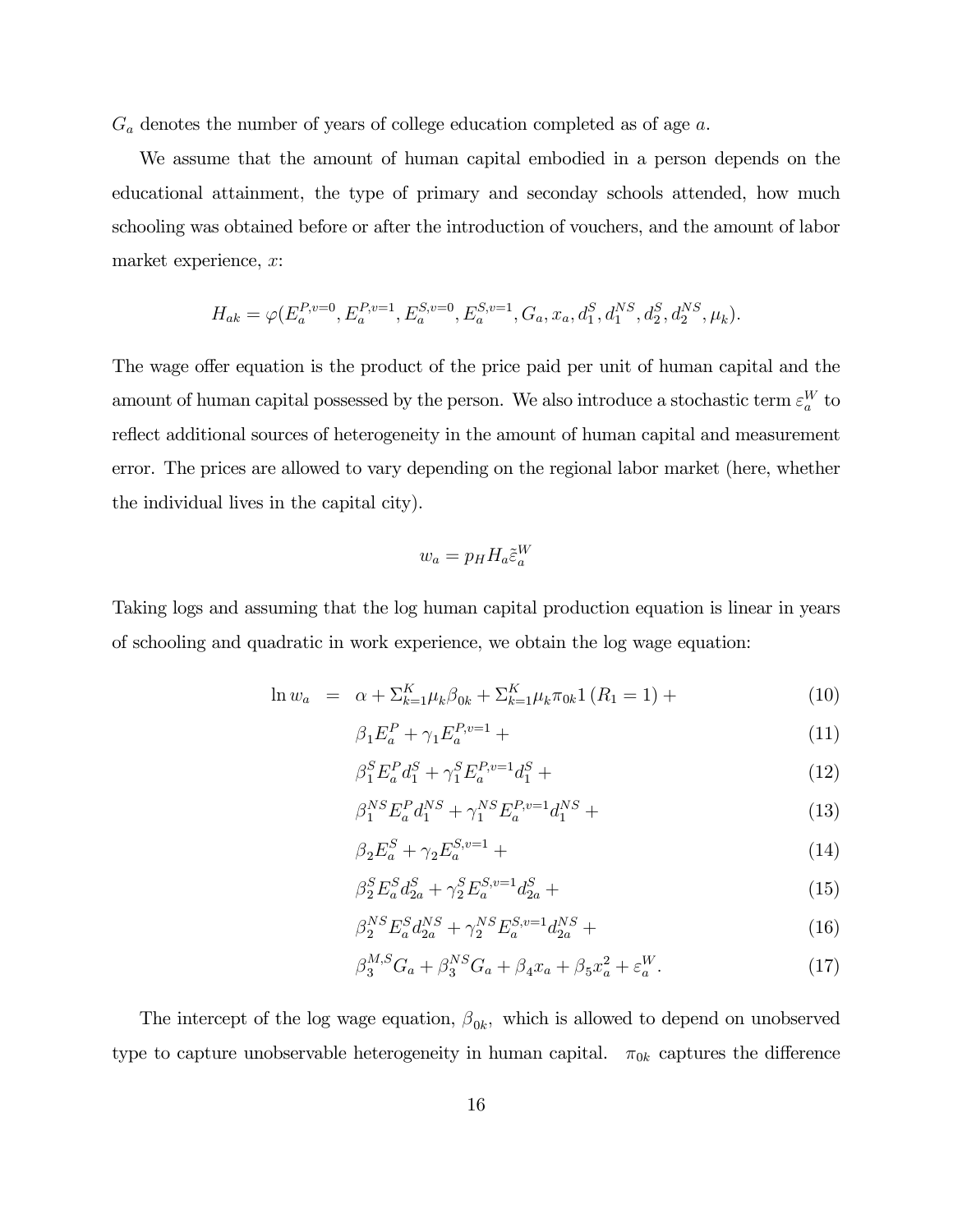in wage level between the Santiago and non-Santiago regions. This term is included to allow labor market conditions and the resulting price paid to human capital to differ in and outside of the capital city.<sup>11</sup> The coefficients  $\beta$  refer to the returns to different types of education prior to the introduction of the voucher program. The specification is more general than a standard Mincer-type specification, because it allows returns to primary, secondary and college years of schooling to differ. The  $\gamma$  coefficients represent the difference in the return after the introduction of the voucher (i.e. the return to schooling post voucher is given by  $(\beta + \gamma)$ . The  $\gamma$  coefficients are introduced to allow for the possibility that the voucher program potentially changed the quality of all types of schools. For example, increased competition may have improved the quality of both public and private schools. On the other hand, the voucher program could have drawn some of the better teachers out of the public school system, lowering public school quality. Thus, the coefficient  $\gamma$  could be either positive or negative. Below, we present evidence that individuals educated in the post-voucher period receive higher returns to their schooling.

Individuals differ in terms of the timing of the voucher program with respect to their schooling career. For example, an individual may have attended 5 years of primary school pre-voucher and 3 years primary and all of secondary post-voucher.  $\beta_1^{NS}$  and  $\beta_1^S$  ( $\gamma_1^{NS}$  and  $\gamma_1^S$ ) capture the premium that individuals receive in the labor market for attending a private primary school, which is allowed to differ by type of school (non-subsidized verses subsidized). The coefficients  $\beta_2^{NS}$  and  $\beta_2^S$  ( $\gamma_1^{NS}$  and  $\gamma_1^S$ ) capture the premium for having attended either a subsidized or non-subsidized private secondary school. If an individual attends secondary school, then there are nine different schooling type choices possible: public primary and secondary, public primary and private subsidized secondary, public primary and nonsubsidized private secondary, subsidized private primary and public secondary, subsidized private primary and private subsidized secondary, subsidized private primary and private nonsubsidized secondary, nonsubsidizied private primary and public seconday, nonsubsidizied private

 $11$ In logs, differences in the price paid to human capital across regions would be captured by an additive intercept term.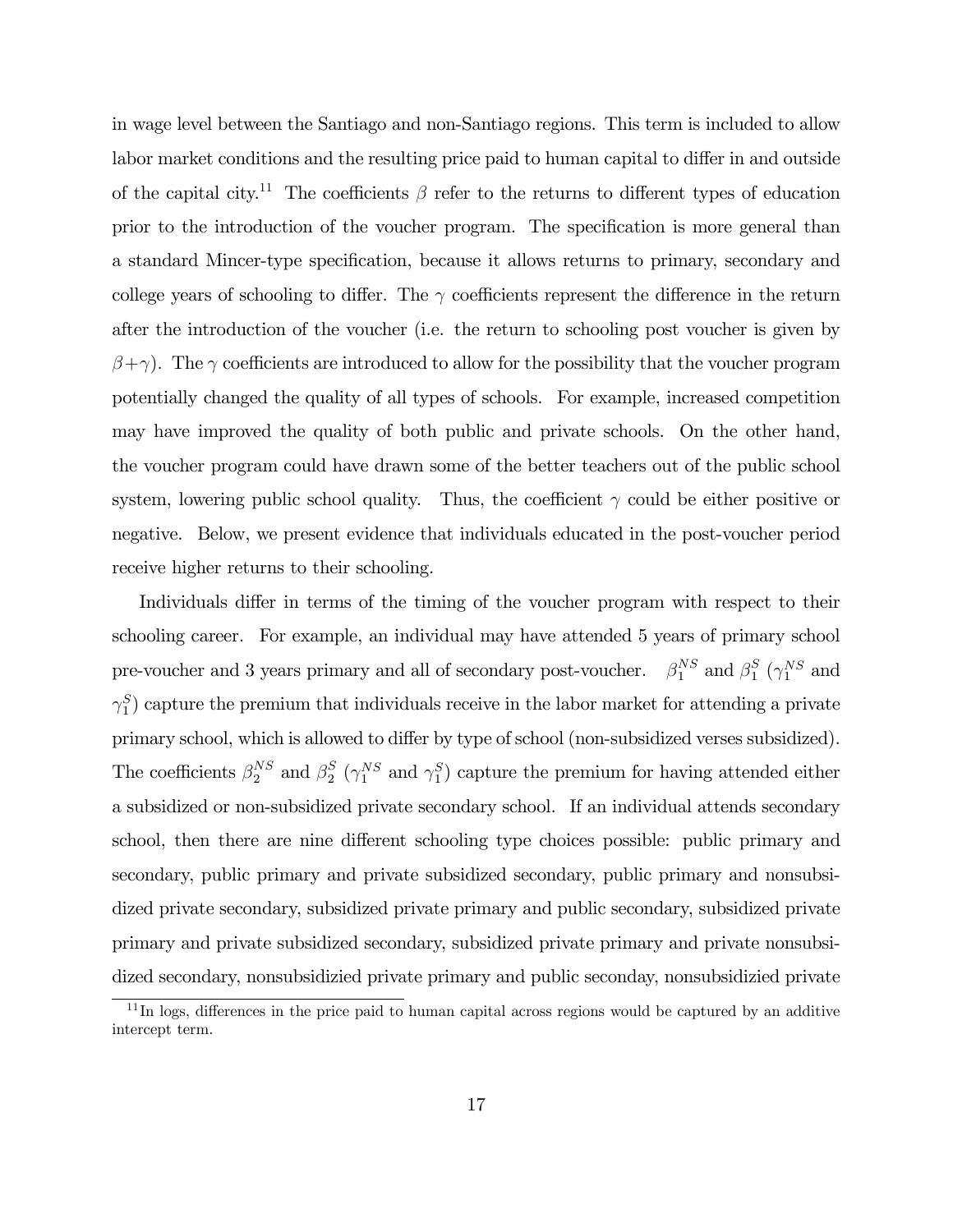primary and subsidized secondary, subsidized secondary and nonsubsidizied secondary. The coefficients  $\beta_3^{M,S}$  and  $\beta_3^{NS}$  is the earnings return for each year of college attended, which is allowed to differ depending on whether an individual attended a nonsubsidized private secondary school.<sup>12</sup>  $\beta_4$  and  $\beta_5$  represent the market return to actual labor market experience.

The maximized present discounted value of lifetime utility at  $t$ , the value function, is given by

$$
V(\Omega(a),a) = \max_{d_j(a)\in K(a)} E\{\sum_{\tau=a}^A \beta^{\tau-t} U_a^j | \Omega(a)\},\
$$

where  $U_a^j$  is the maximum of the alternatives available to the individual at age t, denoted  $K(a)$ . A is the terminal age of the model, assumed to be age 62 (the standard retirement age in Chile for men). The expectation is taken over the distribution of preference and wage shocks.

### 4 Model Solution and Estimation

The solution to the optimization problem is a set of decision rules that relate the optimal choice at any age a, from among the feasible set of alternatives, to elements of the state space. Recasting the problem in a dynamic programming framework, the value function can be written as the maximum over alternative-specific value functions,  $V^{j}(\Omega(a), a)$ , i.e., the expected discounted value of alternative  $j \in K(a)$  that satisfies the Bellman equation

$$
V(\Omega(a),a) = \max_{j \in K(a)} [V^j(\Omega(a),a)]
$$
  
\n
$$
V^j(\Omega(a),a) = U^j(a,\Omega(a)) + \beta E(V(\Omega(a+1),a+1|d_j(a)=1,\Omega(a)) \text{ for } a < A,
$$
  
\n
$$
= U^j(A,\Omega(A)) \text{ for } a = A.
$$

The solution of the optimization problem is not analytic, so the model is solved numerically. The solution consists of values of  $E(V(\Omega_{t+1}, t+1|d_i(a), \Omega(a))$  for all j and elements of  $\Omega(a)$ . We refer to this function as the Emax. The solution method is by backwards recursion,

 $12$ Individuals who attended nonsubsidized private secondary schools are more likely to be admitted to the most elite universities in Chile, which are University of Chile and Catholica University.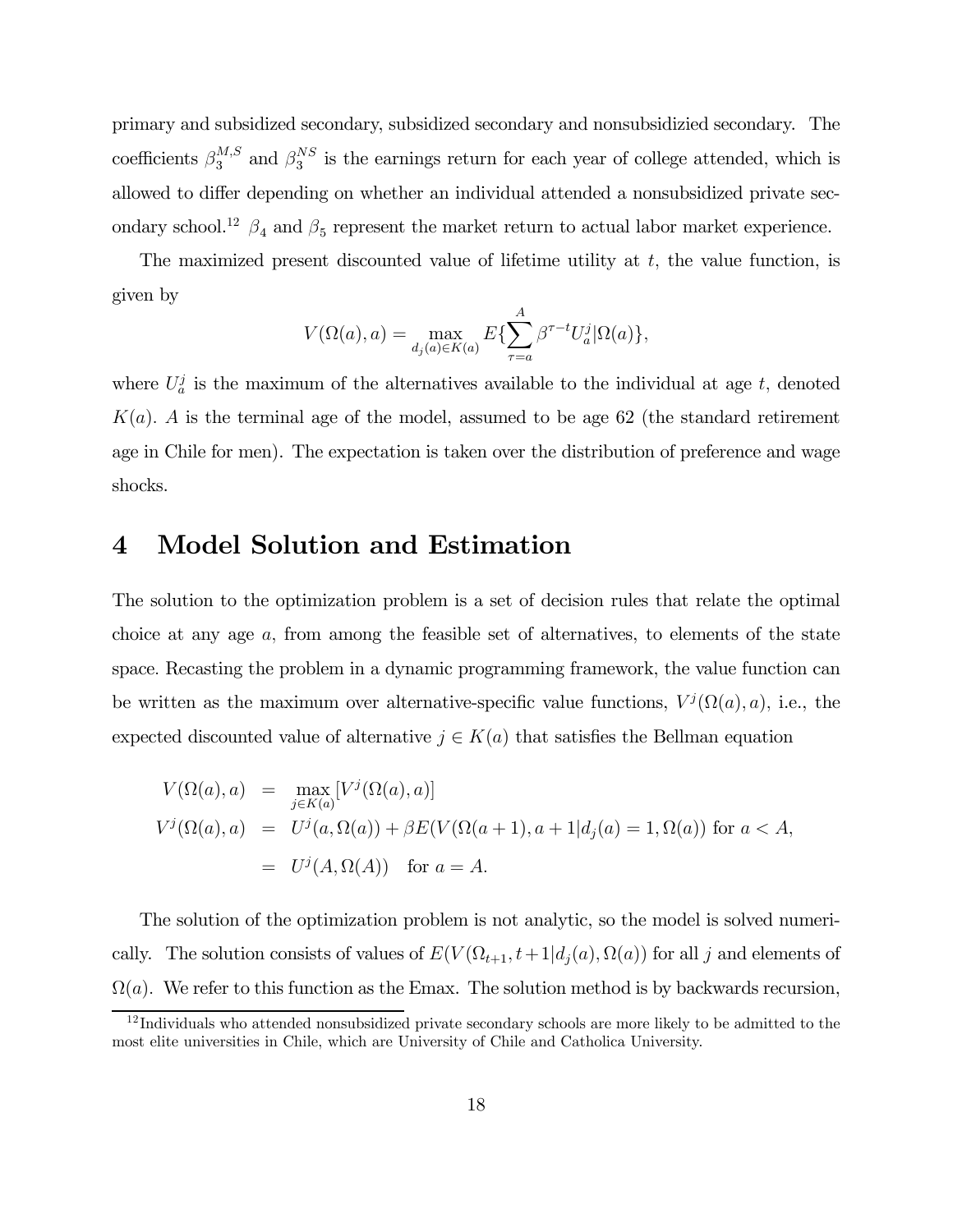beginning with the last period, A. The multivariate integrations necessary to calculate the expected value of the maximum of the alternative-specific value functions at each state point are performed by Monte Carlo integration over the shocks. The state space is manageable, so that we evaluate the value of the Emax function at every possible state point without having to use interpolation methods.

The model is estimated by maximum likelihood. Let  $O_{it}$  represent the outcomes (education choices, work choices, observed wages) of individual i and age  $a$ . Also, let  $I_i$  denote the set of initial conditions for that individual (family background variables, type of primary school attended). The contribution to the likelihood of individual  $i$  is given by:

$$
L_i = \sum_{k=1}^{K} \Pr(O_{ia}, O_{ia-1}, ..., O_{ia_0}; \mu_k = 1, I_i) \Pr(\mu_k = 1 | I_i)
$$

where  $Pr(\mu_k = 1 | I_i)$  denotes the type probability which depends on initial conditions, which in our application represent family background socioeconomic status, parental education levels and numbers of siblings. The unobserved type is assumed to be known to the individual but not to the econometrician; the outside summation integrates over the type probabilities. The likelihood can be written as the product over the age-specific choice probabilities:

$$
L_i = \sum_{k=1}^{K} \Pi_{a=a_0}^{A} \Pr(O_{ia}|O_{ia-1},...,O_{ia_0};\mu_k=1,I_i) \Pr(\mu_k=1|I_i).
$$

To illustate the calculation of the likelihood, suppose that the jth alternative chosen by individual i is to work, so that we observe a wage at age  $a$ . The probability of observing that choice and wage outcome conditional on the state space (which includes  $O_{ia-1}, ..., O_{ia_0}$ ) I and type) is:

$$
Pr(d^{j}(a) = 1, w_{a}|\Omega(a), I, \mu_{k} = 1) = Pr(d^{j}(a)|w_{a}, \Omega(a), I)f(w_{a}|\Omega(a), I, \mu_{k} = 1),
$$

where  $f(w_a|\Omega(a), I, \mu_k = 1)$  is the wage density.

The overall likelihood for  $i = 1..N$  individuals is the product over the individual likelihoods:

$$
L = \Pi_{i=1}^{N} L_i.
$$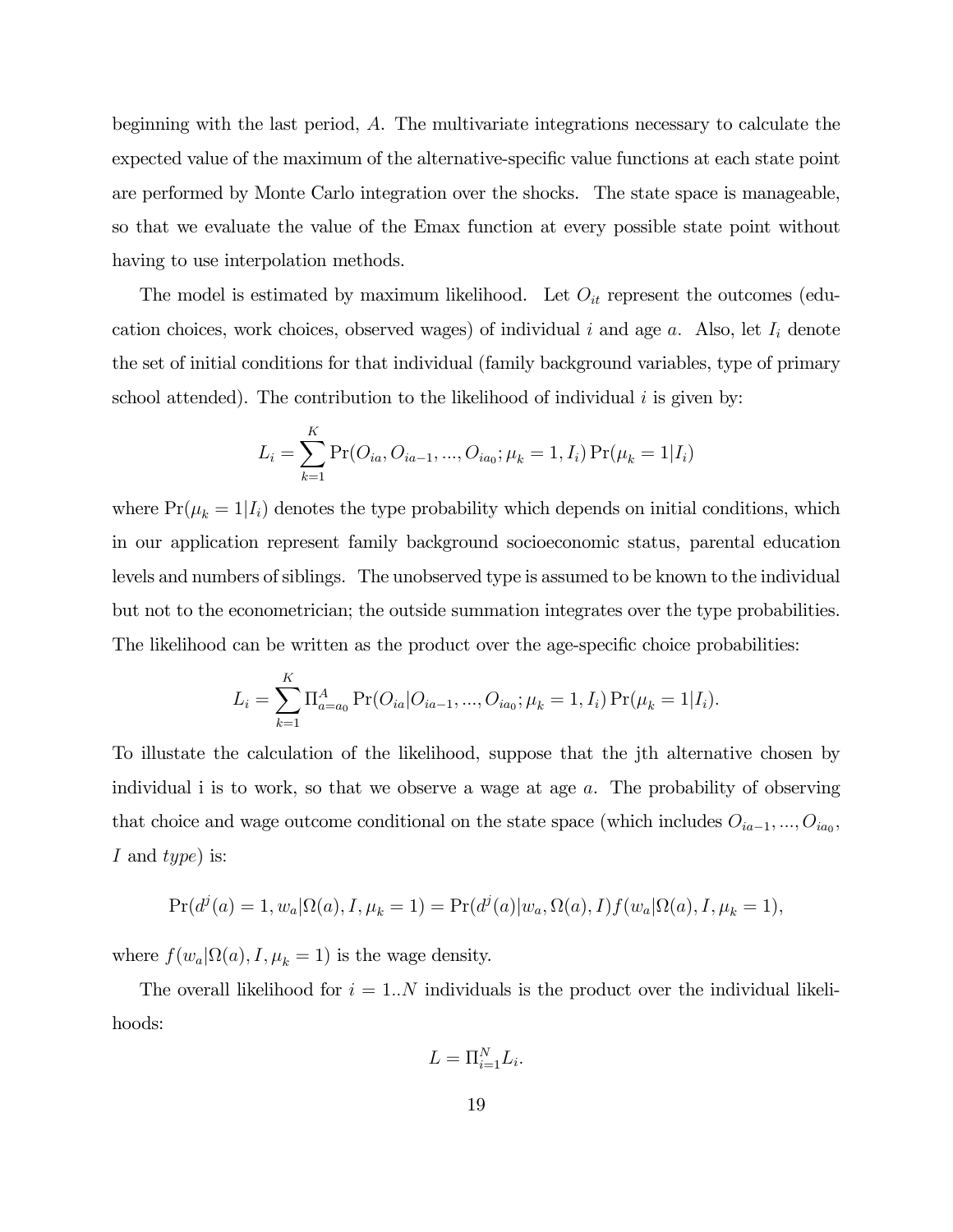To complete the description of the model, we need to specify the functional form for the type probabilities. They are assumed that type depends on parents' education, number of siblings, and family socioeconomic status (the initial conditions, denoted  $I_i$ ) in the following way.

$$
P(type = k|I_i) = \frac{\exp(I'_i \tau)}{1 + \exp(I'_i \tau)}
$$

To estimate the probilities,  $Pr(O_{it}|O_{it-1}, ..., O_{it_0}; \mu_k = 1)$  in a way that improves the empirical performance of the estimator, we use the kernel smoothed frequency simulator proposed by McFadden (1989). For each set of error term draws, the kernel of the integral is

$$
\frac{\exp\left\{\frac{V^i(a)-\max(V^j(a))}{\tau}\right\}}{\prod_{l=1}^J \exp\left\{\frac{V^l(a)-\max(V^j(a))}{\tau}\right\}},
$$

times the density of the observed wages. Here,  $V^i(a)$  is the value function associated with the choice that person i made at age a,  $\max(V^j(a))$  is the value function associated with the maximal choice, and  $\tau$  is a smoothing parameter.

The model parameters enter the likelihood through the choice probabilities that are computed from the solution of the dynamic programming problem. Subsets of parameters also enter through the wage offer function. The maximization of the likelihood function iterates between solving the dynamic program and calculating the likelihood.

## 5 Empirical Results

### 6 Data

In 2002, the Microdata Center of the Department of Economics of the Universidad de Chile, conducted a new household survey called Historia Laboral y Seguridad Social (HLLS). In 2004, it administered a follow-up survey, the *Enquesta Proteccion Sociale (EPS)*. The data from the 2002 survey contain demographic and labor market information on 17,246 individuals age 15 or older, including information on household characteristics, education, training and work history, pension plan participation, savings, as well as more limited information on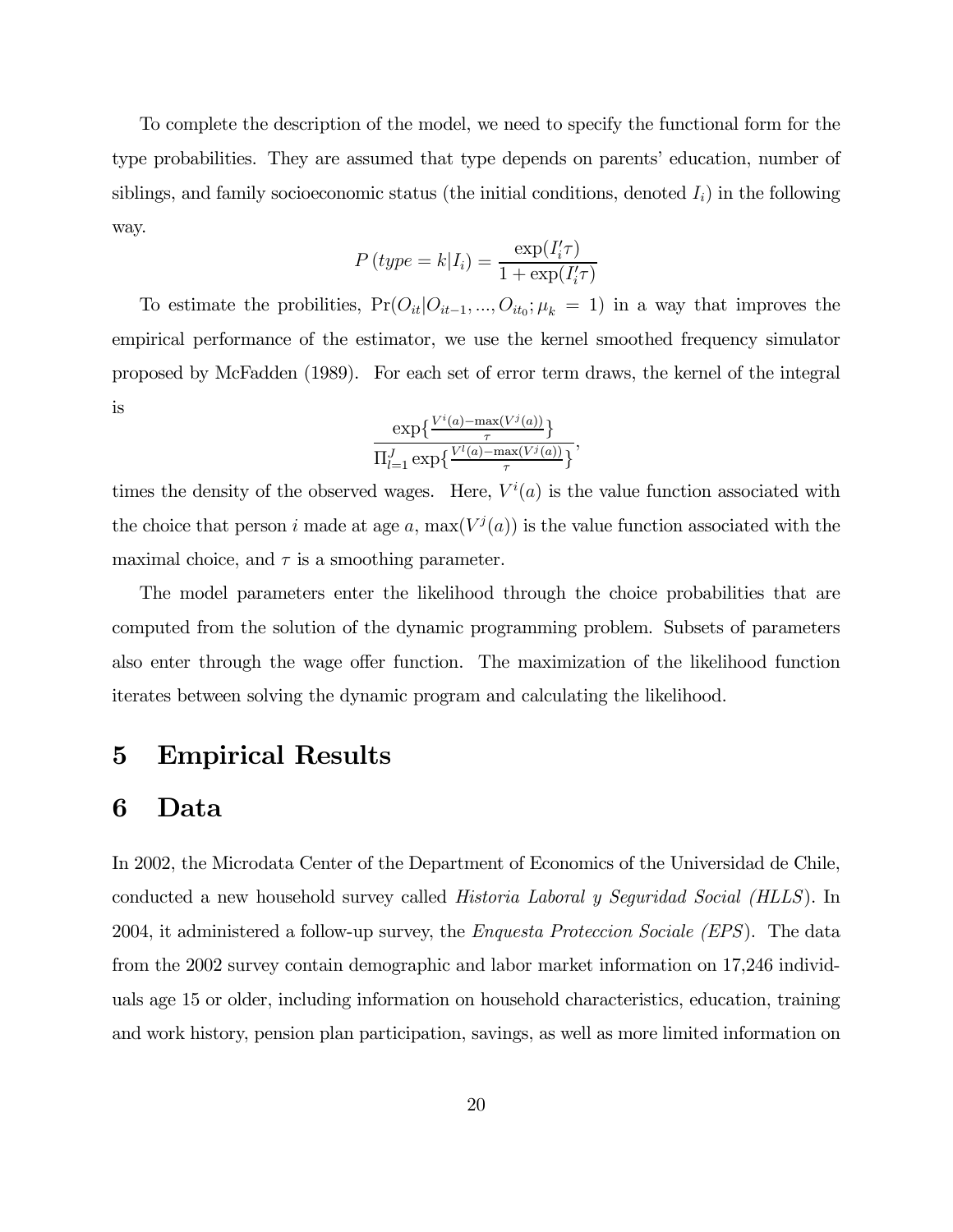health, assets, disability status and utilization of medical services. Of particular relevance to this project are the questions on labor force and participation in training/education, which include retrospective information back to 1981, as well as questions on educational attainment, family background (number of siblings, parent's education, poverty status during adolescence), type of primary and secondary school attended, and location (geographic region) of schools attended. Appendix A contains a detailed description of the sampling frame for the 2002 and 2004 surveys.

Our analysis sample consists of 3910 male individuals who were at most 21 years old in 1981 and for whom we observe the educational attainment and a labor force participation history. We have a total of 107394 person-year observations on these individuals. Each individual was asked the type of primary and secondary school they attended. We assume that they started attending school at age 6 (the standard age) and attended continuously until the end of their schooling career.<sup>13</sup>

#### 6.1 Descriptive Statistics

Table 1 shows the means of variables used in our analysis, for the complete sample and by type of primary school attended. The average age is 30.6 years and the average education level 11.0 years. A comparison of the last three columns shows that individuals who attended municipal primary attain on average 10.5 years of schooling. Those who attend private primary schools complete substantially more education, with an average of 12.8 years for those attending private subsidized primary and 14.1 years for those attending private nonsubsidized primary. Roughly a third of our sample resided in Santiago (the capital city) at the time of attending school. School attendance patterns are different in Santiago, in part because of the wider availability of all types of schools as well as good public transportation options. More than half of people who report attending private primary schools (subsidized or nonsubsidized) did so in Santiago. The annual earnings of our sample is \$3835, in 2002 US Dollar-equivalents.

<sup>&</sup>lt;sup>13</sup>The assumption of continuous schooling was made in part because we do not have information on the exact schooling progression pattern, only on the final schooling attainment.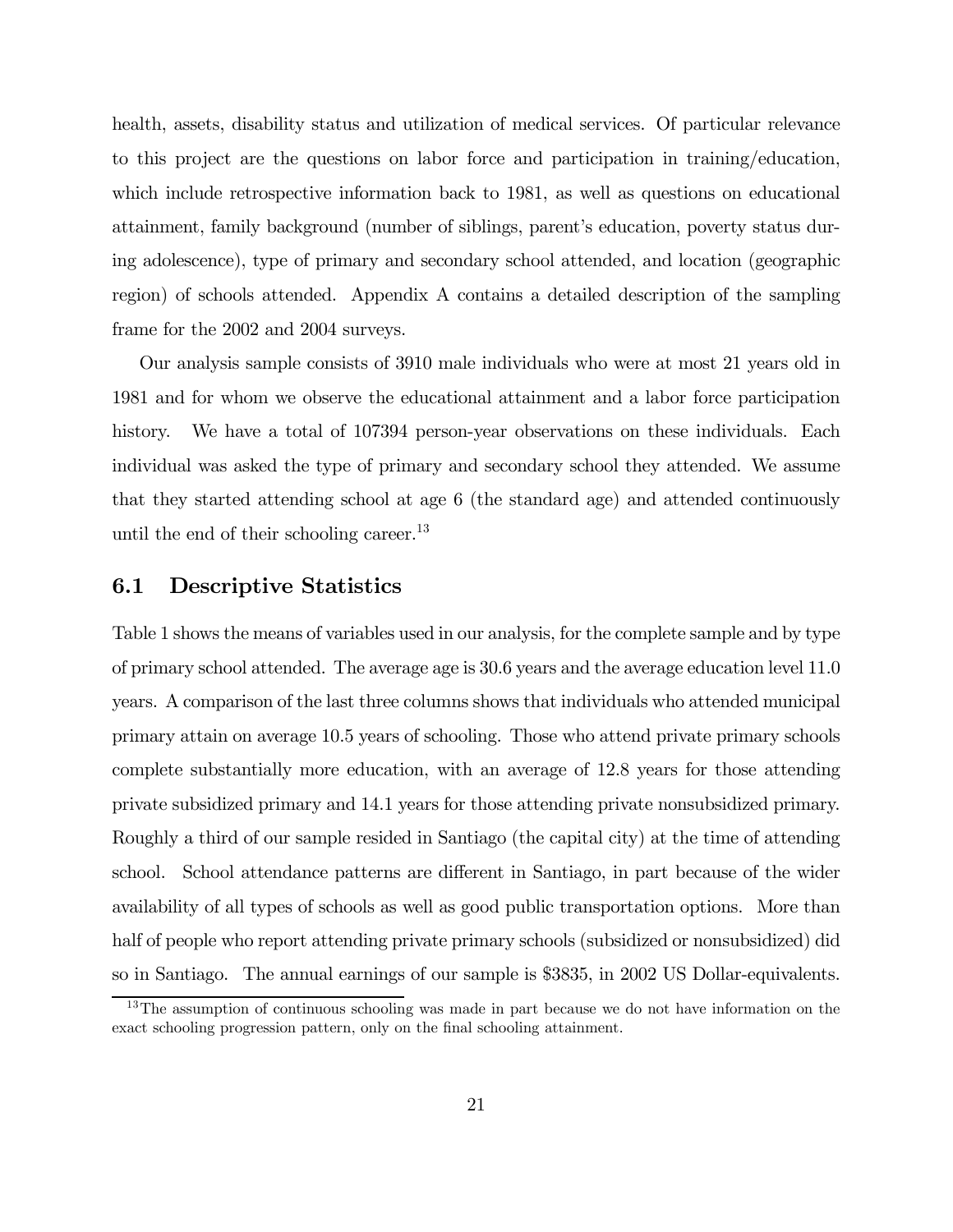Average earnings are roughly comparable for those attending municipal or subsidized primary school, but are nearly double for those attending nonsubsidized private school (\$6691 on average).

Table 1 also provides information on the family background of the individuals in our sample. The men in our sample attain much higher average education levels than did their parents; on average, the mothers' have 7.1 years of education and the fathers' 7.8 years. The parental education levels are higher by 0.3-0.5 years for individuals who attended private subsidized primary school than for municipal school attendees, and almost 2 years higher for private unsubsidized primary school attendees. Respondents were also asked about the poverty status of their family while growing up, which was reported in four categories: indigent, poor, good and very good. Only a small proportion (2.5%) report their family background as indigent. The majority report their family's socioeconomic status as being poor (34.8%) or good (59.2%), and a small proportion (3.4%) report very good. As seen in the table, individuals who attend private schools are less likely to report their background as indigent or poor. On average, the individuals in our sample have 3.7 siblings, with slightly fewer (3.3 on average) for private school attendees. In the model we estimate, family background and numbers of siblings are determinants of the unobserved type probability.

As seen in Figure 1, following the introduction of vouchers in 1980, the percentage of individuals attending municipal schools decreased dramatically. The decrease was most pronounced in the first five years, but continued thereafter. Correspondingly, the percentage of individuals attending private subsidized primary schools increased. The percentage attending private nonsubsidized schools exhibits an increase over the 1990-2000 period followed by a slight decline. The percentage choosing private nonsubsidized schools is overall much smaller, ranging from a low of  $5.1$  in 1981 to a high of  $9.5$  in 1996.

Tables 2a and 2b examine how the choice of primary school type relates to the choice of secondary school type, for subsamples who were (Table 2a) and were not (Table 2b) exposed to school vouchers prior to age 15 (when individuals typically start secondary school). Each cell shows both unconditional and conditional (on primary school type) probabilities of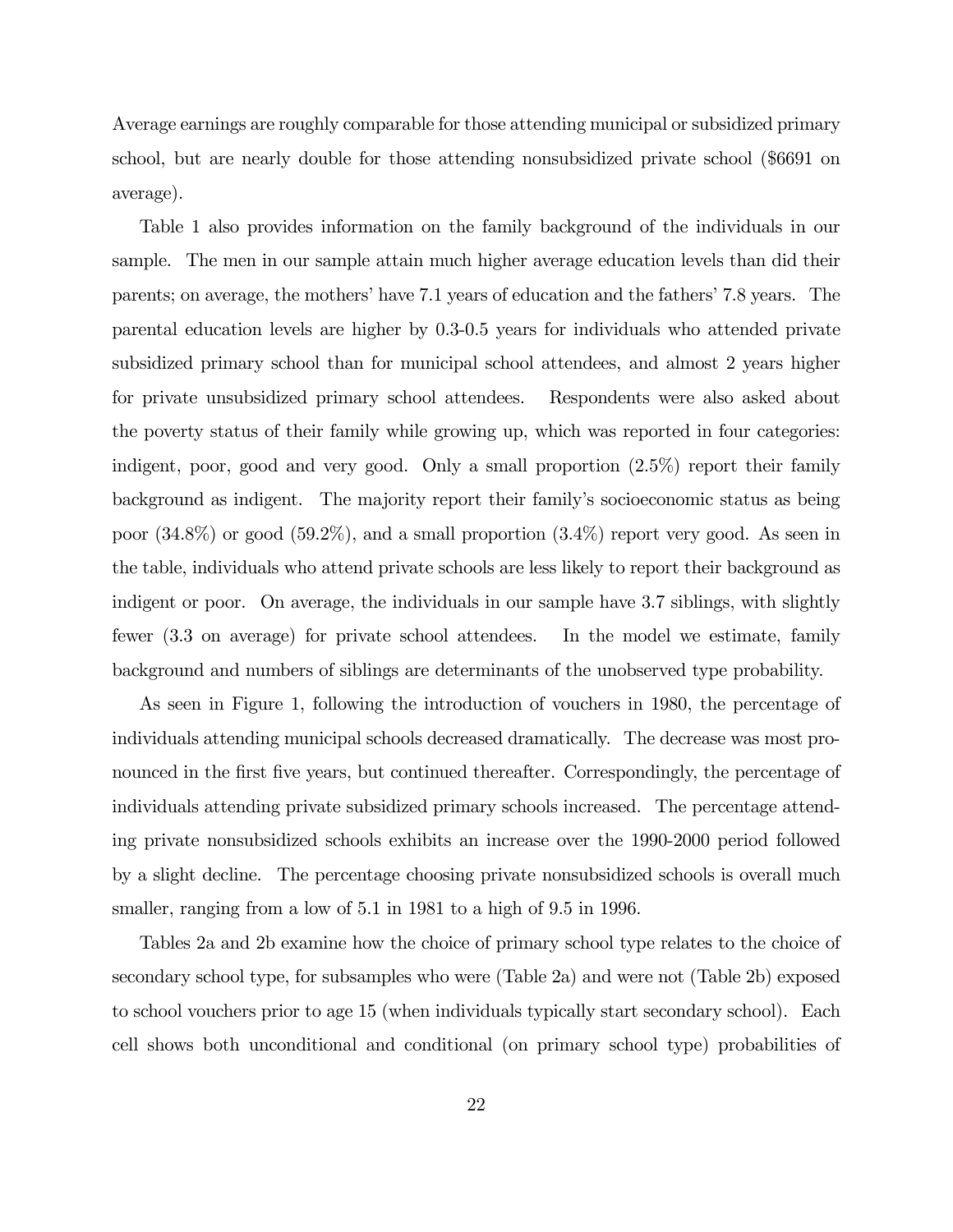choosing certain secondary schooling types. Among those not exposed to vouchers by age 15, 34.9% of those who attended municipal primary school did not attend secondary school. Among those exposed to vouchers, the percentage not attending secondary goes down to 19.7%. Those who attend a municipal primary school and continue on in secondary are most likely to transition to a municipal secondary school. A comparison of the transition patterns for those not exposed and exposed to vouchers shows that the fraction attending subsidized school more than doubles after the voucher program and the fraction attending municipal schools declines slightly. Conditional on having attended a private subsidized primary school, the probability of attending a private subsidized secondary school also is higher for those exposed to the vouchers. In summary, the sample exposed to vouchers is much more likely to continue on to secondary school and more likely to attend private subsidized primary and secondary schools.

Figure 2 examines how school attendance patterns differ by types of schools attended. It shows the percentage of individuals still in school at a given age, by type of primary and secondary schools attended. The top panel shows the school-going patterns for individuals that attended municipal primary school, by type of secondary attended. The notation "M,." refers to municipal primary and no secondary; "MM" to municipal primary, municipal secondary; "M,S" to municipal primary, subsidized private secondary"; "M,N" to municipal primary, nonsubsidized secondary. Regardless of primary school attended, individuals who attend nonsubsidized secondary schools show the highest attendance rates by age and are also most likly to attend college. Individuals who attend nonsubsidized primary and secondary schools have the highest attendance rates during college-age years, with about two-thirds still in school at age 20. Among those who do not attend secondary schools (not shown in the figure), individuals enrolled in subsidized primary school have higher primary school attendance rates.

Figure 3 shows the educational attainment distribution, overall and by type of primary school attended. Individuals who attended municipal schools are much more likely to be in the lowest education categories or to have dropped out of primary school. 31% complete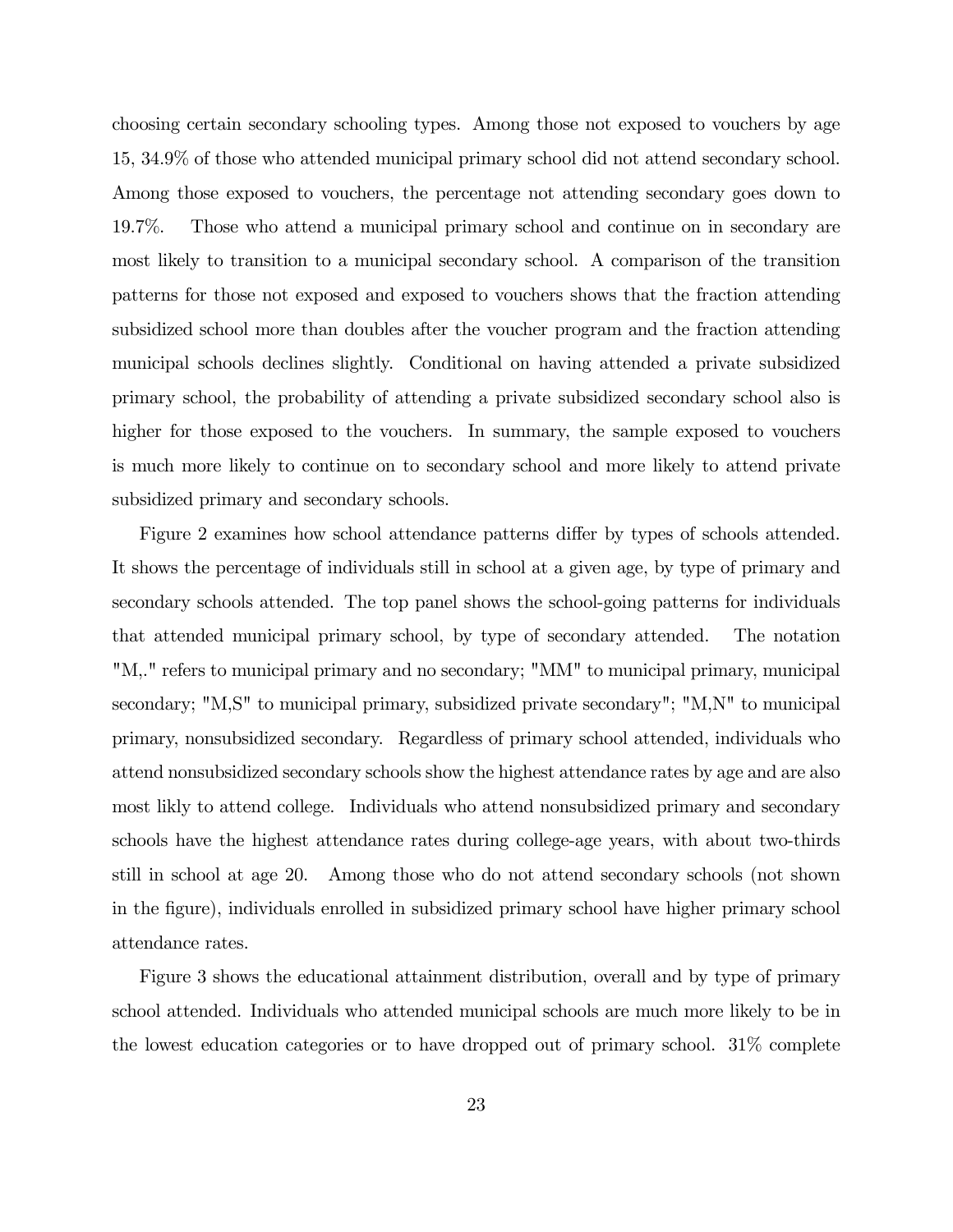exactly 12th grade and 25% go beyond. Individuals who attend private subsidized primary schools are more likely to finish 12th grade (34%) or go beyond (46%), but their educational attainment is not nearly as high as that of individuals attending nonsubdizied primary schools, 68% of whom go to some college.

Figure 4 graphs the percentage working by age and by type of primary school attended, where the sample is restricted to individuals who have completed their schooling and are legally permitted to work (age 15 and older). The differences in working rates are most pronounced in the 20's, when those who attended municipal schools exhibit the highest rates of working. For example, at age 24, 86% of municipal school attendees are working in comparison to 73% of private subsidized primary attendees and only 54% of private nonsubsidized. Starting at around the mid 30's, though, the working rates of individuals who attend nonsubsidized private schools surpass those of the other groups and reach close to 100%, while those who attended either municipal or private subsidized primary schools have lower rates of around 93%. There is a decline in working rates in the late 40's among those who attended municipal or subsidized private primary schools.

Figure 5 graphs the age-earnings relationship by educational attainment categories and type of primary school attended. The age-earnings curves are smoothed using local regression.<sup>14</sup> Among those completing less than 8 years of education, municipal school attendees have a flatter age-earnings relationship than private school attendees. For individuals completing 8 to 11 years of school or who complete high school only (12 years), the age-earnings relationship is comparable across the three different schooling types, with no clear evidence of an earnings premium for having attended a private primary school. For those who complete more than 12 years of schooling, earnings are comparable for those who attended municipal or subsidized private schools but are much higher for those who attended nonsubsidized private schools. This difference is most likely attributable to differences in the types of colleges attended, with a higher proportion of private nonsubsidized secondary schools attending the premiere universities (Catholica University and Universidad de Chile). Earnings also increase

<sup>&</sup>lt;sup>14</sup>A bandwidth of 5 years was used for the plots.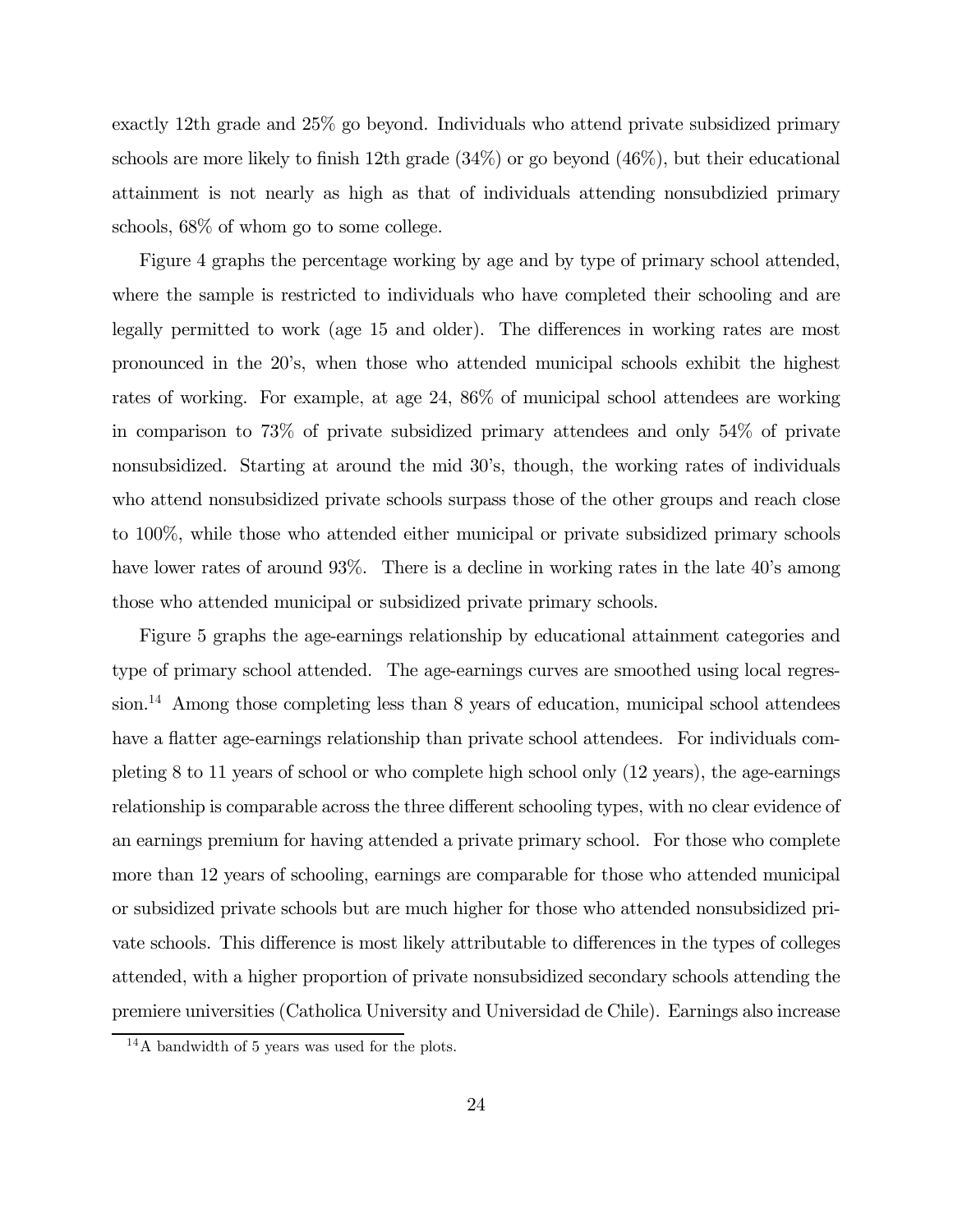with age with a rate of increase that is higher for those with higher schooling completion levels.

#### 6.1.1 Reduced form estimated decision rule models

In Tables 3, 4 and 5, we present estimates of choice models that relate the decision variables in our model (school attendance, type of school attended, educational attainment and work) to the state variables. These estimates are reduced form in that they do not impose the structure of the model and also do not account for unobservable heterogeneity. Table 3 shows the estimation results where the outcome measure is educational attainment. In the first column, the specification includes two indicator variables for whether the voucher program was available during primary and secondary school ages (ages 6-14 and ages 15-18). The second column of estimates includes a variable that indicates the total number of years the individual was exposed to the voucher program at any point over ages 6-18. For example, if the individual was in second grade when the program was introduced, the exposure is 10 years. Individuals who attended school during a period when vouchers were available, ceteris paribus, have substantially higher educational attainment. The first specification shows that exposure starting in primary school, prior to making secondary school type choices, is most important. Conditional on primary exposure, exposure to vouchers during secondary school is not associated with significantly higher years of education. Individuals whose parents (mothers and/or fathers) have more education also achieve higher educational attainment levels, with the estimated coefficient on mother's education being about fifty percent larger that on father's education. Also, individuals from less poor families have significantly higher educational attainment levels than individuals from indigent families (the omitted category). The number of siblings is not a significant predictor of educational attainment, conditional on the other included variables. Residing in the city of Santiago at the time of attending school is associated with 1.33 years higher attainment.

Table 4 presents estimates from a multinomial logit model for the choice of primary school type, where the estimates refer to the probability of choosing a subsidized or nonsubsidized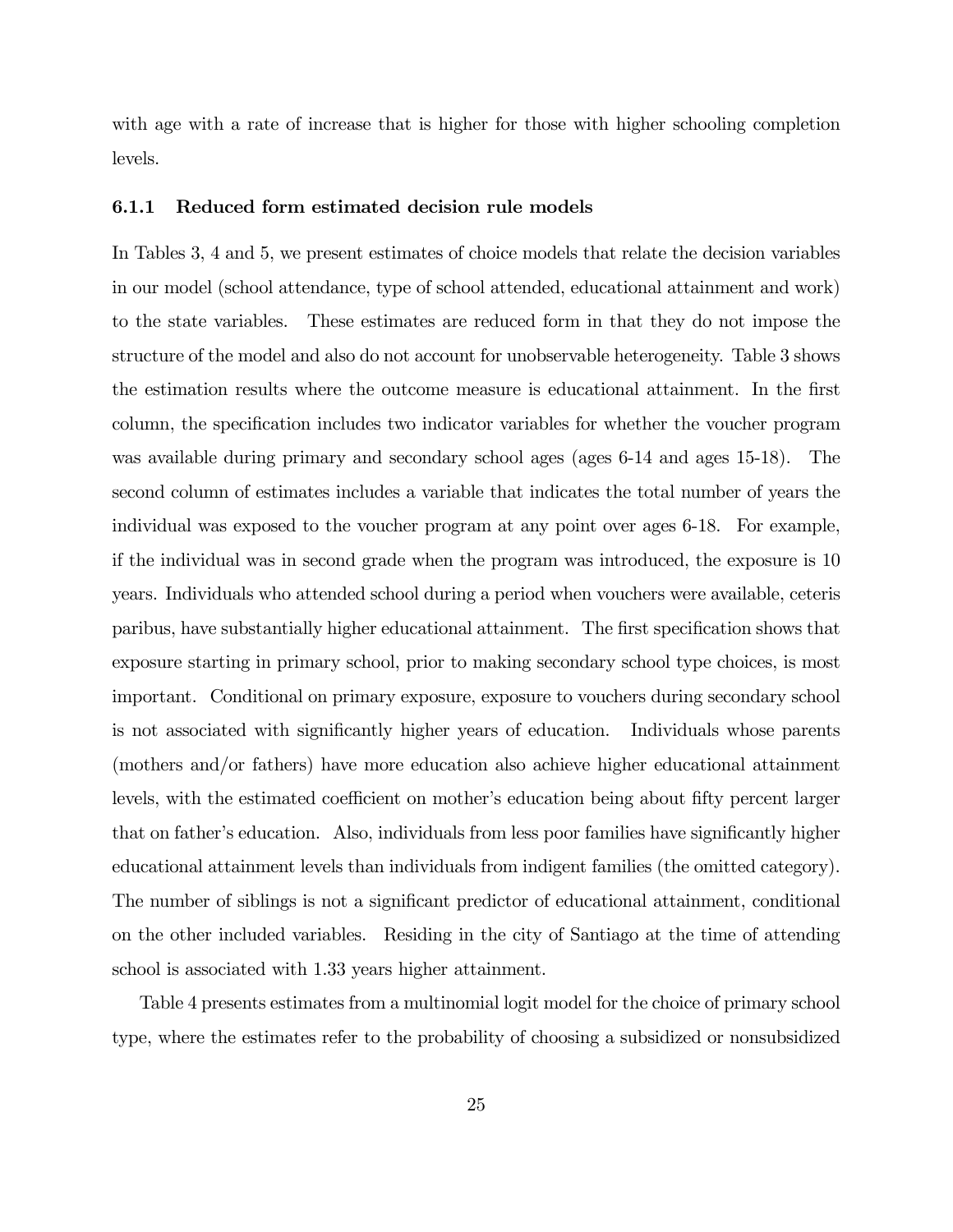private primary school relative to a municipal school. Having the voucher available during primary or secondary school years is associated with a statistically significant increase in the probability of choosing the subsidized primary private school type (the private school type that accepts the voucher), without any significant change in the probability of choosing the nonsubsidized primary school type. Mothers' and father's education are statistically significant determinants of the probability of choosing a private unsubsidized school. Individuals with more siblings are less likely to attend private schools. The family background variables are not significant determinants of the choice of primary school type, conditional on the other included regressors. Residing in Santiago makes it much more likely that an individual attends private primary school.

Table 5 presents estimates from a probit model of the probability of working, where the subsample includes all person-year observations for those 15 or older who are not in school. More years of education increases the probability of working in a given year. Being exposed to the voucher program during primary school years decreases the probability of working; being exposed only in secondary school years has no significant effect. Having more siblings is associated with increased probabilities of working (statistically significant at 5% level), while being from a less poor family is associated with a lower probability of working. Not surprisingly, more previous labor market experience increases the probability of working in the current period. The probability of working also increases with age at a decreasing rate. Residing in Santiago substantially increases the probability of working.

### 6.2 Empirical Results

#### 6.3 Parameter Estimates and Model fit

As described above, the wage specification allows the wage returns from schooling to depend on type of school attended (primary and secondary) and on whether attending prior to or after the voucher program came into place. Wages are measured only in 2002 and 2004, so differences in the returns from different types of schooling are identified solely from differences in the labor market performance of individuals educated in the pre and post voucher regimes.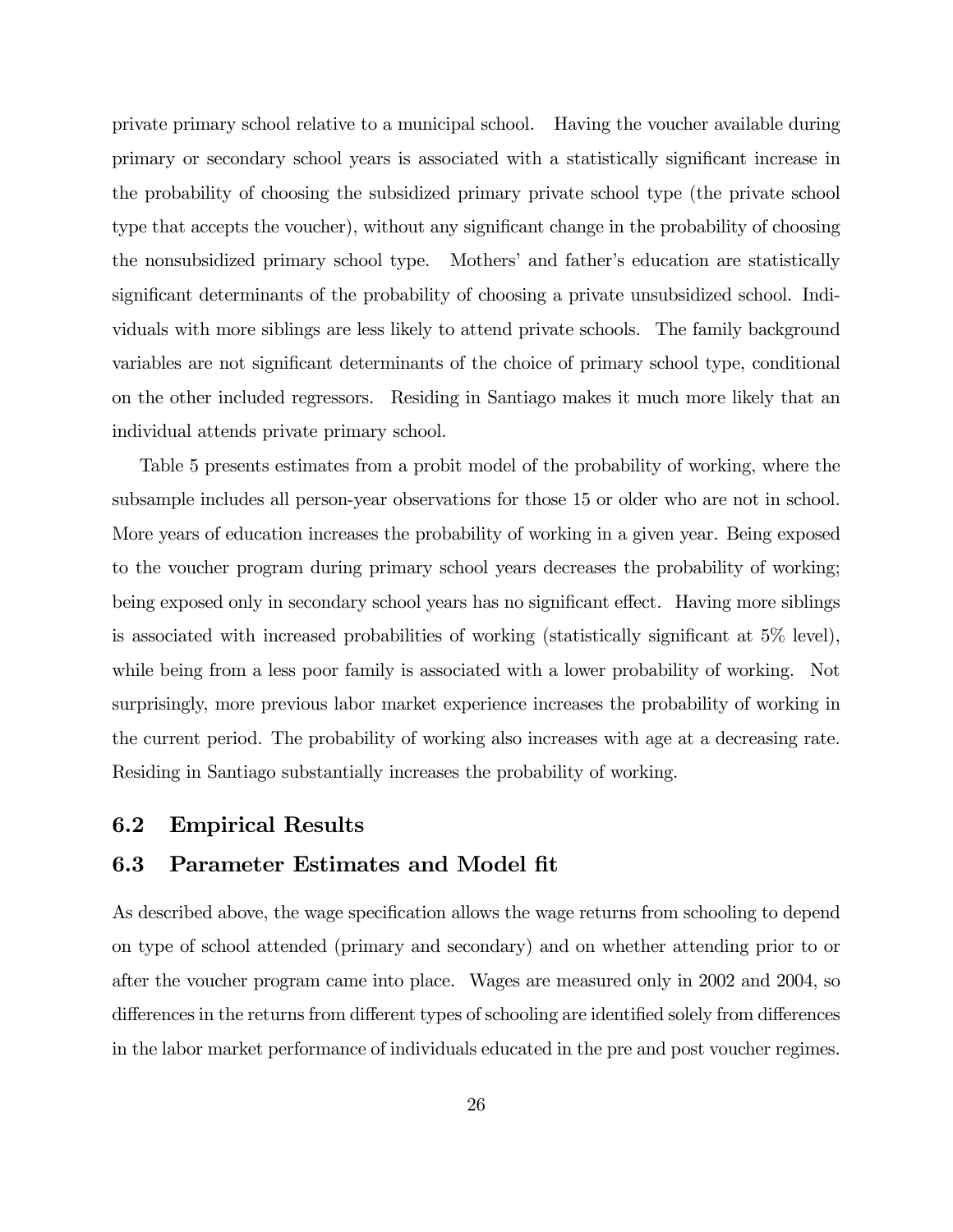Table 6 shows the estimated wage returns to primary, secondary and college education, where the primary school returns correspond to two-year returns, and the secondary and college returns to one-year returns. The wage return to secondary school is substantially higher (more than twice as high) as the return to primary school. As seen in the table, the wage returns to primary schooling increased in all types of schools after the voucher program, particularly in municipal schools where it increased from 0.045 to 0.056. This increase is consistent with an increase in the quality of schooling, perhaps due to more competition among schools. The parameter estimates indicate that at the primary school level, returns are highest in the private nonsubsidized schools and lowest in the private nonsubsidized schools. At the secondary school level, the returns are highest in the private nonsubsidized schools and lowest in the municipal schools. These rankings are preserved pre and post voucher.

Table 7a and 7b report the fit of the estimated model to the actual schooling choice conditional distributions for the subsamples who were and were not exposed to vouchers by age 15. To generate these fits, we use the estimated model to simulate choices for all the individuals in our sample, starting from their initial conditions, and we compare simulated and actual choices. In the tables, the simulated cell percentage appears in parentheses under the actual percentage. The percentage corresponds to the percentage choosing a particular secondary school type conditional on a primary school type. The model predicts a large difference in the school choice distribution for the two groups that differ in their voucher exposure, as seen in the data. The model underpredicts somewhat the percentage of individuals attending municipal primary school who do not go on to secondary school for the subgroup not exposed to vouchers (prior to age 15). The model is fairly accurate in predicting the distribution of school choices for those who attend private subsidized primary school. The predictions are less accurate for attending private unsubsidized primary school who were exposed to vouchers, but these individuals constitute only about 5% of the individuals exposed. Aggregating across all secondary school types, the model predicts fairly well the proportions attending different kinds of primary schools, for both subsamples (the last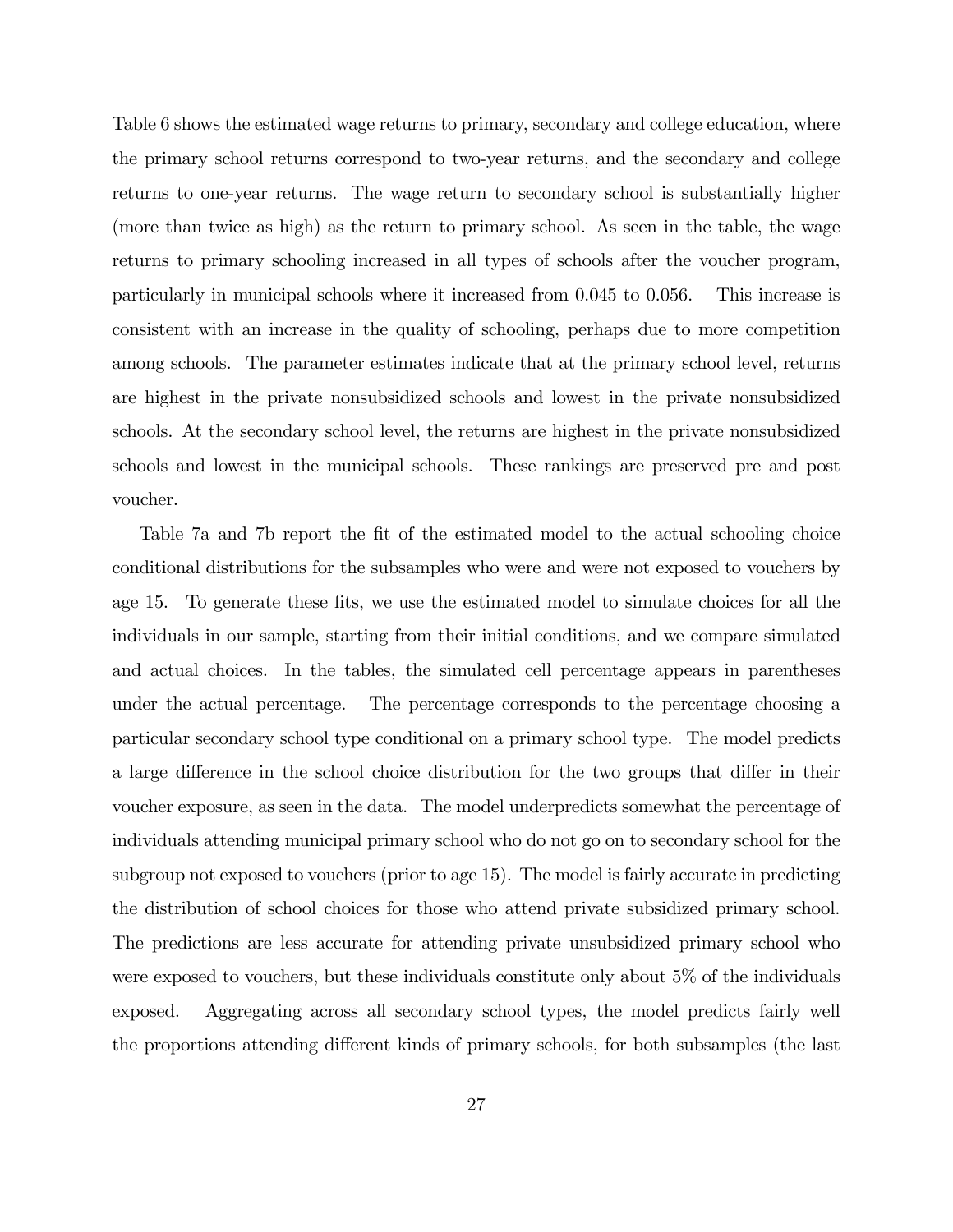column of the tables).

Table 8 presents the goodness-of-fit for the educational attainment distribution for the subsample that was and was not exposed to the voucher program. The simulation captures the much higher relative educational attainments for the sample that was exposed to the voucher program, however, the actual difference is usually more pronounced that that predicted by the simulation. The predicted percentage completing 12th grade is fairly accurate for the sample that was not exposed to vouchers. For both subsamples, the simulation underpredicts the percentages dropping out of college after one year and has a larger fraction going for two years. In general, though, the simulation does capture the large differences in the schooling distributions for the subsamples that were and were not exposed to the voucher program.

Table 9 reports evidence on how the model fits the labor force participation patterns, disaggregated by type of primary and secondary schools attended and by age caterogies. The numbers in parentheses indicate the number of person-year observations in that cell, in part because the predictions are usually more accurate for larger size cells. The predictions captures the general pattern of rising labor force participation rates with age (over the age ranges indicated), although the age increase is a little steeper in the data than in the simulation. The predicted patterns also capture the fact that individuals who attend private schools have lower participation rates over younger ages (age 16-25). The average predicted labor force participation rates over all educational categories (shown in the last row of the table) are fairly accurate.

Table 10 shows the model fit to mean wages within cells defined by type of education categories. The mean overall annual wages predicted by the model is \$4524, which is lower than the actual mean of \$4736. Disaggregating by school types, we see that the simulated model reproduces the pattern of lower wages for people who attended only municipal schools or for people who did not attend secondary schools. It also generates the pattern of higher wages for those who attended nonsubsidized primary and secondary schools, although the simulated wages in this category understate the actual wages.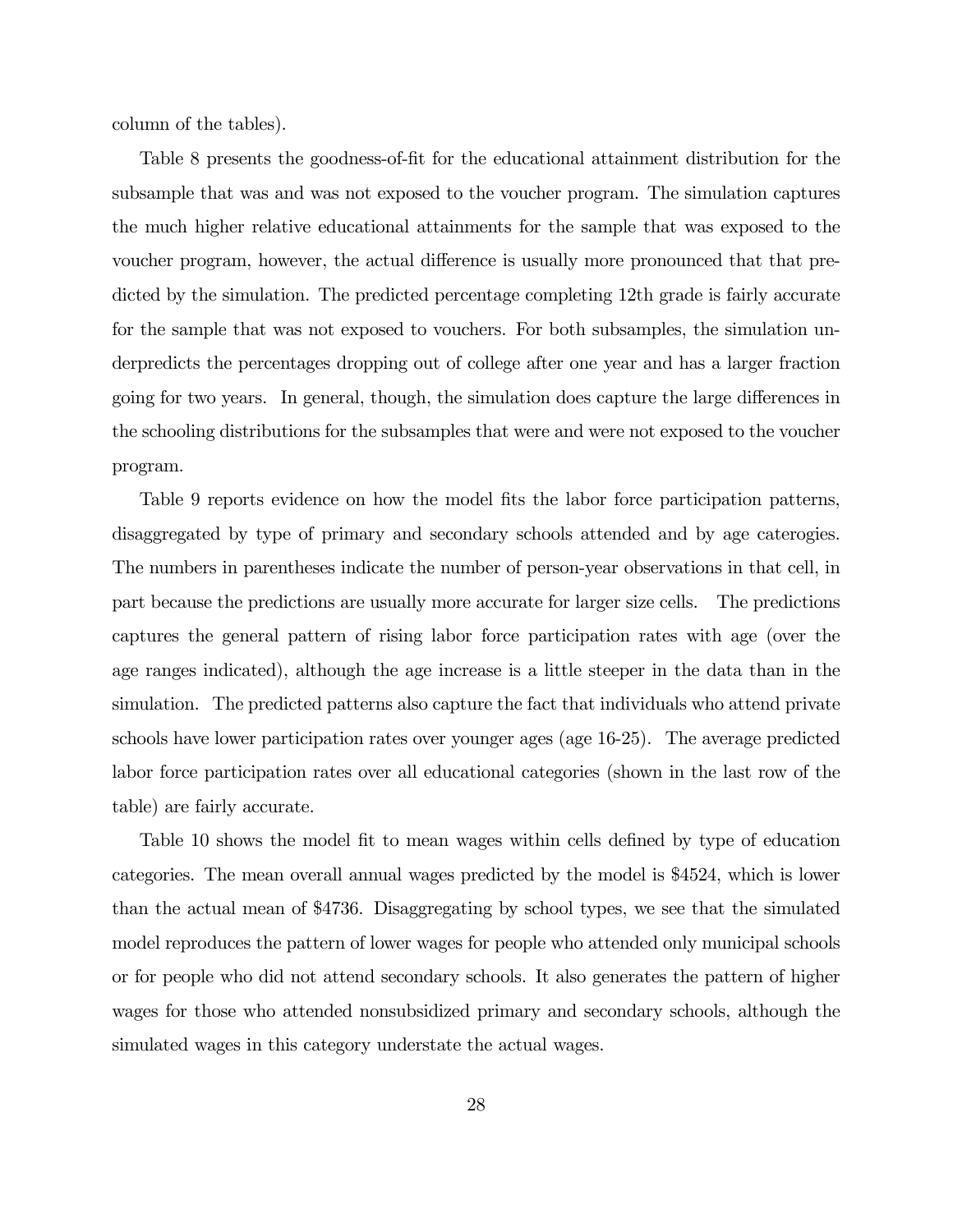### 6.4 Counterfactual policy evaluation

We next use the estimated model to explore how the school tuition vouchers affect school attendance and labor market decisions and whether vouchers contributed to declining inequality in educational attainment and earnings outcomes. To perform this policy simulation, we simulate school and labor force choices and wage outcomes with and without the voucher program for the group of individuals exposed to the voucher program at any point in their schooling career. The simulation without the program modifies the budget constraint to reflect the additional tuition cost that would have to be paid for private schooling and adjusts the return to years of schooling for all school types to pre-voucher levels. Recall that returns to primary schooling are estimated to be larger post-voucher for all types of schooling, whereas there is little difference between estimated pre and post voucher returns to secondary schooling. The effects of the voucher program on the returns to schooling are identified from differences in the wages paid to those who received education in the pre and post voucher periods, controlling for actual labor market experience.15

One potential concern in performing these simulations is that there may have been other improvements in the quality of schools in the post-voucher period that also influence the wage returns to schooling. Table 11 summarizes the major schooling reforms that took place in Chile since 1980. As seen in the table, a number of reforms were instituted in 1990, most notably an expansion in the value of the voucher, an increase in school resources (in part implemented through the increase in the value of the voucher), and an almost doubling of the public school teacher wage that was negotiated by the teacher's union. The change in the teacher's wage is unlikely to dramatically affect the quality of the schooling over the short term, because it takes some time to become a licensed teacher and to replace existing teachers. Over the longer-term, however, the higher wage would be expected to attract more qualified entrants into the teaching profession and improve school quality.<sup>16</sup> Some

<sup>&</sup>lt;sup>15</sup>Recall that the wage data pertain to years 2002 and 2004, so the wage data are measured at the same time for everyone.

<sup>&</sup>lt;sup>16</sup>There is a college entrance exam given in Chile analogous to the SAT in the US. These reforms corresponded with a reversal in a long-term declining trend in the average test scores of new teachers, suggesting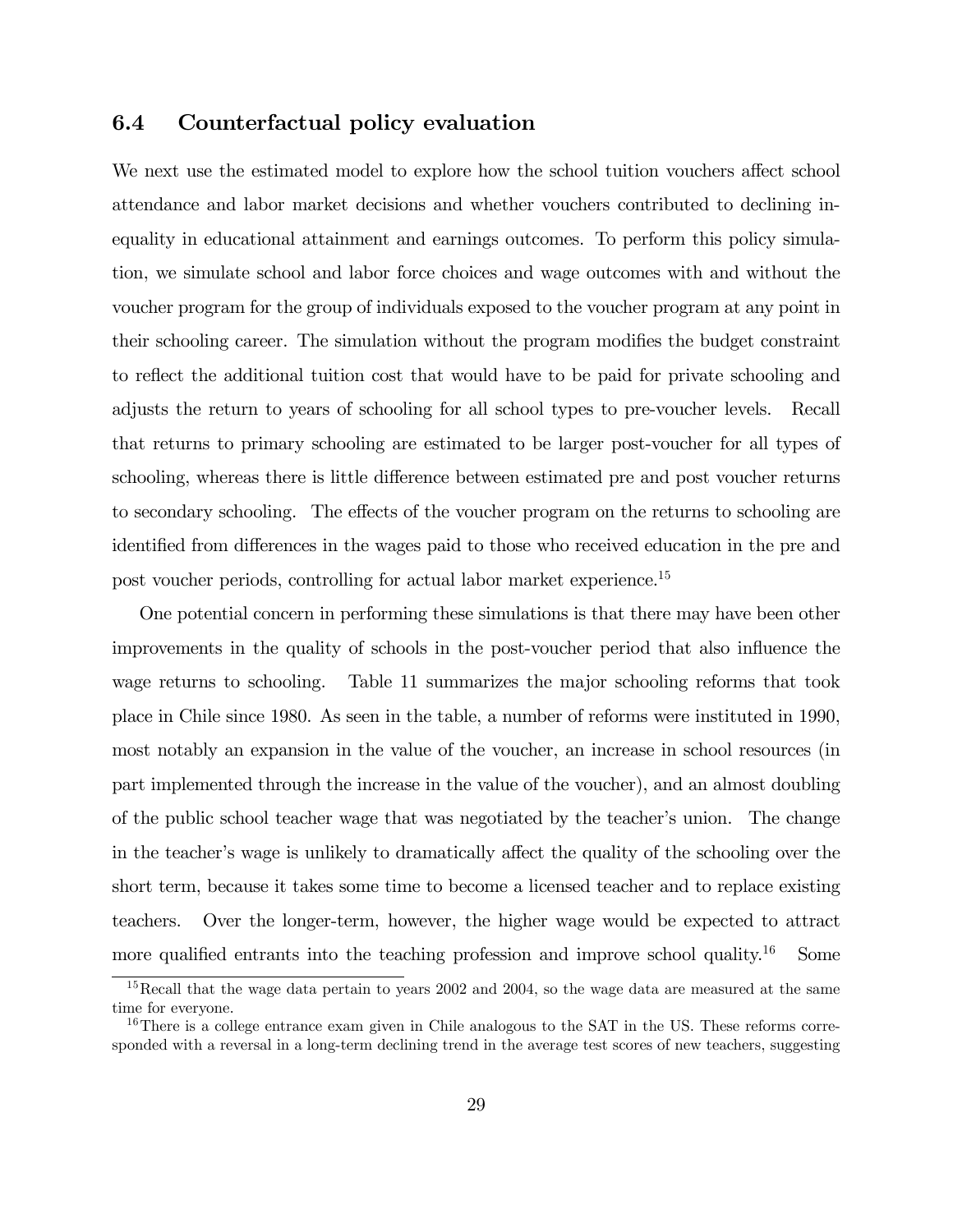additional schooling reforms were instituted in later years, including a competitive school funding program called SNED (implemented in 1996), an increase in the length of the school day along with a school expansion program (implemented in year 2000), and the introduction of a new teacher evaluation and certification program in 2002 and 2003.

Most of these reforms come after the individuals in our sample have already completed their schooling. In fact, only 5% of our sample was potentially exposed to the 1996 reform while in primary school, and none were exposed to the year 2000 or subsequent reforms. Roughly 15% of our sample was attending primary and secondary school in 1990, so these individuals might have been affected by the 1990 schooling reform that expanded the value of the voucher and increased the teacher wage. For reasons of parsimony, our model specification does not allow for changes in the return to education for individuals attending in the post 1990 time period for part of their schooling career, although such an extension would potentially be feasible.

#### 6.4.1 Effects of voucher program on educational outcomes

Table 12 reports the effect of vouchers on educational outcomes for the subsample that was exposed to vouchers at any point during their primary education years. To explore distributional effects of the program, results are reported for the whole sample and by whether the individual reports being from a poor family or not, where poor family corresponds to having reported either being indigent or poor when growing up.<sup>17</sup> As seen in the first row of table 11, the voucher program increases attendance at private subsidized primary schools by 5.6 percentage points. There is similarly a substantial increase in attendance at subsidized secondary private schools of 5.3 percentage points, which is somewhat greater for the nonpoor subsample than the poor subsample. The voucher program reduces the attendance rate at nonsubsidized primary private schools by around -1.3 percentage points and at nonsubsidized secondary private schools (-0.6 percentage points), indicating that some of the

that the higher pay did increase the quality of new entrants into the teaching profession.

<sup>&</sup>lt;sup>17</sup>Family background socioeconomic status was reported in four categories and we take the first two categories as poor.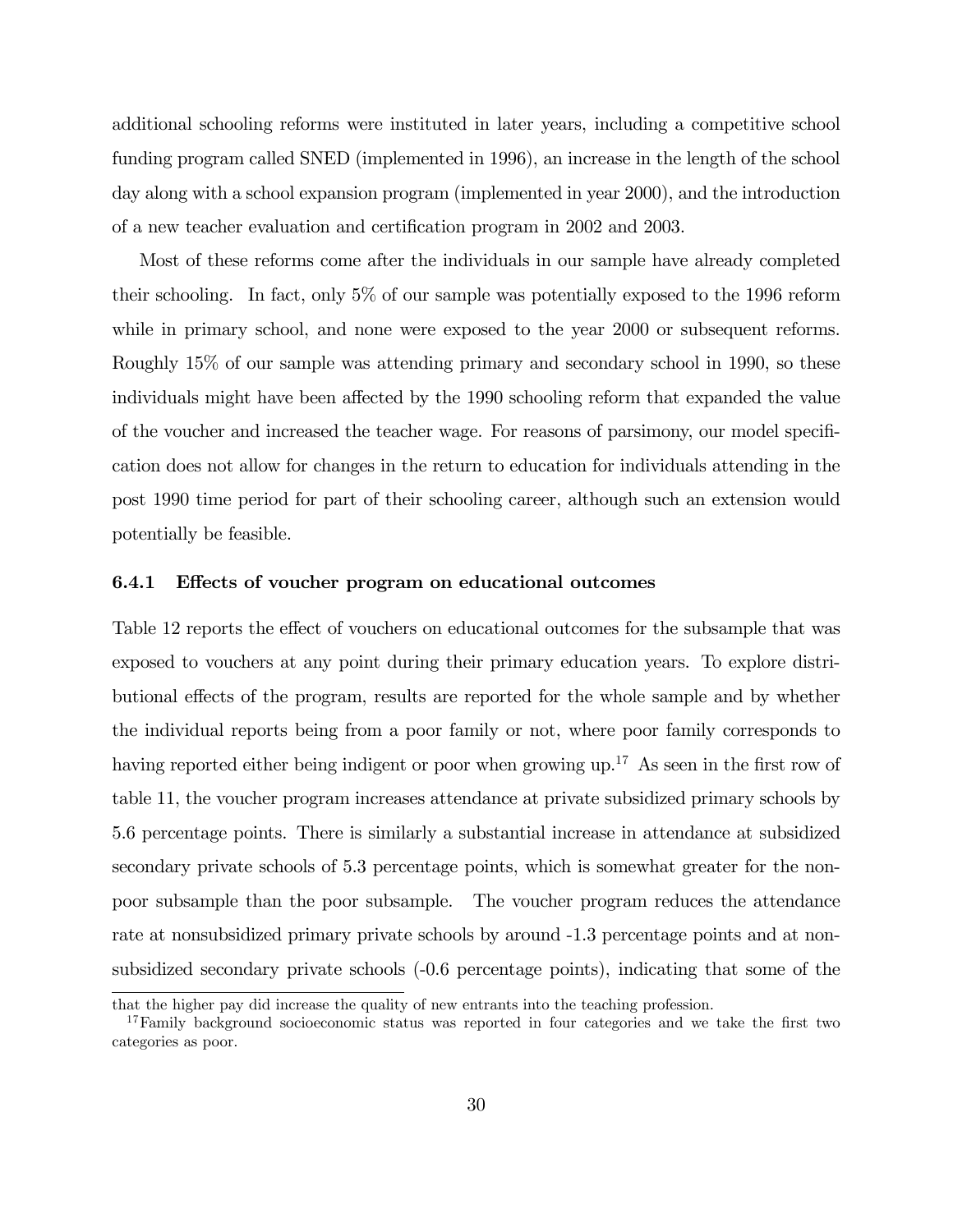students attending the premiere nonsubsidized private schools are induced by the voucher tuition incentive to attend subsidized private schools.

Table 13 shows how the voucher program affects the entire education distribution for the same three subsamples. The voucher program increased the probability of completing lower grades (up through grade 12) but then decreased the probability of attending college. The table shows a compression of the education distribution, with individuals at the lower end completing more grades and those at the higher end completing fewer grades. A comparison of the results for the poor and non-poor subsamples reveals similar impacts across the two groups. The last four rows of Table 12 show the effects of the voucher program on the college completion rate and on median education levels. There is a 1% reduction in college going with no change in medians. Thus, the voucher program decreases inequality in educational attainment levels without much effect on median levels.

#### 6.4.2 Effect of voucher program on labor market outcomes

In Table 14, we simulate the effect of the voucher program on earnings and labor force participation. Looking at wages, we find substantial effects of the program. As seen in Table 14, mean earnings are higher with the voucher program by about \$200 for both the poor and nonpoor subsamples, over age ranges 16-45, which represents about a 4% increase in earnings. As expected, higher wage offers leads to an increase in the labor force participation rate, with the largest impact on labor force participation rates of about three percentage points occuring over the age 16-25 range.

## 7 Conclusions

This paper uses a newly available dataset from Chile to study the longer term effects of school vouchers on educational and labor force outcomes over the life-cycle. The previous literature on vouchers in the Chilean context has focused on test score impacts using school test score data collected many years after the voucher reform was introduced. Our study uses household survey data on individuals who obtained their education before, during and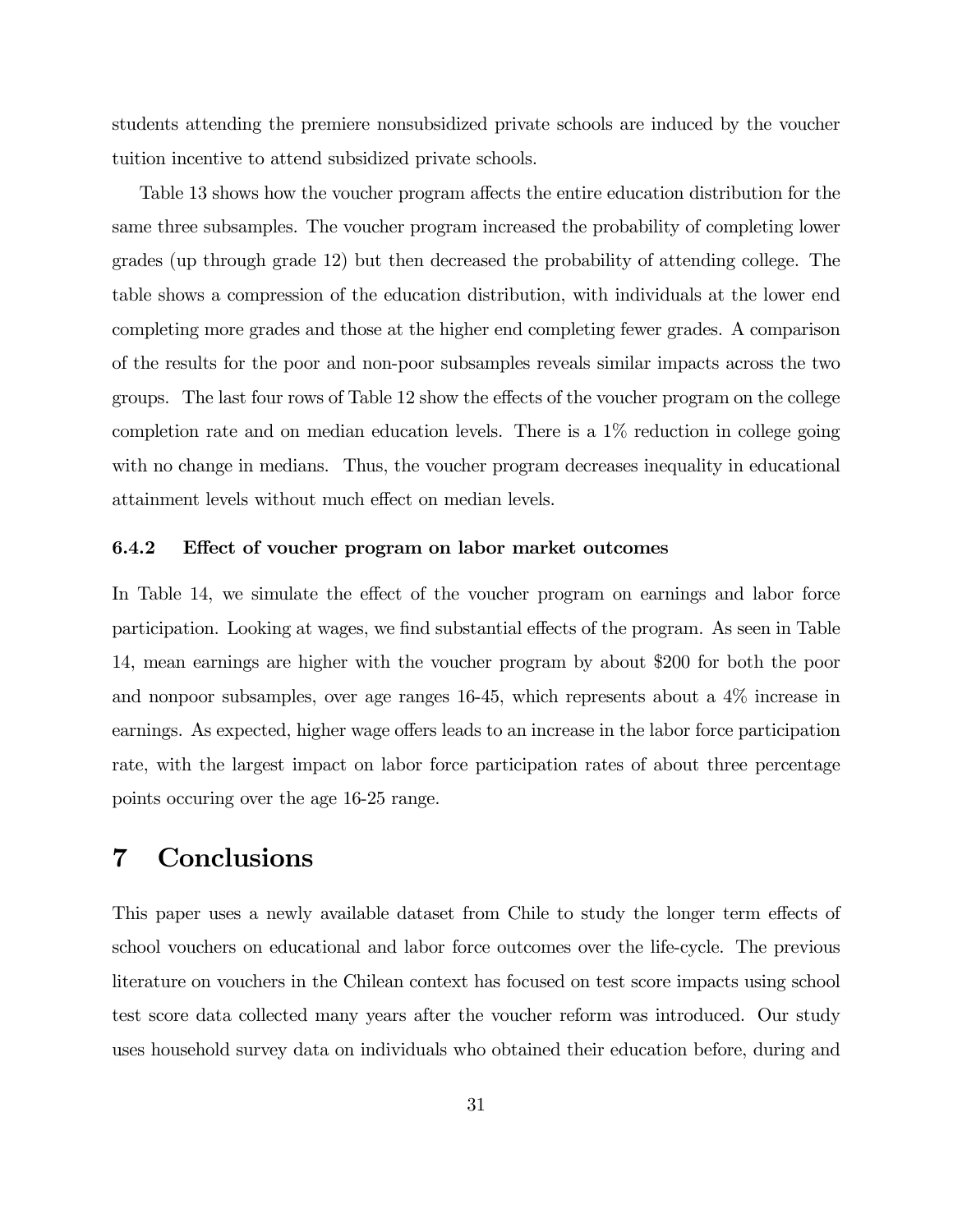after the voucher reforms and therefore has the potential to capture reform related changes in both public and private sector schools.

After estimating a dynamic model of schooling and work decisions, we use the model to evaluate how the introduction of school vouchers affected school choice, educational attainment, earnings and labor market participation of the subgroup of people exposed to the vouchers. Simulating schooling and labor supply choices over the life-cycle with and without vouchers permits a direct assessment of the full effects of the voucher program as it operates through both education and labor market channels.

We find that the wage returns to all types of primary schooling increased substantially in the post-voucher period, which is indicative of improvements in the quality of primary schooling. At the secondary school level, there is almost no change in the wage return to secondary schooling relative to pre-voucher levels. The lack of observed improvement in the quality of secondary schools may be due, in part, to the construction of new private subsidized schools after the introduction of the voucher program that are generally thought to be inferior (in the sense of producing standardized test scores) than the stock of older private schools (See, for example, the discussion in Parry, 1997). The costs of attending school, particularly in rural areas, declined substantially after the voucher program was introduced. The decreased costs of attending school, the tuition voucher and changes in the returns to schooling combine to induce a larger fraction of individuals to attend private subsidized schools in the post-voucher time period and a lower fraction to attend municipal or private nonsubsidized schools.

Simulations based on the model indicate that individuals who attended school in the post voucher regime receive on average a higher return for their primary schooling, which increased in all types of schools. At the secondary school level, some individuals who switched from attending municipal to attending private subsidized schools also receive a higher return, but other individuals who switch from attending private nonsubsidized to attending private subsidized receive a lower return. Our simulations indicate that the voucher reforms had the effect of compressing the educational attainment distribution without changing its median.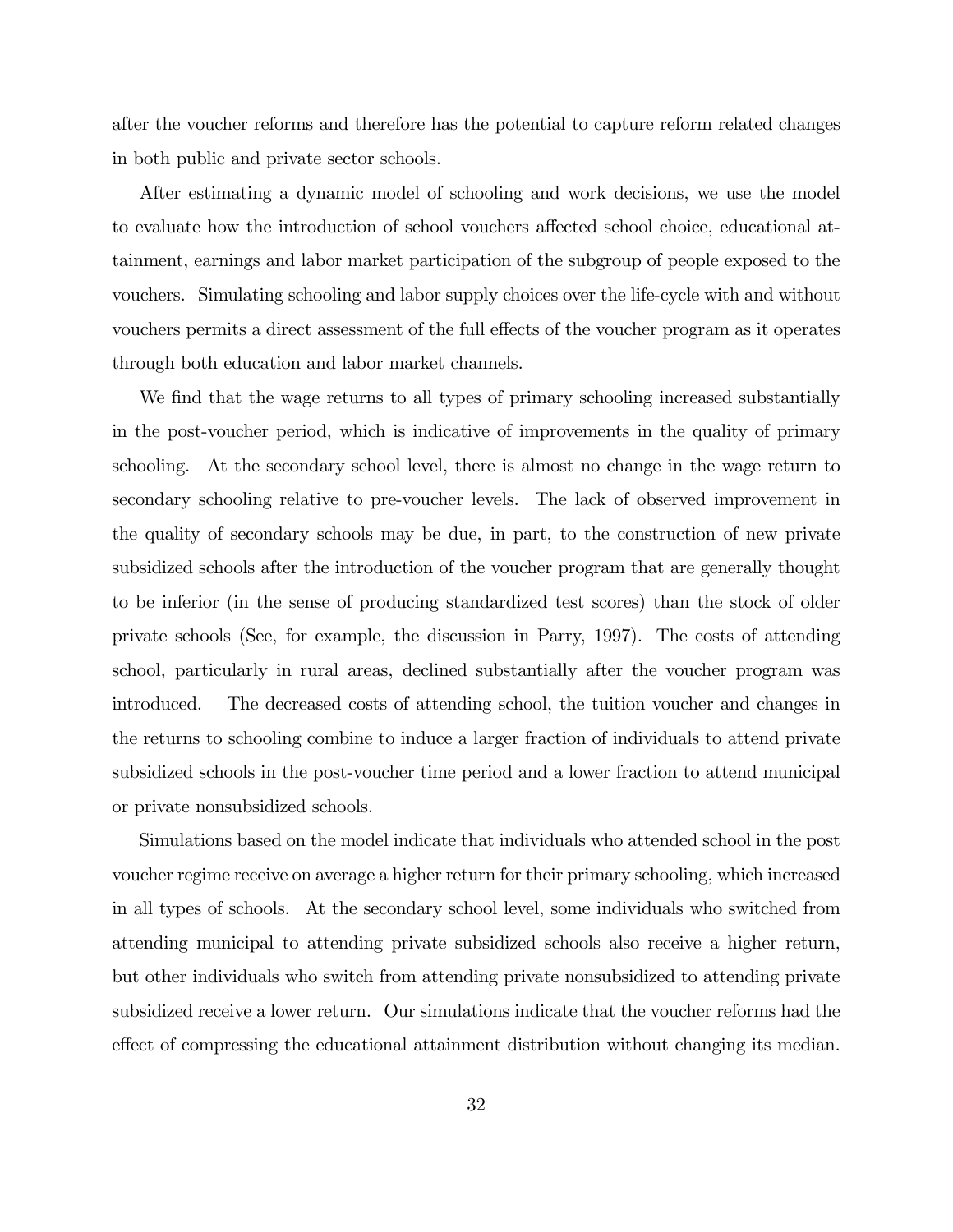We also find substantial effects of the voucher program on wages and labor force participation, with a 4 percent increase in realized wages and a 1-2 percentage point increase in labor force participation.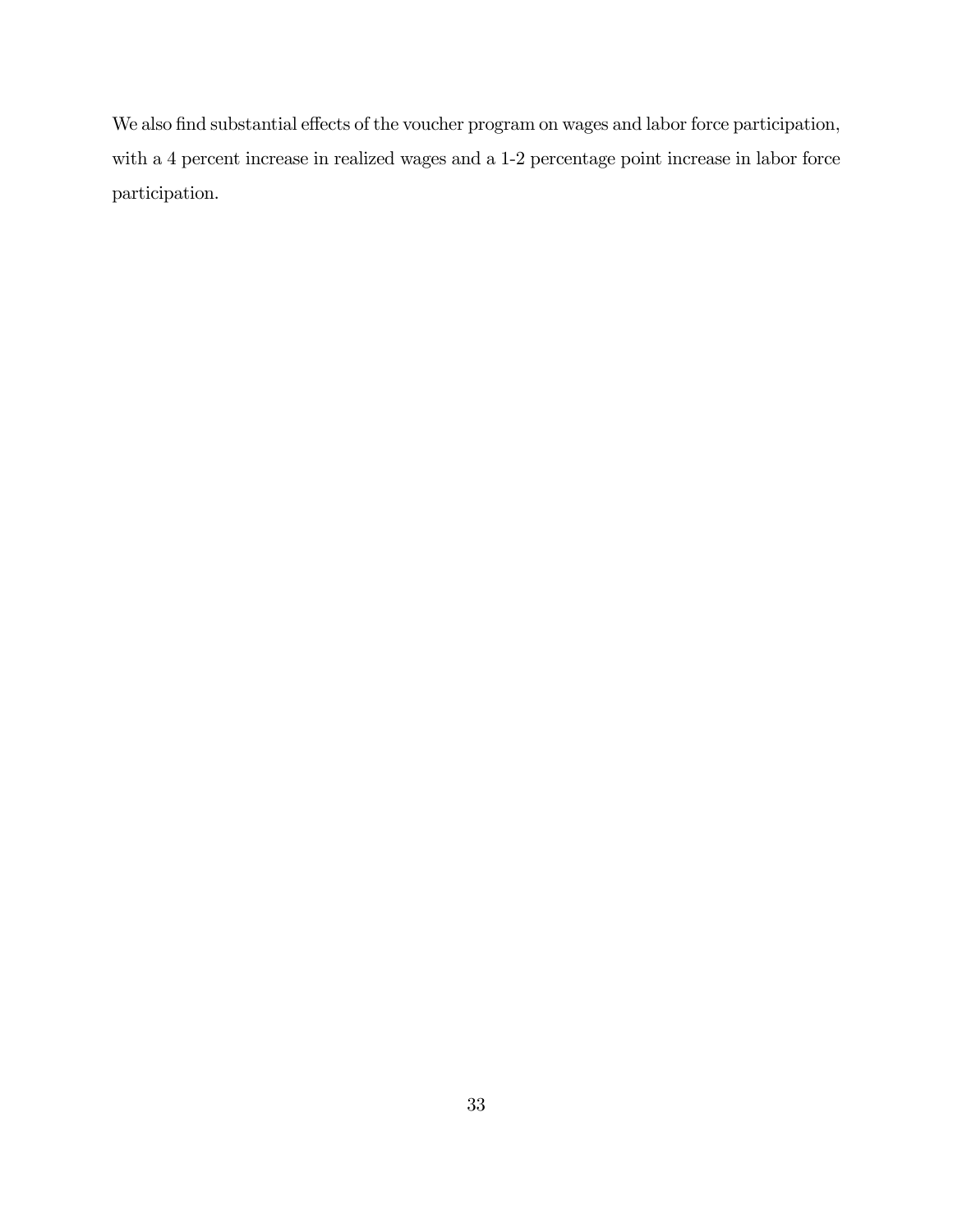#### Appendix A

The sampling frame of the 2002 HLSS survey consists of individuals enrolled in the social security system for at least one month during the 1981-2001 time period, which included individuals who in 2002 were working, unemployed, out of the labor force, receiving pensions, or deceased (in which case the information was collected from surviving relatives). The sample was drawn from a sampling frame of approximately 8.1 million current and former affiliates compiled from official databases (which covers approximately 75% of the population). The sampling frame for the EPS in 2004 was augmented to include individuals not affiliated with the social security system, so that the sample is representative of the entire Chilean population over the age of 15. Individuals who were interviewed in 2004 but were not interviewed in 2002 were asked questions pertaining both to the 2002 and 2004 time period. In our analysis, we use the longitudinal data collected by both the 2002 and 2004 surveys.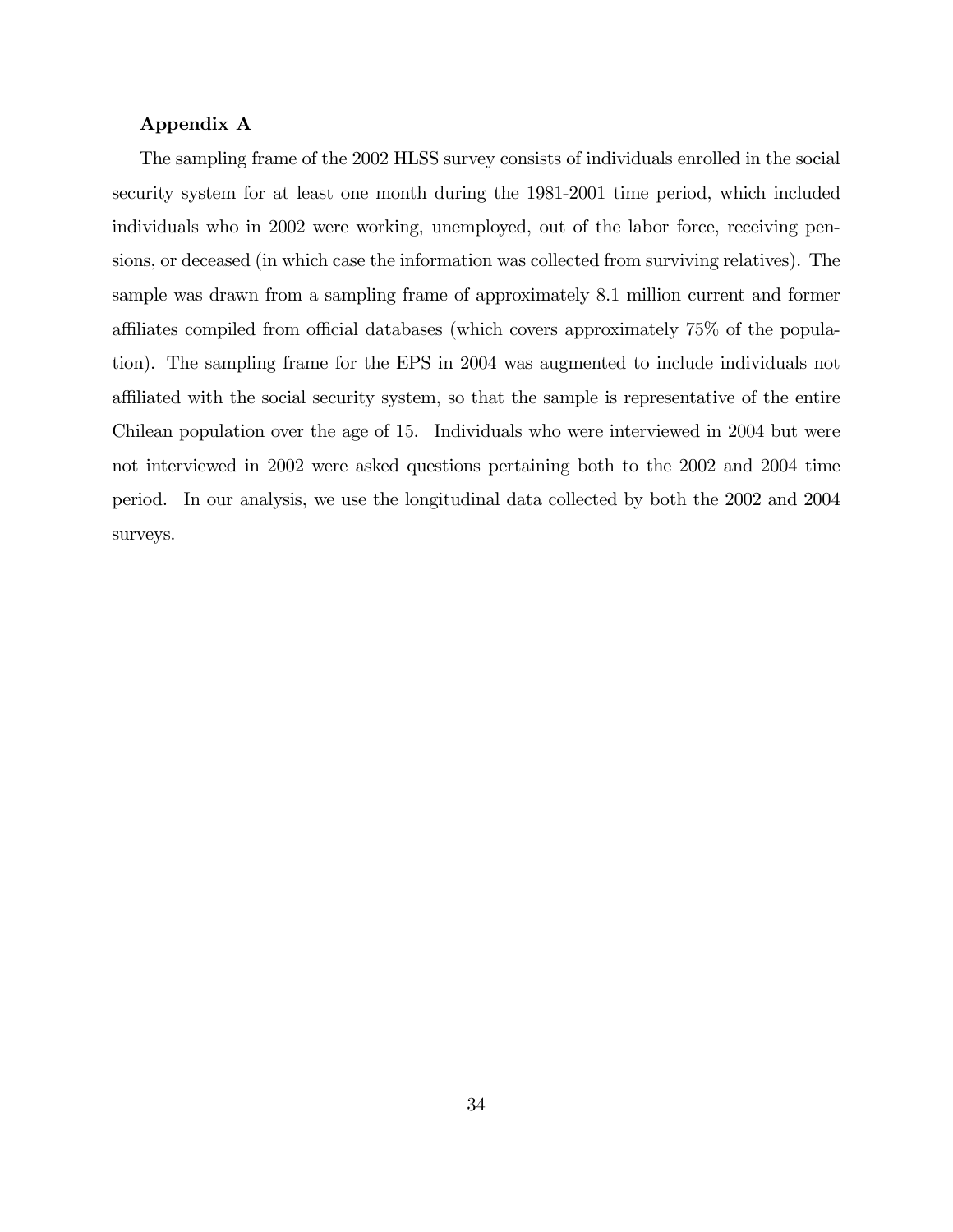## References

- [1] Altonji, Joseph, Todd Elder, and Christopher Taber (2005): "Selection on Observed and Unobserved Variables: Assessing the Effectiveness of Catholic Schools," Journal of Political Economy, 2005.
- [2] Angrist, Joshua D., Eric Bettinger, Erik Bloom, Elizabeth King and Michael Kremer (2002): "Vouchers for Private Schooling in Colombia: Evidence from a Randomized Natural Experiment," American Economic Review 92:5 (December), 1535-59.
- [3] Attanasio, Orazio, Costas Meghir and Ana Santiago (2001): "Education Choices in Mexico: Using a Structural Model and a Randomized Experiment to Evaluate Progresa," manuscript, University College London.
- [4] Becker, Gary (2002): "Happy Birthday, Milton Friedman," Business Week, July 1st, 2002.
- [5] Behrman, Jere R., Susan W. Parker and Petra E. Todd (2006): "Long-Term Impacts of the Oportunidades Conditional Cash Transfer Program on Rural Youth in Mexico," in Stephan Klasen, ed., Poverty, Inequality, and Policy in Latin America, Cambridge, MA: MIT Press.
- [6] Behrman, Jere R., Piyali Sengupta and Petra Todd (2005): "Progressing through PRO-GRESA: An Impact Assessment of Mexico's School Subsidy Experiment," Economic Development and Cultural Change 54:1 (October 2005) 237-275.
- [7] Behrman, Jere R. and Barbara L. Wolfe (1984): "The Socioeconomic Impact of Schooling in a Developing Country," Review of Economics and Statistics 66:2 (May), 296-303.
- [8] Behrman, Jere R. and Barbara L. Wolfe (1987b): "Investments in Schooling in Two Generations in Pre- Revolutionary Nicaragua: The Roles of Family Background and School Supply," *Journal of Development Economics* 27:1-2 (October), 395-420 (reprinted in International Trade, Investment, Macro Policies and History: Essays in Memory of Carlos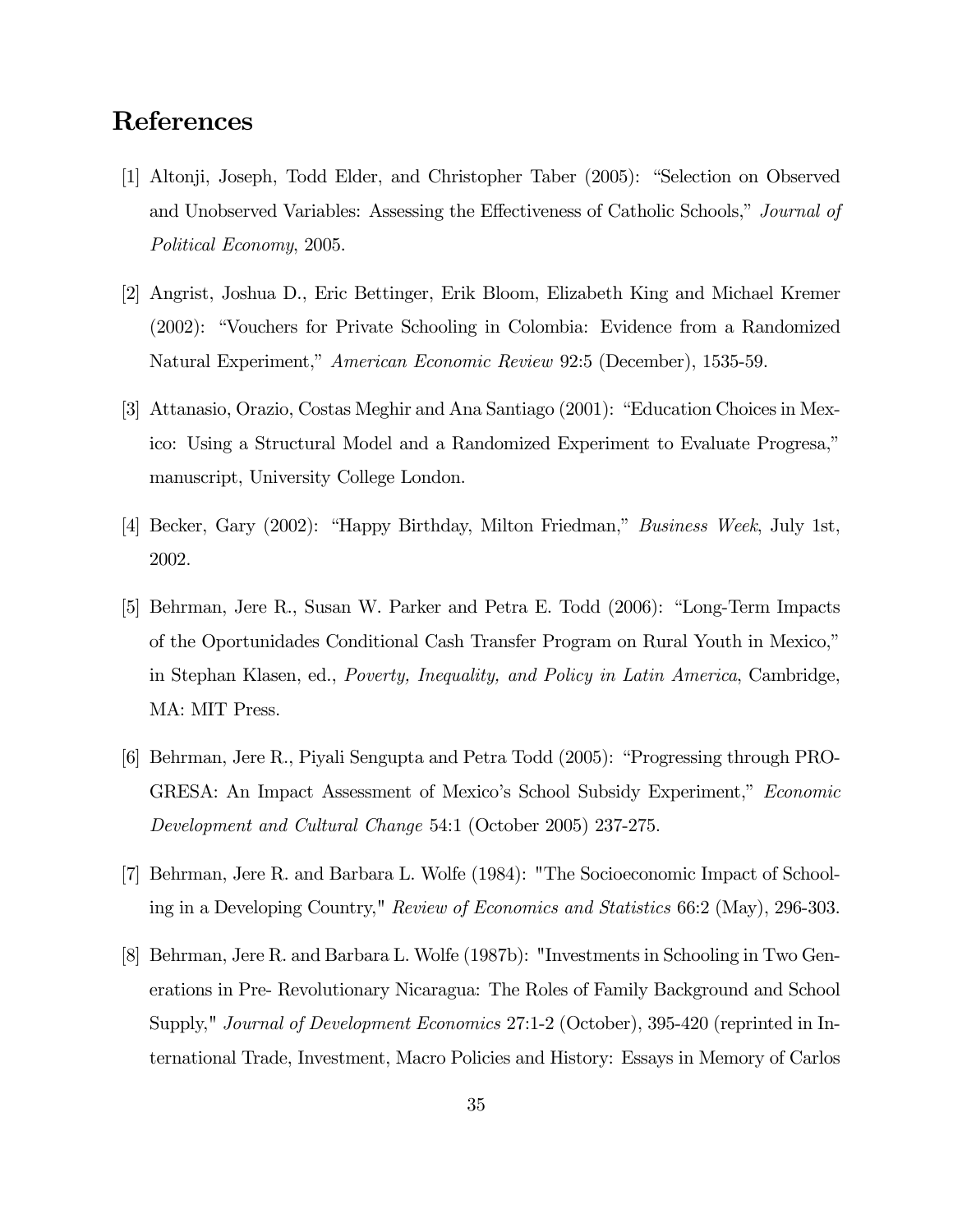F. Diaz-Alejandro (eds., Pranab Bardhan, Jere R. Behrman, and Albert Fishlow), Amsterdam: North-Holland, 1987), 395-420.

- [9] Behrman, J. and N. Birdsall (1983): "The Quality of Schooling: Quantity Alone Is Misleading", American Economic Review, 73, 928-46.
- [10] Ben-Porath (1969): "The Production of Human Capital and the Life Cycle of Earnings", Journal of Political Economy, 75, 1, 352-65.
- [11] Bravo, David, 1999, "Competencia y calidad de la educación en Chile: una revisión de la literatura", in P.Cariola and J.Vargas (eds), Educación Particular Subvencionada. Un aporte a la modernización de la Educación Chilena. Santiago, CONACEP
- [12] Bravo, David, Dante Contreras, and Claudia Sanhueza, 1999, "Rendimiento escolar, desigualdad y brecha de desempeño privado/público: Chile 1982-1997". Documento de Trabajo N◦163, Departamento de Economía, Universidad de Chile.
- [13] Brighouse, Harry (2000): School Choice and Social Justice, Oxford University Press, Oxford: U. K.
- [14] Card, D. and A. Krueger (1992a): "School Quality and Black-White Relative Earnings: A Direct Assessment", Quarterly Journal of Economics, 107.
- [15] \_\_\_\_\_, (1992b) "Does School Quality Matter: Returns to Education and the Characteristics of Public Schools in the United States", Journal of Political Economy, 100, 1, 1-40.
- [16] Cox, Cristián (2005), Políticas educacionales en el cambio de siglo. La reforma del sistema escolar de Chile. Editorial Universitaria, Santiago.
- [17] Espínola, V. (1995), "The Decentralization of the Education System in Chile (1980- 1994)". Draft.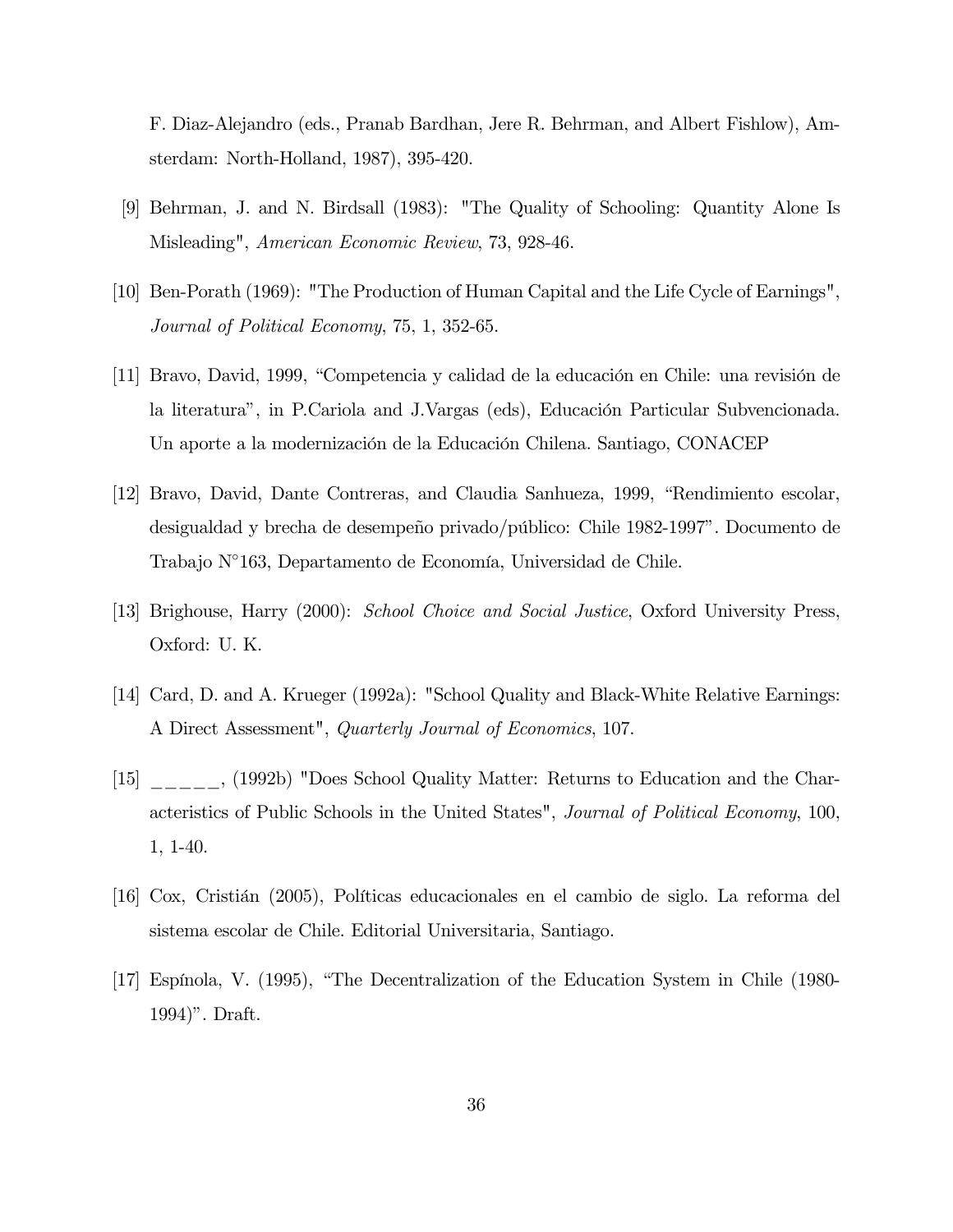- [18] Ferreyra, Maria (2002): "Estimating the Effects of Private School Vouchers in Multi-District Economies," Ph.D. Dissertation, University of Wisconsin.
- [19] Figlio, David N. And Cecilia E. Rouse (2005): "Do Accountability and Voucher Threats Improve Low-Performing Schools," NBER working paper #11597.
- [20] Friedman, Milton (1955): "The role of government in education," In R. A. Colo (ed.) Economics and the public interest (pp.123-144). New Brunswick, NJ: Rutgers University Press.
- [21] Friedman, Milton, 1962, Capitalism and Freedom, Princeton, NJ: Princeton University.
- [22] Gallego, Francisco (2002): "Competencia y Resultados Educativos: Teoria y Evidencia Para Chile," Cuadernos de Economia, 39, 118, 309-352.
- [23] Gauri, V. (1994), "Market Forces in the Public Sector: Chilean Educational Reform 1980-93". Draft of unpublished thesis, Princeton University.
- [24] González, Pablo (2005), "Estructura institucional, recursos y gestión en el sistema escolar chileno", en C.Cox (ed), Políticas educacionales en el cambio de siglo. La reforma del sistema escolar de Chile. Editorial Universitaria, Santiago.
- [25] Gould, Eric (2002): "Rising Wage Inequality, Comparative Advantage, and the Growing Importance of General Skills in the United States," Journal of Labor Economics, Volume 20, 105-147.
- [26] Grogger, Jeffrey and Derek Neal (2000): "Further Evidence on the Effects of Catholic Secondary Schooling," in Brookings-Wharton Papers on Urban Affairs, W. G. Gale and J.R. Pack, eds. Washington, D.C.: Brookings Institution, 151-93.
- [27] Hanushek, Eric A, (1986): "The Economics of Schooling," Journal of Economic Literature 24, 1141-77.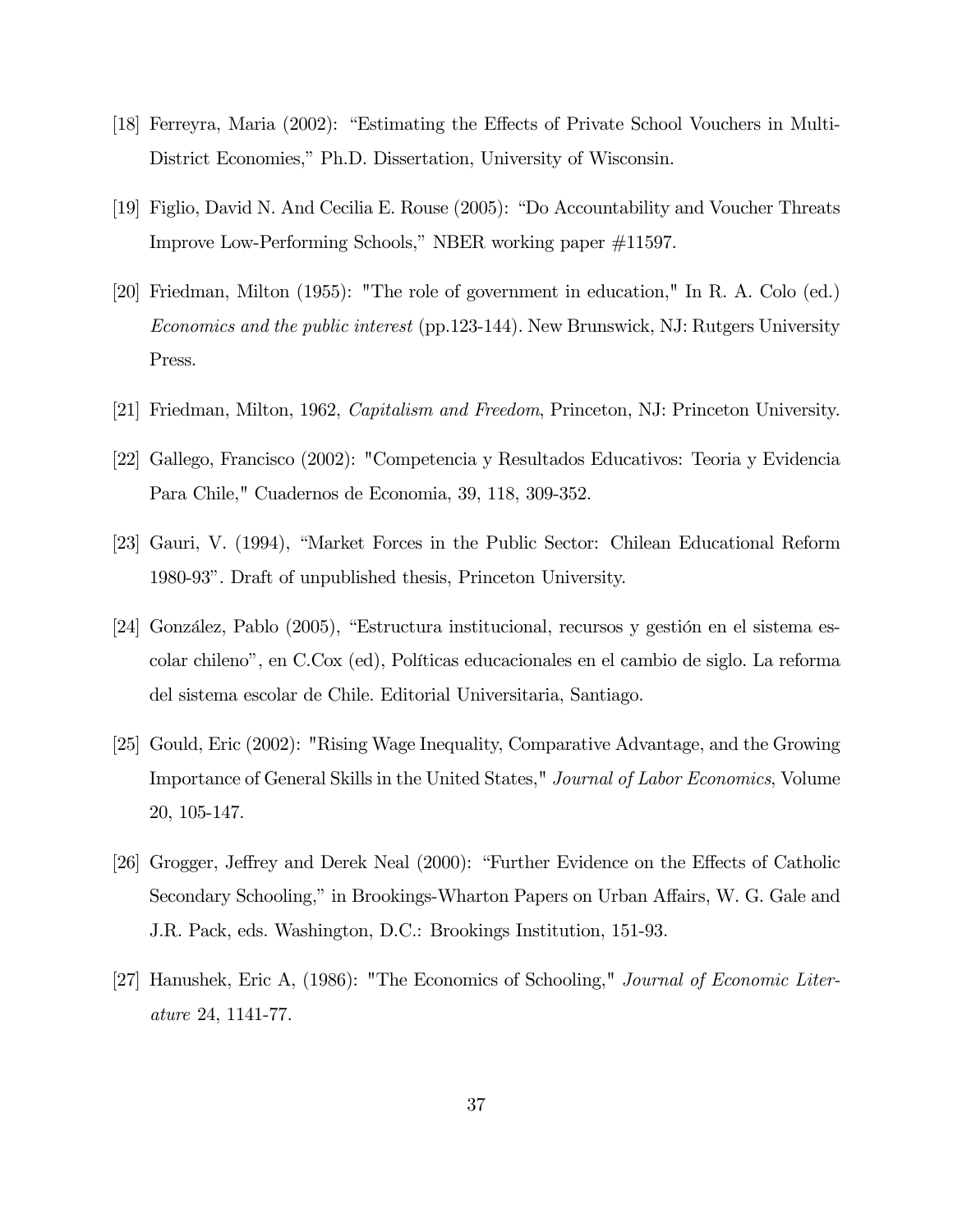- [28] Hanushek, Eric A. (1995): "Interpreting Recent Research On Schooling in Developing Countries," The World Bank Research Observer 10:2 (August), 227-246.
- [29] Hanushek, Eric A. (2003): "Does Public School Competition Affect Teacher Quality," in The Economics of School Choice, edited by Caroline Hoxby, University of Chicago Press: Chicago, p. 23-47.
- [30] Hanushek, Eric A., Kaine, John F., Steven G. Rivkin (2004): "Why Public Schools Lose Teachers," Journal of Human Resources, 39(2), pp. 326-54.
- [31] Heckman James, J. and Burton Singer (1984): "A Method for Minimizing the Impact of Distributional Assumptions in Econometric Models for Duration Data," Econometrica, 52, 271-320.
- [32] Heckman, James J., Anne Layne-Farrar and Petra Todd (1996): "Human Capital Pricing Equations with an Application to Estimating the Effect of Schooling Quality on Earnings" in Review of Economics and Statistics, Nov.
- [33] Heckman, James J., Anne Layne-Farrar and Petra Todd, "Does Measured School Quality Really Matter?" in Does Money Matter? The Link Between Schools, Student Achievement and Adult Success, ed. Gary Burtless, Brookings Institution, Washington, DC, 1996.
- [34] Heckman James, J. and Burton Singer (1984): "A Method for Minimizing the Impact of Distributional Assumptions in Econometric Models for Duration Data," *Econometrica*, 52, 271-320.
- [35] Heckman, J. and Honore, B. "The Empirical Content of the Roy Model" Econometrica, 58, Sept. 1990
- [36] Heckman, J. and Sedlacek, G. "Heterogeneity, Aggregation and Market Wage Functions" Journal of Political Economy, 93, 1985.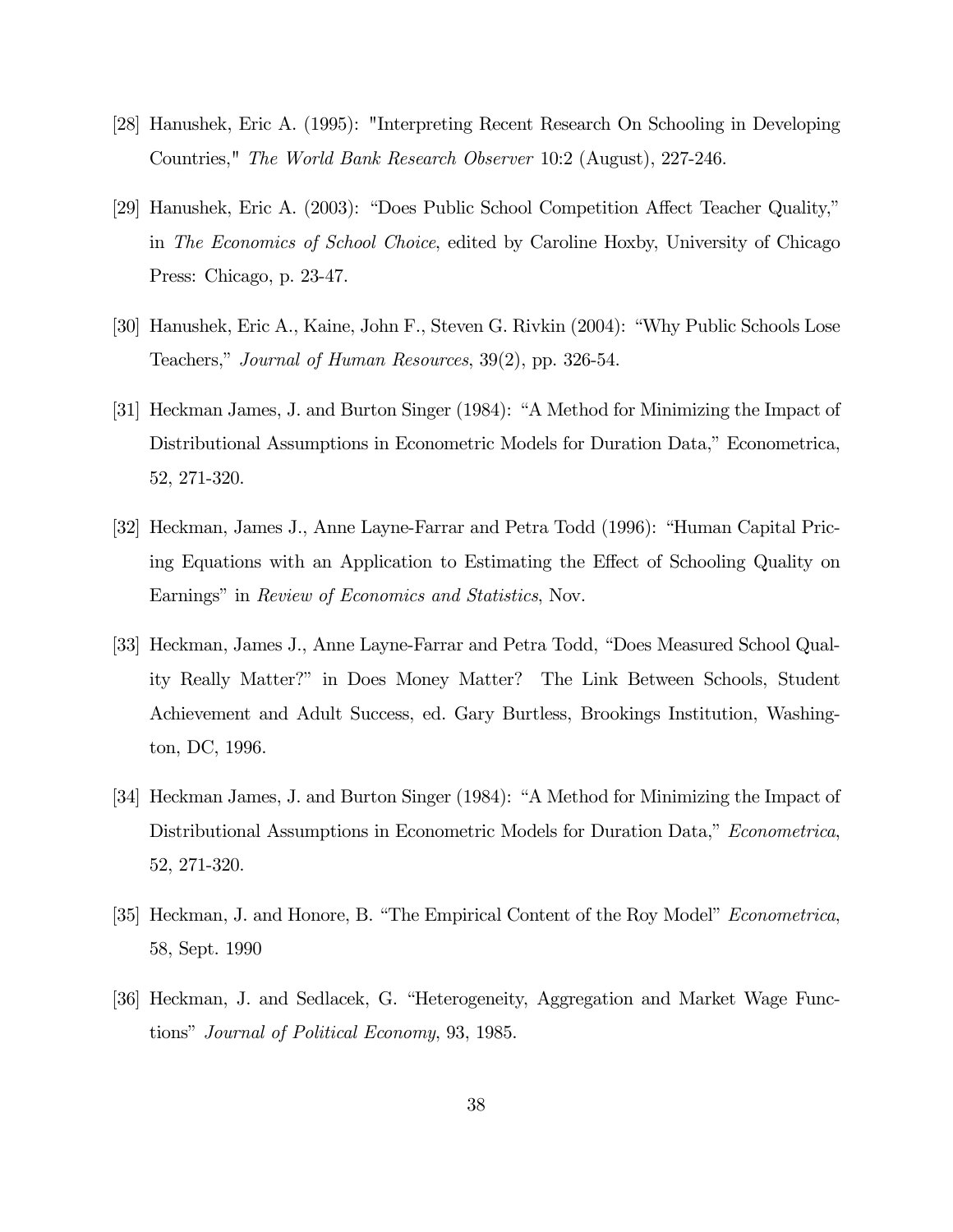- [37] Heckman, James, Lance Lochner and Petra Todd (2005): "Earnings Functions, Rates of Return and Treatment Effects: The Mincer Equation and Beyond" forthcoming in Handbook of Education Economic, (also NBER paper #11544).
- [38] Heckman, James, Anne Layne-Farrar and Petra Todd (1996): "Human Capital Pricing Equations with an Application to Estimating the Effect of Schooling Quality on Earnings" in *Review of Economics and Statistics*, November.
- [39] Heckman, James J. and Salvador Navarro (2005): "Dynamic Discrete Choice and Dynamic Treatment Effects," Journal of Econometrics, December.
- [40] Hoxby, Caroline (2003): "Introduction,"in The Economics of School Choice, edited by Caroline M. Hoxby, University of Chicago Press: Chicago, p. 1-22.
- [41] Hoxby, Caroline (2001): "Would School Choice Change the Teaching Profession," Journal of Human Resources, Vol. 37, No. 4, (Autumn, 2002), pp. 846-891.
- [42] Hoxby, Caroline (2001): "School Choice and School Productivity: Could School Choice be a Tide that Lifts all Boats?," working paper.
- [43] Howell, William and Paul Peterson (2002): The Education Gap, Washington, D. C.: Brookings Press.
- [44] Hsieh, Chang-Tai and Miguel Urquiola (2005): "When Schools Compete, How Do They Compete? An Assessment of Chile's Nationwide School Voucher Program," American Economic Review, December.
- [45] Jofré, G. (1988), "El Sistema de Subvenciones en Educación: la Experiencia Chilena2, Estudios Públicos
- [46] Keane, Michael P. and Kenneth I. Wolpin (1994): "The Solution and Estimation of Discrete Choice Dynamic Programming Models by Simulation: Monte Carlo Evidence," Review of Economics and Statistics (November).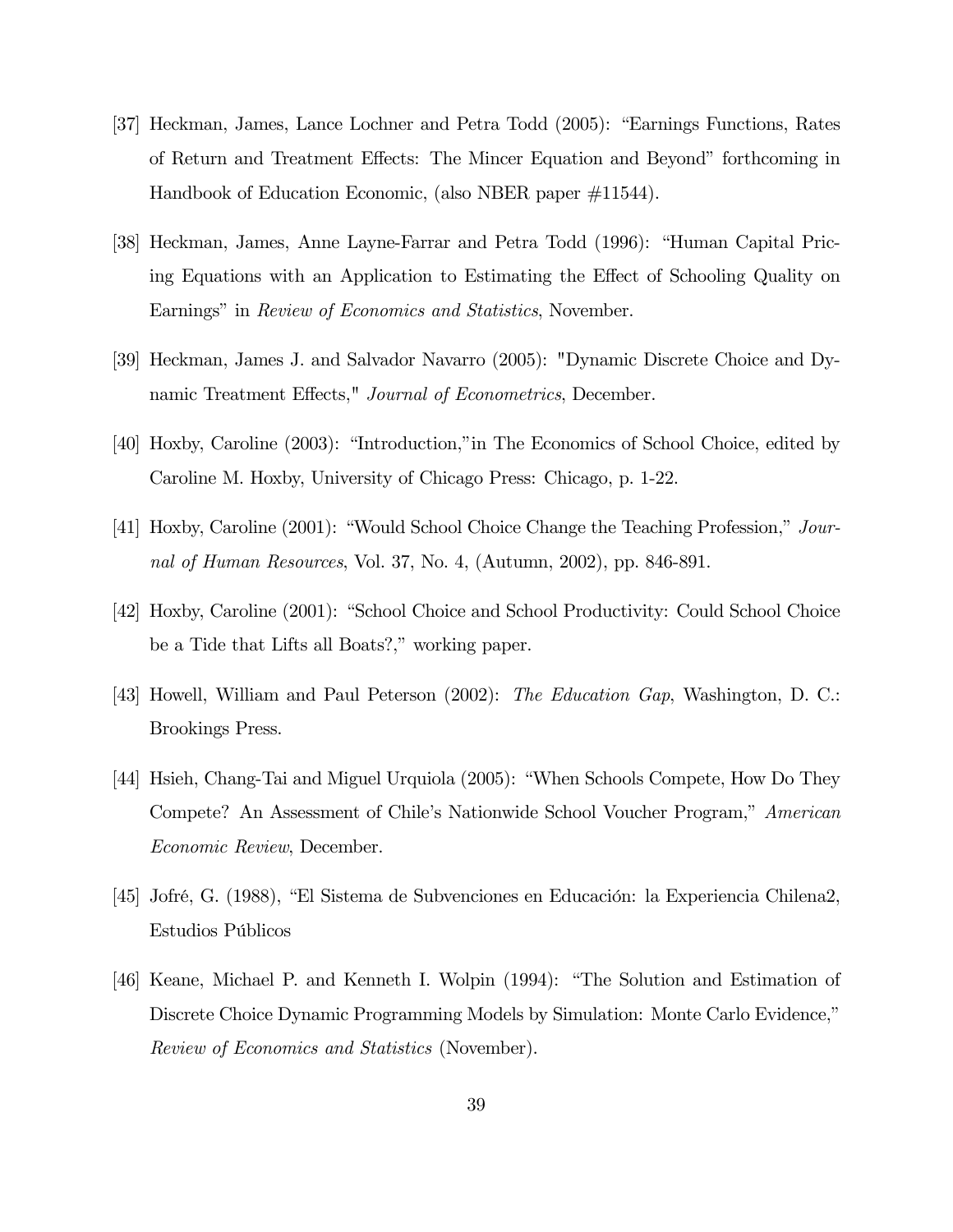- [47] Keane, Michael P.. And Kenneth I. Wolpin (1997): "The Career Decisions of Young Men," Journal of Political Economy 105:3, 473-522.
- [48] Keane, Michael P. and Kenneth I. Wolpin (2000a):. "Equalizing Race Differences in School Attainment and Labor Market Success," Journal of Labor Economics 18:4, 614- 652.
- [49] Keane, Michael P. and Kenneth I. Wolpin (2002b) "Estimating Welfare Effects Consistent with Forward Looking Behavior, Part I: Lessons from a Simulation Exercise," Journal of Human Resources 37:3 (Summer), 570-599.
- [50] Keane, Michael P. and Kenneth I. Wolpin (2002c): "Estimating Welfare Effects Consistent with Forward Looking Behavior, Part II: Empirical Results.," Journal of Human Resources 37:3 (Summer), 600-622.
- [51] Keane, Michael and Kenneth I. Wolpin (1994): "The Solution and Estimation of Discrete Choice Dynamic Programming Models by Simulation and Interpolation: Monte Carlo Evidence," Review of Economics and Statistics, 1994(4), 648-672. .
- [52] Keane, Michael and Kenneth I. Wolpin(1997): "Career Decisions of Young Men" Journal of Political Economy, 105, 473-522.
- [53] Keane, Michael and Kenneth I. Wolpin (2000): "Eliminating Race Differences in School Attainment and Labor Market Success" Journal of Labor Economics, 18, 614-652.
- [54] Keane, Michael and Kenneth I. Wolpin (2001): "The Effect of Parental Transfers and Borrowing Constraints on Educational Attainment" International Economic Review, 42, 1051-1101.
- [55] Krueger, Alan and P. Zhu (2004): "Another Look at the New York City School Voucher Experiment," The American Behavioral Scientist, 47,5,p. 58..
- [56] McEwan, Patrick J., "The Effectiveness of Public, Catholic, and Non-Religious Private Schools in Chile's Voucher System," *Education Economics*, Vol. 9, No. 2 (2001), 103-128.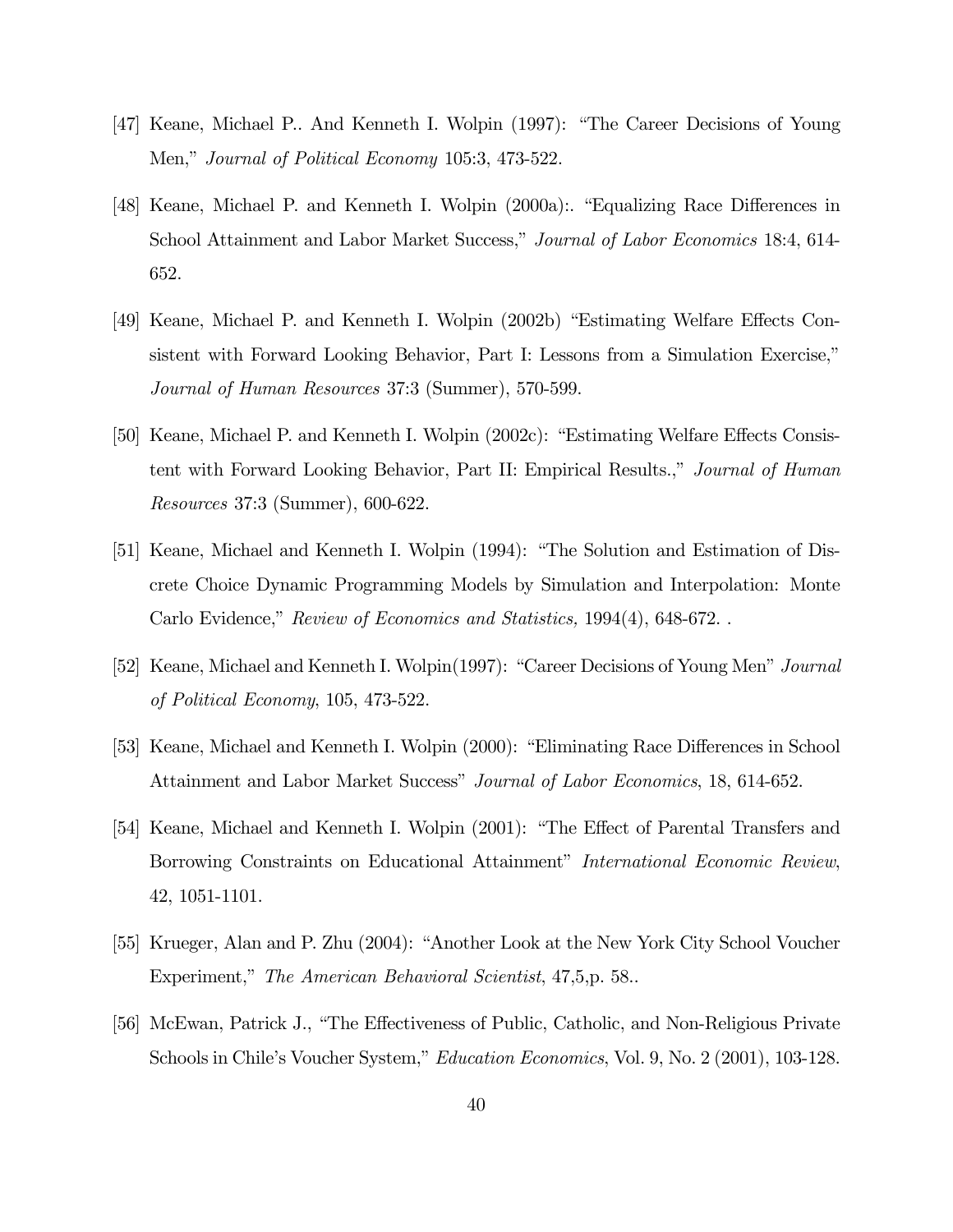- [57] McFadden, Daniel (1989): "A Method of Simulated Moments for Estimation of Discrete Response Models without Numerical Integration" Econometrica, 57, 5, 995-1026.
- [58] Ladd, Helen (2002): "School vouchers: a critical view," Journal of Economic Perspectives, 16(4), 3-24, 2002.
- [59] Larrañaga, Osvaldo, 2004, "Competencia y Participación Privada: la Experiencia Chilena en Educación", Documento de Trabajo N◦207, Departamento de Economía, Universidad de Chile.
- [60] McEwan, Patrick J. (2001): "The Effectiveness of Public, Catholic, and Non-Religious Private Schools in Chile's Voucher System," Education Economics 9:2, 103-128.
- [61] McEwan, Patrick J. and Martin Carnoy, (2000): "The effectiveness and efficacy of private schools in Chile's voucher system," Educational Evaluation and Policy Analysis, 22(3), 213-239.
- [62] Mizala, P. J. and P. Romaguera (1999): "School performance and choice: the Chilean experience," Journal of Human Resources, 35:2, 392-417.
- [63] Mizala, A and P. Romaguera (2004), "Teachers' Salary Structure and Incentives in Chile", Working paper  $N^{\circ}$  193, Center for Applied Economics, University of Chile.
- [64] Neal, Derek (2002): "How Vouchers Would Change the Market for Education," Journal of Economic Perspectives, 16:4, 25-44.
- [65] Neal, Derek (1997): "The Effect of Catholic Secondary Schooling on Educational Achievement," *Journal of Labor Economics*, January, 15:1, 98-123.
- [66] Parker, Susan W., Petra E. Todd and Kenneth I. Wolpin (2005): "Within-Family Treatment Effect Estimators: The Impact of Oportunidades on Schooling in Mexico," manuscript, University of Pennsylvania.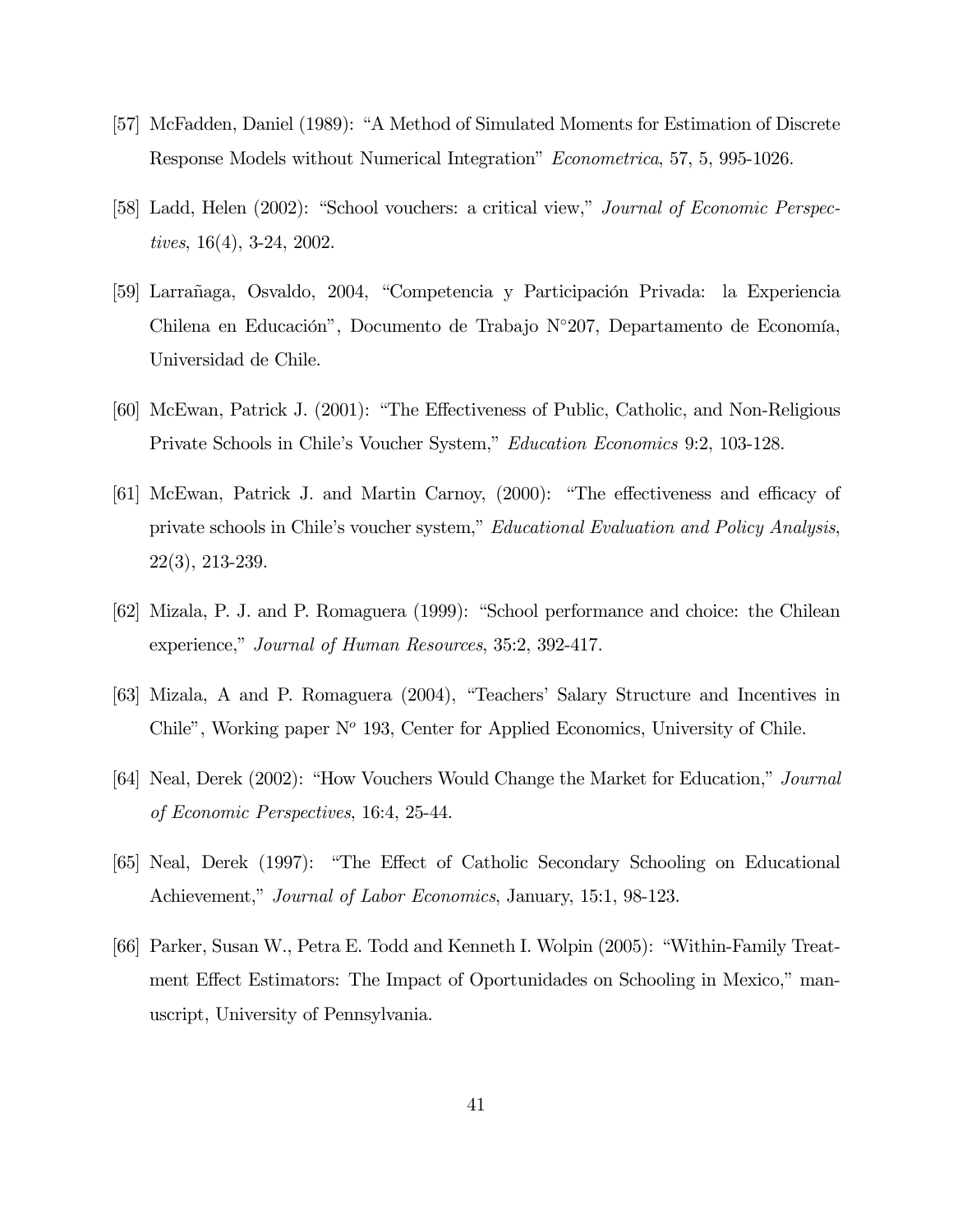- [67] Parry, Taryn Rounds (1997): "Theory meets reality in the education voucher debate: some evidence from Chile," in *Education Economics*, vol. 5, Issue 3, p. 307.
- [68] Peterson, P., Howell, W. and Greene, J. (1999): "An Evaluation of the Cleveland Voucher Program After Two Years," Cambridge, MA, Program on Educational Policy and Governance, Harvard University.
- [69] Peterson, Paul E., William G. Howell, Patrick J. Wolf and David E. Campbell (2003): "School Vouchers: Results from Randomized Experiments" in The Economics of School Choice, edited by Caroline Hoxby, University of Chicago Press: Chicago, p. 1-22.
- [70] Rouse, Cecilia (1998): "Private School Vouchers and Student Achievement: The Effect of the Milwaukee Parental Choice Program," in Quarterly Journal of Economics, 113:553-602.
- [71] Rounds, T. (1994), "The Impact of Decenralization and Competition on the Quality of Education. An Assessment of Education Reform in Chile". Draft. University of Georgia, Athens, GA.
- [72] Roy A.D. (1951): "Some Thoughts on the Distribution of Earnings" in Oxford Economic Papers, Vol. 3, 135-146.
- [73] Schultz, T. Paul (2004):. "School Subsidies for the Poor: Evaluating the Mexican Progresa Poverty Program," Journal of Development Economics 74:2 (June), 199-250.
- [74] Schultz, T. Paul, 2000, "Impact of PROGRESA on school attendance rates in the sampled population," February. Report submitted to PROGRESA. International Food Policy Research Institute, Washington, D.C.
- [75] Schultz, T. Paul, 2004, "School subsidies for the poor: Evaluating a Mexican strategy for reducing poverty," Journal of Development Economics, (Revision of June 2000 Report submitted to PROGRESA. International Food Policy Research Institute, Washington, D.C. http://www.ifpri.org/themes/progresa.htm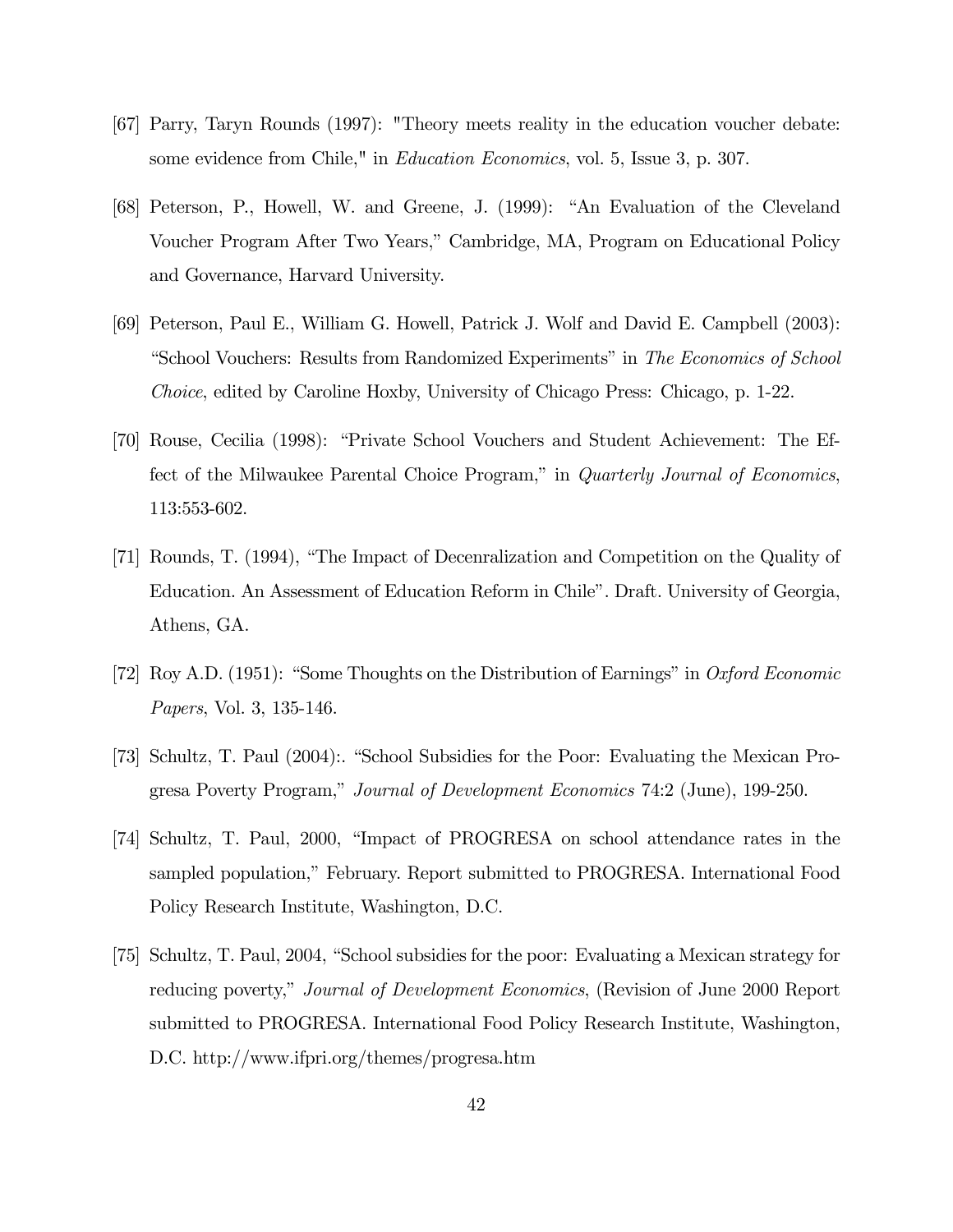- [76] Steinbrickner, Todd E.(2001): "Compensation Policies and Teacher Decisions" International Economic Review, 42(3), 751-780.
- [77] Todd, Petra and Kenneth Wolpin, 2007, " Assessing the Impact of a School Subsidy Program in Mexico: Using a Social Experiment to Validate a Dynamic Behavioral Model of Child Schooling and Fertility," forthcoming in American Economic Review.
- [78] Todd, Petra E. and Kenneth I. Wolpin (2002): "Assessing the Impact of a School Subsidy Program in Mexico: Using a Social Experiment to Validate a Dynamic Behavioral Model of Child Schooling and Fertility," manuscript, University of Pennsylvania.
- [79] Todd, Petra and Kenneth I. Wolpin, "On the Specification and Estimation of the Production Function for Cognitive Achievement," Economic Journal, Feb., 2003.
- [80] Todd, Petra E. and Kenneth I. Wolpin (2004): "The Production of Cognitive Achievement in Children: Home, School and Racial Test Score Gaps," Philadelphia, PA: University of Pennsylvania, PIER Working Paper 04-019.
- [81] Todd, Petra and Kenneth I.Wolpin (2005): "Using a Social Experiment to Validate a Dynamic Behavioral Model of Child Schooling and Fertility: Assessing the Impact of a School Subsidy Program in Mexico," Philadelphia, PA" University of Pennsylvania, processed.
- [82] Tokman, Andrea Ramos (2002): "Is Private Education Better? Evidence from Chile," working papers Central Bank of Chile 147, Central Bank of Chile.
- [83] Valdes, J. G. (1995): Pinochet's economists: The Chicago School in Chile. Cambridge: Cambridge University Press.
- [84] Willis, R. and S. Rosen "Education and Self-selection" *Journal of Political Economy*, 1979.
- [85] Yau, Jeffrey (2004): "Estimating the Impact of Vouchers when the Impact Depends on the Duration of Program Participation," PhD Dissertation, University of Pennsylvania.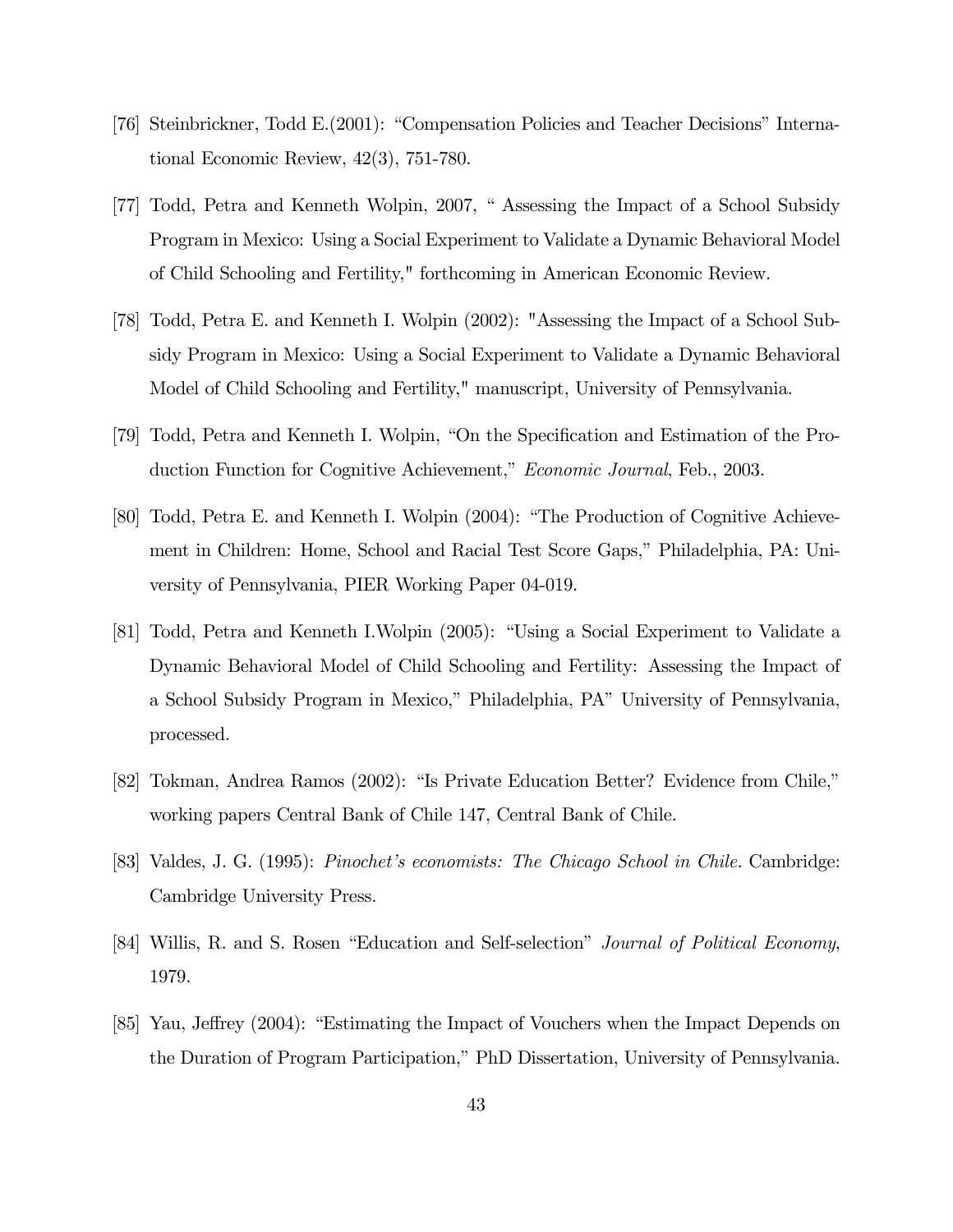|                                   | Overall | Municipal | Private    | Private      |
|-----------------------------------|---------|-----------|------------|--------------|
|                                   |         | Primary   | subsidized | unsubsidized |
|                                   |         |           | primary    | primary      |
| Age                               | 30.6    | 31.3      | 27.1       | 29.2         |
|                                   | (7.2)   | (7.1)     | (7.0)      | (7.6)        |
| Years of education                | 11.0    | 10.5      | 12.8       | 14.1         |
|                                   | (3.4)   | (3.3)     | (2.6)      | (2.8)        |
| Attended primary in Santiago      | 35.3    | 30.3      | 57.0       | 55.6         |
|                                   | (0.48)  | (46.0)    | (49.6)     | (49.8)       |
| Attended secondary in Santiago    | 31.1    | 25.6      | 54.1       | 56.1         |
|                                   | (46.3)  | (43.7)    | (49.9)     | (49.8)       |
| Annual earnings (in 2002 dollars) | 3835    | 3706      | 3630       | 6691         |
|                                   | (4412)  | (3945)    | (4149)     | (9351)       |
| Mother's education                | 7.1     | 6.9       | 7.3        | 8.7          |
|                                   | (3.77)  | (3.60)    | (4.1)      | (4.9)        |
| Father's education                | 7.8     | 7.7       | 8.2        | 9.7          |
|                                   | (4.1)   | (3.9)     | (4.3)      | (5.1)        |
| Family                            |         |           |            |              |
| Indigent                          | 2.5     | 2.6       | 2.4        | 2.6          |
|                                   | (15.7)  | (15.8)    | (15.2)     | (16.1)       |
| Poor                              | 34.8    | 35.7      | 30.7       | 31.2         |
|                                   | (47.6)  | (47.9)    | (46.2)     | (46.4)       |
| Good                              | 59.2    | 58.5      | 63.0       | 60.3         |
|                                   | (49.2)  | (49.3)    | (48.3)     | (49.1)       |
| Very good                         | 3.4     | 3.2       | 4.0        | 5.8          |
|                                   | (18.3)  | (17.7)    | (19.6)     | (23.5)       |
| Number of siblings                | 3.7     | 3.8       | 3.2        | 3.3          |
|                                   | (2.7)   | (2.7)     | (2.6)      | (2.8)        |
| Number of observations            | 3910    | 3168      | 553        | 189          |

Table 1 Descriptive Statistics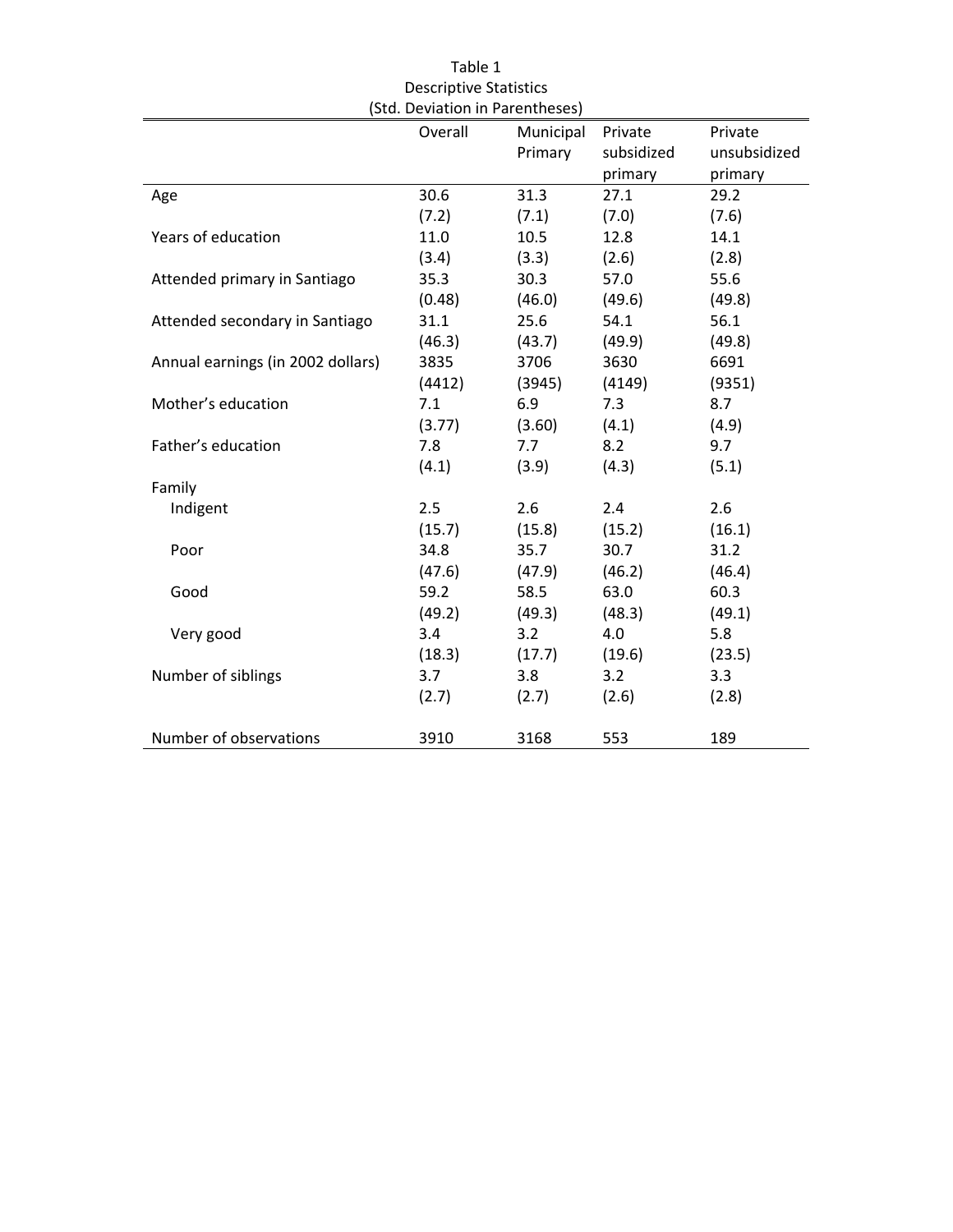| Table 2a                                                        |
|-----------------------------------------------------------------|
| Choice of Primary and Secondary School Types                    |
| Sample not exposed to vouchers before age 15 (1211 individuals) |
| (conditional probabilities in parentheses)                      |
|                                                                 |

|                     |               | Secondary School Type |                |               |               |                        |
|---------------------|---------------|-----------------------|----------------|---------------|---------------|------------------------|
|                     |               | None                  | Municipal      | Subsidized    | Nonsubsidized | All Secondary<br>types |
| <b>Primary Type</b> | Municipal     | 34.9<br>(39.7)        | 47.2<br>(53.6) | 5.2<br>(5.9)  | 0.7<br>(0.8)  | 87.9                   |
|                     | Subsidized    | 1.2<br>(15.8)         | 2.2<br>(28.4)  | 4.3<br>(54.7) | 0.08<br>(1.1) | 7.8                    |
|                     | Nonsubsidized | 0.3<br>(7.8)          | 1.5<br>(35.3)  | 0.6<br>(13.7) | 1.8<br>(43.1) | 4.2                    |
|                     |               | 36.5                  | 50.8           | 10.1          | 2.6           |                        |

| Table 2b<br>Choice of Primary and Secondary School Types<br>Subsample exposed to vouchers before age 15 (2699 individuals)<br>(conditional probabilities in parentheses)<br>Secondary School Type |               |                |                 |                |                |      |  |
|---------------------------------------------------------------------------------------------------------------------------------------------------------------------------------------------------|---------------|----------------|-----------------|----------------|----------------|------|--|
| Nonsubsidized<br>None<br>Municipal<br>Subsidized<br>All secondary<br>types                                                                                                                        |               |                |                 |                |                |      |  |
| <b>Primary Type</b>                                                                                                                                                                               | Municipal     | 19.7<br>(25.3) | 45.94<br>(64.0) | 10.78<br>(9.2) | 1.48<br>(1.5)  | 77.9 |  |
|                                                                                                                                                                                                   | Subsidized    | 1.04<br>(6.1)  | 5.19<br>(30.6)  | 9.78<br>(57.6) | 0.96<br>(5.7)  | 17.0 |  |
|                                                                                                                                                                                                   | Nonsubsidized | 0.15<br>(2.9)  | 0.93<br>(18.1)  | 0.89<br>(17.4) | 3.15<br>(61.6) | 5.1  |  |
|                                                                                                                                                                                                   |               | 20.9           | 52.1            | 21.5           | 5.59           |      |  |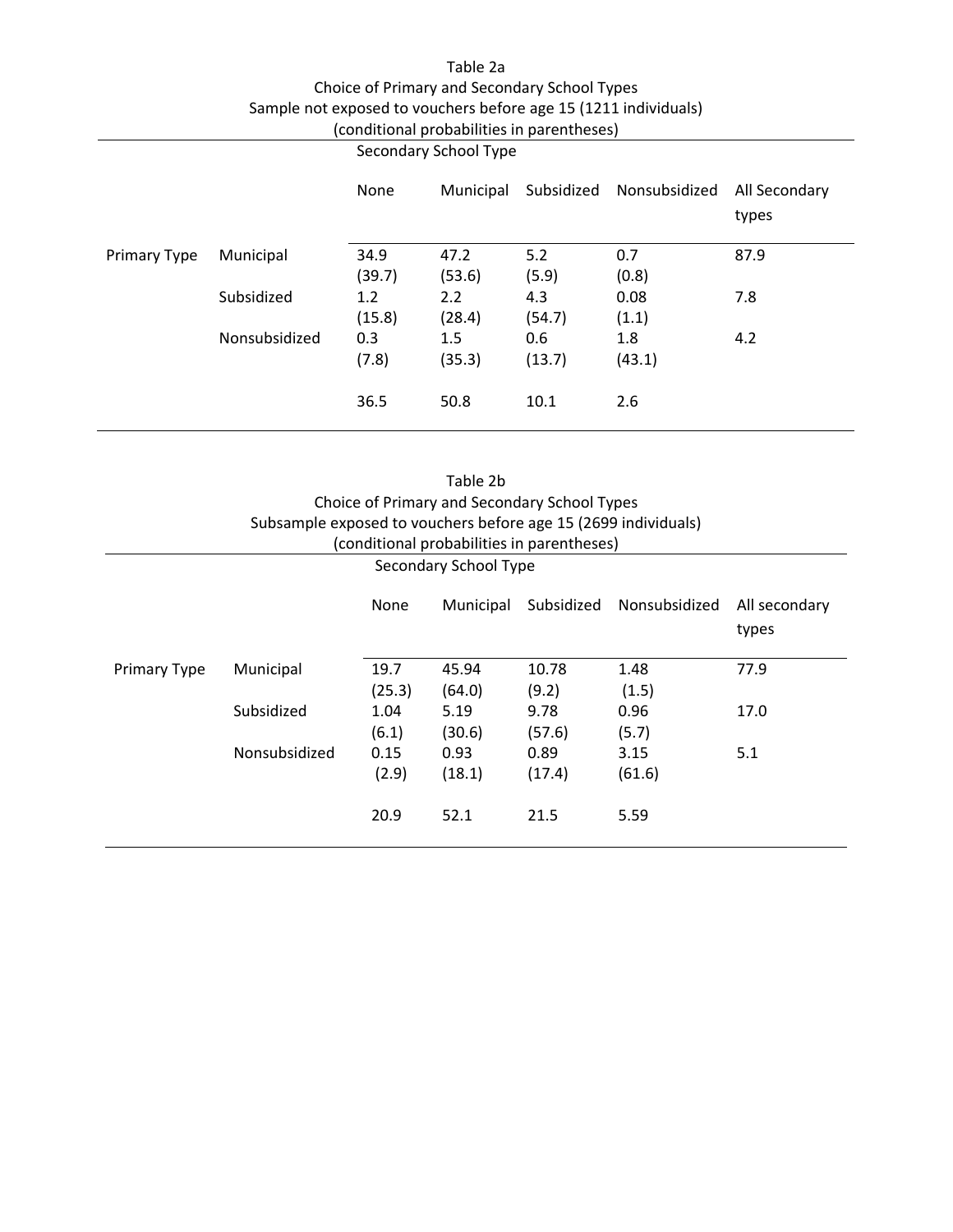| (standard errors in parentheses)                |             |             |  |  |  |  |
|-------------------------------------------------|-------------|-------------|--|--|--|--|
| Variable <sup>+</sup>                           | (1)         | (2)         |  |  |  |  |
|                                                 | Estimated   | Estimated   |  |  |  |  |
|                                                 | Coefficient | Coefficient |  |  |  |  |
| Intercept                                       | 7.87        | 7.78        |  |  |  |  |
|                                                 | (0.39)      | (0.37)      |  |  |  |  |
| Voucher available during                        | 1.13        |             |  |  |  |  |
| primary school years                            | (0.15)      |             |  |  |  |  |
| Voucher available during                        | $-0.03$     |             |  |  |  |  |
| secondary school years                          | (0.20)      |             |  |  |  |  |
| Years exposed to vouchertt                      |             | 0.09        |  |  |  |  |
|                                                 |             | (0.01)      |  |  |  |  |
| Mother's education                              | 0.06        | 0.06        |  |  |  |  |
|                                                 | (0.02)      | (0.02)      |  |  |  |  |
| Father's education                              | 0.04        | 0.04        |  |  |  |  |
|                                                 | (0.02)      | (0.02)      |  |  |  |  |
| Number of Siblings                              | $-0.05$     | $-0.04$     |  |  |  |  |
|                                                 | (0.02)      | (0.02)      |  |  |  |  |
| Family background poor                          | 0.96        | 0.94        |  |  |  |  |
|                                                 | (0.34)      | (0.33)      |  |  |  |  |
| Family background good                          | 1.38        | 1.34        |  |  |  |  |
|                                                 | (0.33)      | (0.33)      |  |  |  |  |
| Family background very good                     | 1.06        | 1.04        |  |  |  |  |
|                                                 | (0.43)      | (0.43)      |  |  |  |  |
| Resided in Santiago during primary or secondary | 1.36        | 1.30        |  |  |  |  |
| school years                                    | (0.11)      | (0.11)      |  |  |  |  |
|                                                 |             |             |  |  |  |  |
| Number of observations                          | 3910        | 3910        |  |  |  |  |
| R-squared                                       | 0.10        | 0.10        |  |  |  |  |

Table 3 Decision Rule Model for Years of Education

 † In addition, the specification includes indicator variables for whether information on mother's education, father's education, region of residence is missing.

†† Total number of years exposed to voucher prior between ages 6 and 18.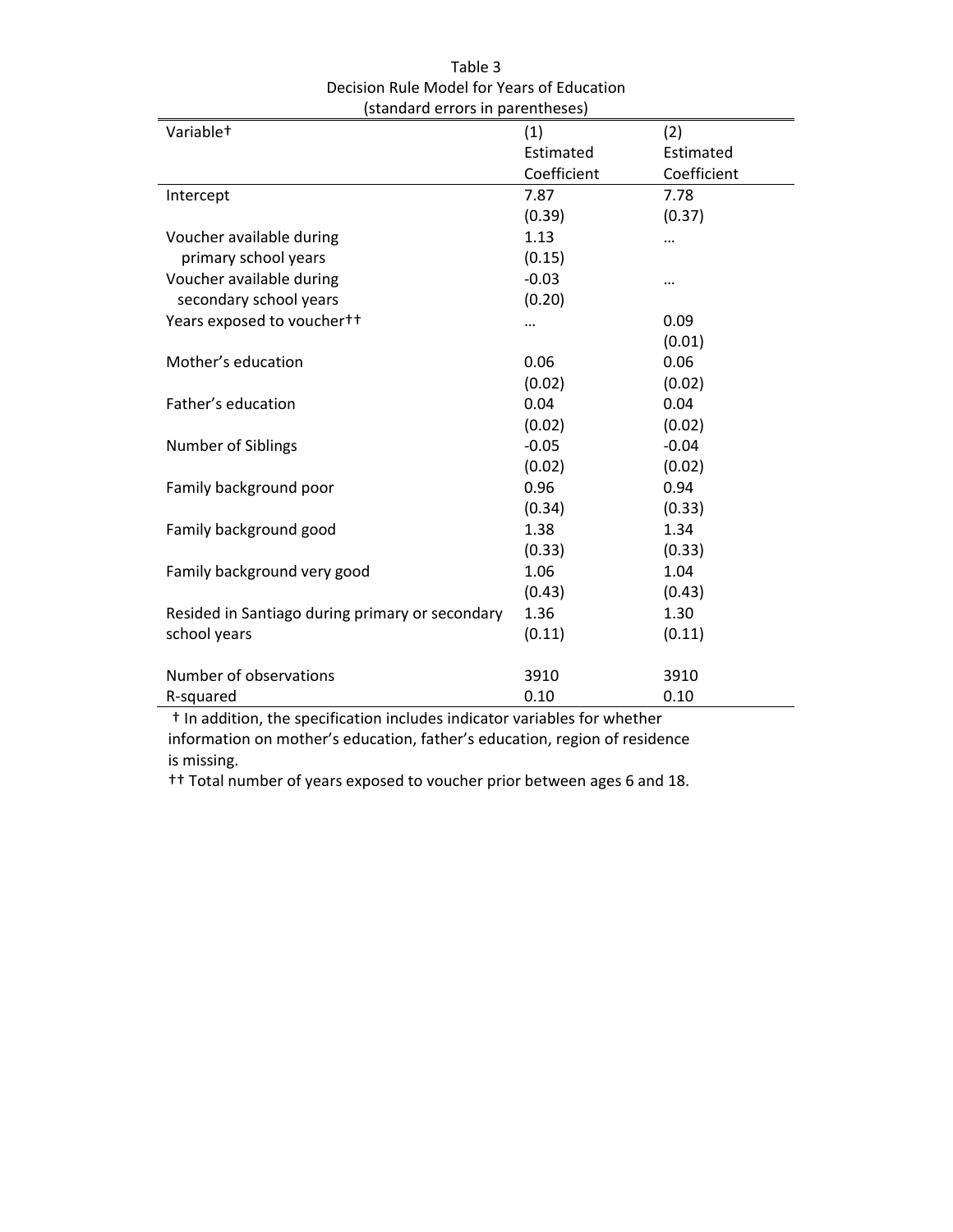### Table 4 Multinomial Logit Model for the Probability of Choosing Subsidized or Non‐subsidized Primary Relative to Municipal Primary Choice (standard errors in parentheses)

|                                                 | <b>Estimated Coefficients</b>       |                                         |  |
|-------------------------------------------------|-------------------------------------|-----------------------------------------|--|
| Variable <sup>+</sup>                           | Subsidized<br><b>Primary Choice</b> | Non-subsidized<br><b>Primary Choice</b> |  |
| Intercept                                       | $-2.95$                             | $-4.22$                                 |  |
|                                                 | (0.39)                              | (0.58)                                  |  |
| Voucher available during                        | 1.04                                | 0.02                                    |  |
| primary school years                            | (0.19)                              | (0.22)                                  |  |
| Voucher available during                        | 0.42                                | $-0.24$                                 |  |
| secondary school years                          | (0.24)                              | (0.31)                                  |  |
| Mother's education                              | 0.009                               | 0.09                                    |  |
|                                                 | (0.02)                              | (0.03)                                  |  |
| Father's education                              | 0.01                                | 0.06                                    |  |
|                                                 | (0.02)                              | (0.03)                                  |  |
| Number of Siblings                              | $-0.06$                             | $-0.04$                                 |  |
|                                                 | (0.02)                              | (0.03)                                  |  |
| Family background poor                          | $-0.11$                             | $-0.11$                                 |  |
|                                                 | (0.32)                              | (0.49)                                  |  |
| Family background good                          | $-0.02$                             | $-0.25$                                 |  |
|                                                 | (0.32)                              | (0.48)                                  |  |
| Family background very good                     | 0.05                                | 0.13                                    |  |
|                                                 | (0.39)                              | (0.58)                                  |  |
| Resided in Santiago during primary or secondary | 1.05                                | 1.11                                    |  |
| school years                                    | (0.09)                              | (0.15)                                  |  |
|                                                 |                                     |                                         |  |
| Number of observations                          | 3910                                |                                         |  |
|                                                 |                                     |                                         |  |

 † In addition, the specification includes indicator variables for whether information on mother's education, father's education, region of residence is missing.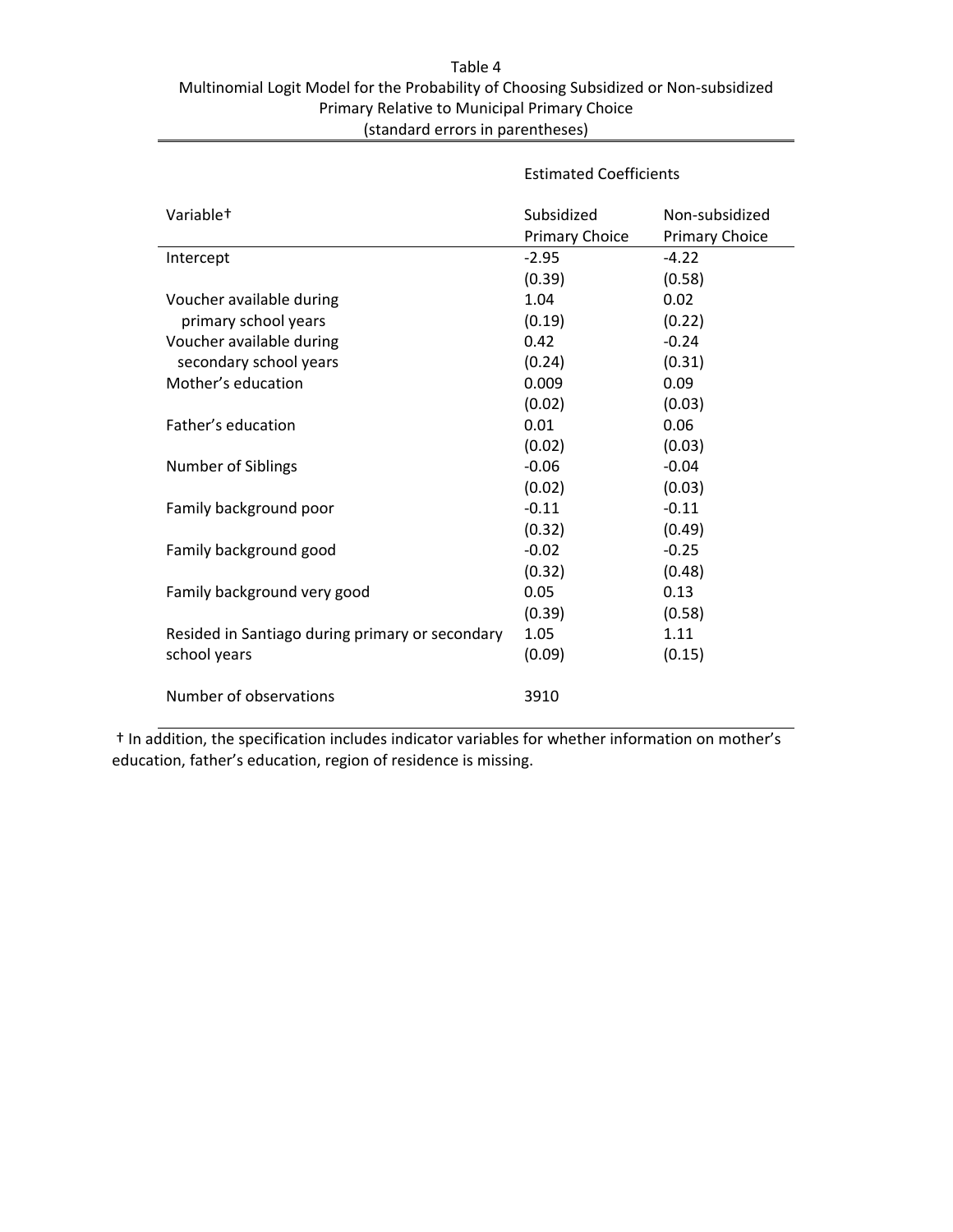| (standard errors in parentheses)                |             |  |  |  |  |  |
|-------------------------------------------------|-------------|--|--|--|--|--|
| Variable <sup>+</sup>                           | Estimated   |  |  |  |  |  |
|                                                 | Coefficient |  |  |  |  |  |
| Intercept                                       | $-5.36$     |  |  |  |  |  |
|                                                 | (0.12)      |  |  |  |  |  |
| Years of education                              | 0.08        |  |  |  |  |  |
|                                                 | (0.003)     |  |  |  |  |  |
| Attended subsidized primary                     | $-0.12$     |  |  |  |  |  |
|                                                 | (0.02)      |  |  |  |  |  |
| Attended nonsubsidized primary                  | $-0.11$     |  |  |  |  |  |
|                                                 | (0.04)      |  |  |  |  |  |
| Voucher available during                        | $-0.49$     |  |  |  |  |  |
| primary school years                            | (0.08)      |  |  |  |  |  |
| Voucher available during                        | 0.19        |  |  |  |  |  |
| secondary school years                          | (0.12)      |  |  |  |  |  |
| Labor force experience (in years)               | 0.31        |  |  |  |  |  |
|                                                 | (0.003)     |  |  |  |  |  |
| Age                                             | 0.49        |  |  |  |  |  |
|                                                 | (0.008)     |  |  |  |  |  |
| Age squared                                     | $-0.01$     |  |  |  |  |  |
|                                                 | (0.0002)    |  |  |  |  |  |
| Mother's education                              | $-0.007$    |  |  |  |  |  |
|                                                 | (0.003)     |  |  |  |  |  |
| Father's education                              | 0.005       |  |  |  |  |  |
|                                                 | (0.003)     |  |  |  |  |  |
| <b>Number of Siblings</b>                       | 0.009       |  |  |  |  |  |
|                                                 | (0.003)     |  |  |  |  |  |
| Family background poor                          | $-0.04$     |  |  |  |  |  |
|                                                 | (0.04)      |  |  |  |  |  |
| Family background good                          | $-0.07$     |  |  |  |  |  |
|                                                 | (0.02)      |  |  |  |  |  |
| Family background very good                     | $-0.06$     |  |  |  |  |  |
|                                                 | (0.06)      |  |  |  |  |  |
| Resided in Santiago during primary or secondary | 0.07        |  |  |  |  |  |
| school years                                    | (0.02)      |  |  |  |  |  |
|                                                 |             |  |  |  |  |  |
| Number of observations                          | 64302       |  |  |  |  |  |
|                                                 |             |  |  |  |  |  |

### Table 5 Decision Rule Model for Working Probit Model

 † In addition, the specification includes indicator variables for whether information on mother's education, father's education, family background poverty status, region of residence or number of siblings is missing.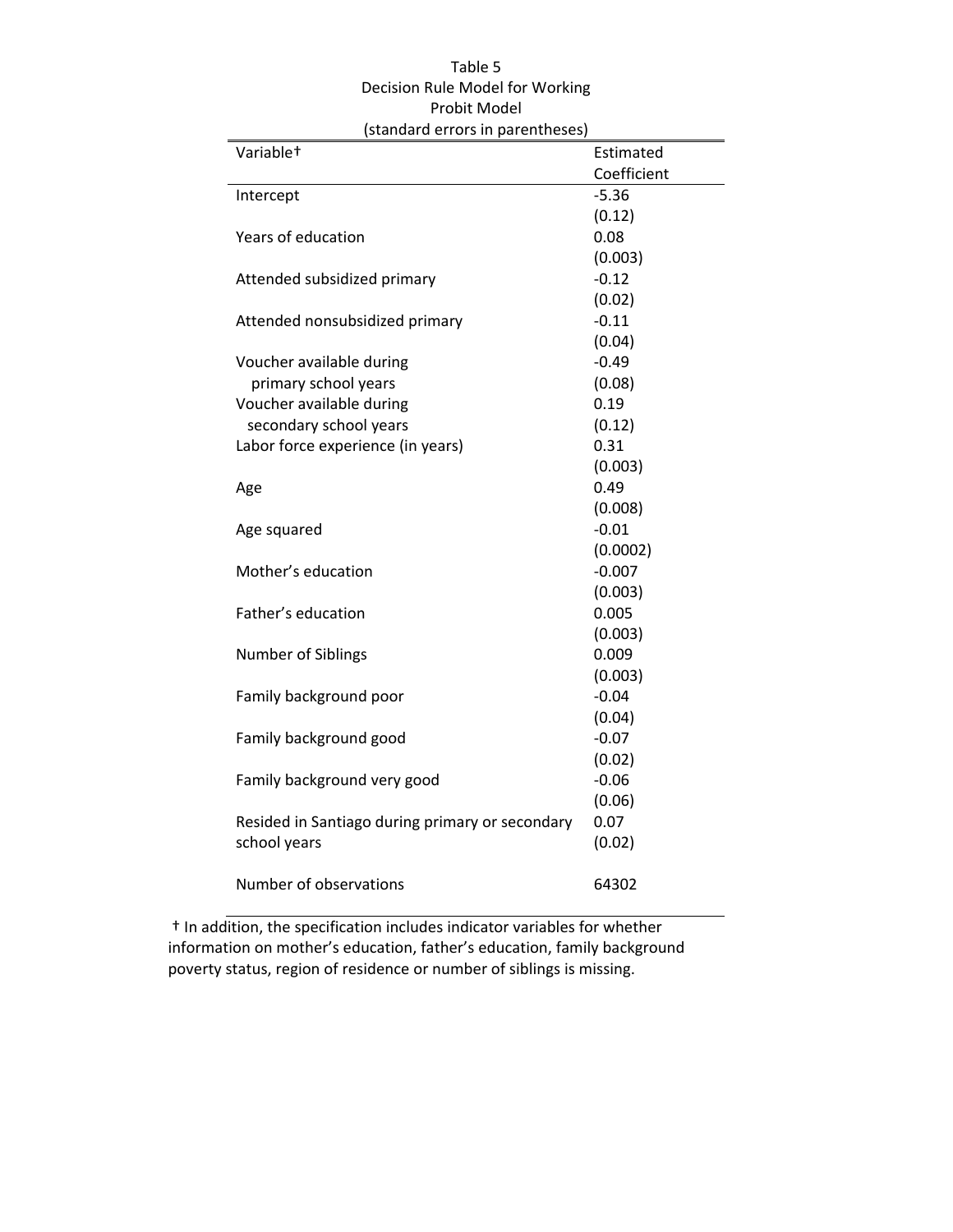| Table 6                                                                     |       |       |  |  |  |  |  |  |
|-----------------------------------------------------------------------------|-------|-------|--|--|--|--|--|--|
| Estimated Wage Returns to Schooling by Type of School, Pre and Post Voucher |       |       |  |  |  |  |  |  |
| Pre-voucher<br>Post-voucher                                                 |       |       |  |  |  |  |  |  |
| Municipal primary (two-year return)                                         | 0.045 | 0.056 |  |  |  |  |  |  |
| Subsidized primary (two-year return)                                        | 0.043 | 0.045 |  |  |  |  |  |  |
| Nonsubsidized primary (two-year return)                                     | 0.050 | 0.058 |  |  |  |  |  |  |
| Municipal secondary                                                         | 0.050 | 0.050 |  |  |  |  |  |  |
| Subsidized secondary                                                        | 0.067 | 0.064 |  |  |  |  |  |  |
| Nonsubsidized secondary                                                     | 0.069 | 0.069 |  |  |  |  |  |  |
| College education                                                           | 0.033 | 0.033 |  |  |  |  |  |  |
| College premium for those who attended<br>nonsubsidized secondary           | 0.008 | 0.008 |  |  |  |  |  |  |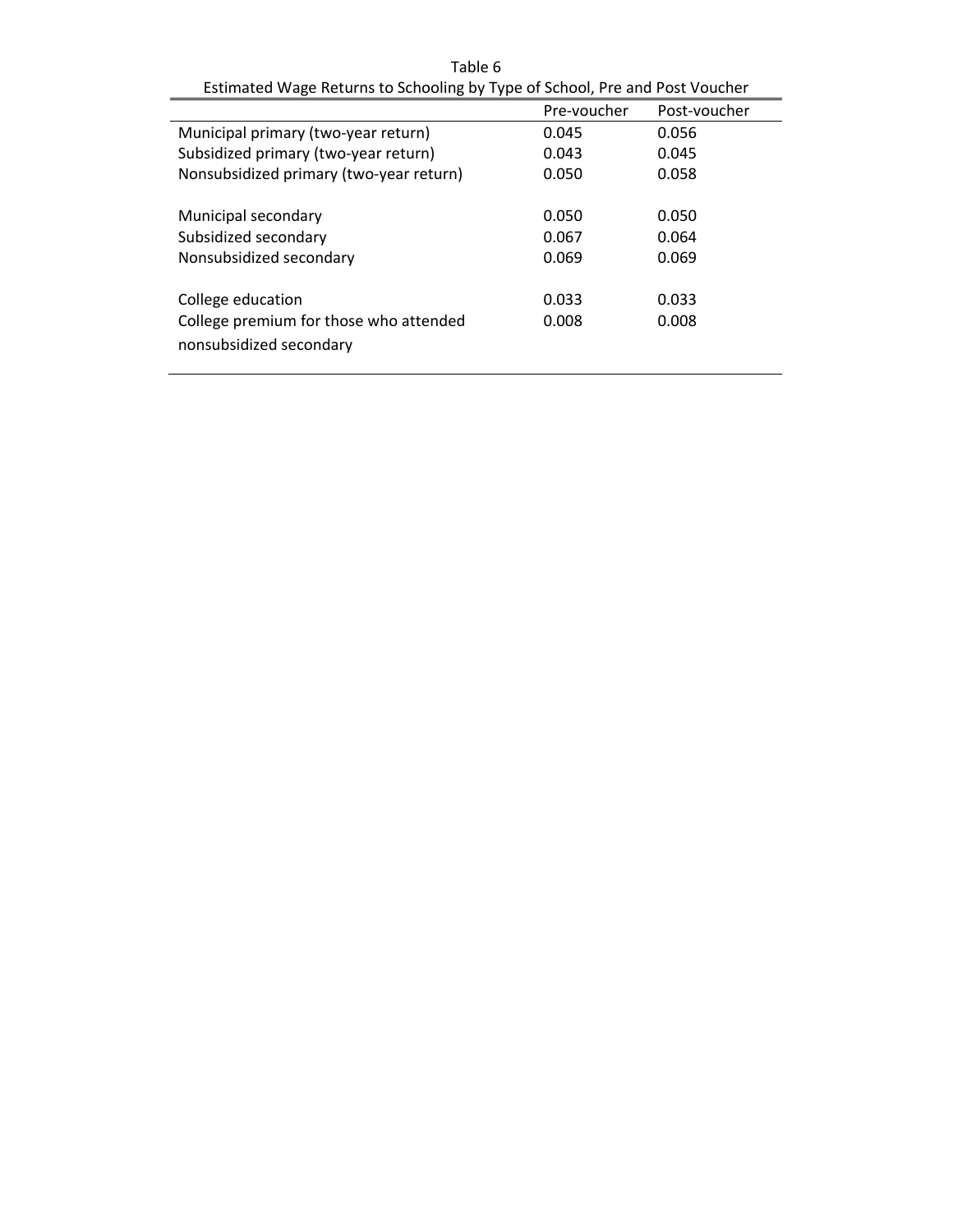### Table 7a Actual and simulated schooling choice distribution subsample not exposed to vouchers before age 15 (1213 individuals) (simulated choices in parentheses)

|                     |               | Secondary School Type |           |            |               |                               |  |
|---------------------|---------------|-----------------------|-----------|------------|---------------|-------------------------------|--|
|                     |               | None                  | Municipal | Subsidized | Nonsubsidized | Total across all<br>secondary |  |
|                     |               |                       |           |            |               | <b>Types</b>                  |  |
| <b>Primary Type</b> | Municipal     | 34.8                  | 47.1      | 5.2        | 0.7           | 88.0                          |  |
|                     |               | (30.2)                | (50.1)    | (3.5)      | (0.8)         | (84.5)                        |  |
|                     | Subsidized    | 1.2                   | 2.2       | 4.3        | 0.1           | 7.8                           |  |
|                     |               | (2.5)                 | (3.9)     | (3.1)      | (0.6)         | (10.1)                        |  |
|                     | Nonsubsidized | (0.3)                 | 1.5       | 0.6        | 1.8           | 4.2                           |  |
|                     |               | (0.5)                 | (1.8)     | (0.7)      | (2.3)         | (5.3)                         |  |

|                     | Table 7b      |        |                                                                |            |               |                               |  |  |
|---------------------|---------------|--------|----------------------------------------------------------------|------------|---------------|-------------------------------|--|--|
|                     |               |        | Actual and simulated schooling choice distribution             |            |               |                               |  |  |
|                     |               |        | subsample exposed to vouchers before age 15 (2699 individuals) |            |               |                               |  |  |
|                     |               |        | (simulated choices in parentheses)                             |            |               |                               |  |  |
|                     |               |        | Secondary School Type                                          |            |               |                               |  |  |
|                     |               |        |                                                                |            |               |                               |  |  |
|                     |               | None   | Municipal                                                      | Subsidized | Nonsubsidized | Total across all<br>secondary |  |  |
|                     |               |        |                                                                |            |               | <b>Types</b>                  |  |  |
| <b>Primary Type</b> | Municipal     | 19.7   | 46.0                                                           | 10.7       | 1.5           | 77.9                          |  |  |
|                     |               | (18.4) | (48.9)                                                         | (5.7)      | (1.3)         | (73.5)                        |  |  |
|                     | Subsidized    | 1.0    | 5.2                                                            | 9.8        | 1.0           | 17.0                          |  |  |
|                     |               | (2.3)  | (7.7)                                                          | (8.6)      | (1.1)         | (19.7)                        |  |  |
|                     | Nonsubsidized | (0.2)  | 0.9                                                            | 0.9        | 3.1           | 5.1                           |  |  |
|                     |               | (0.4)  | (2.2)                                                          | (1.3)      | (2.9)         | (6.8)                         |  |  |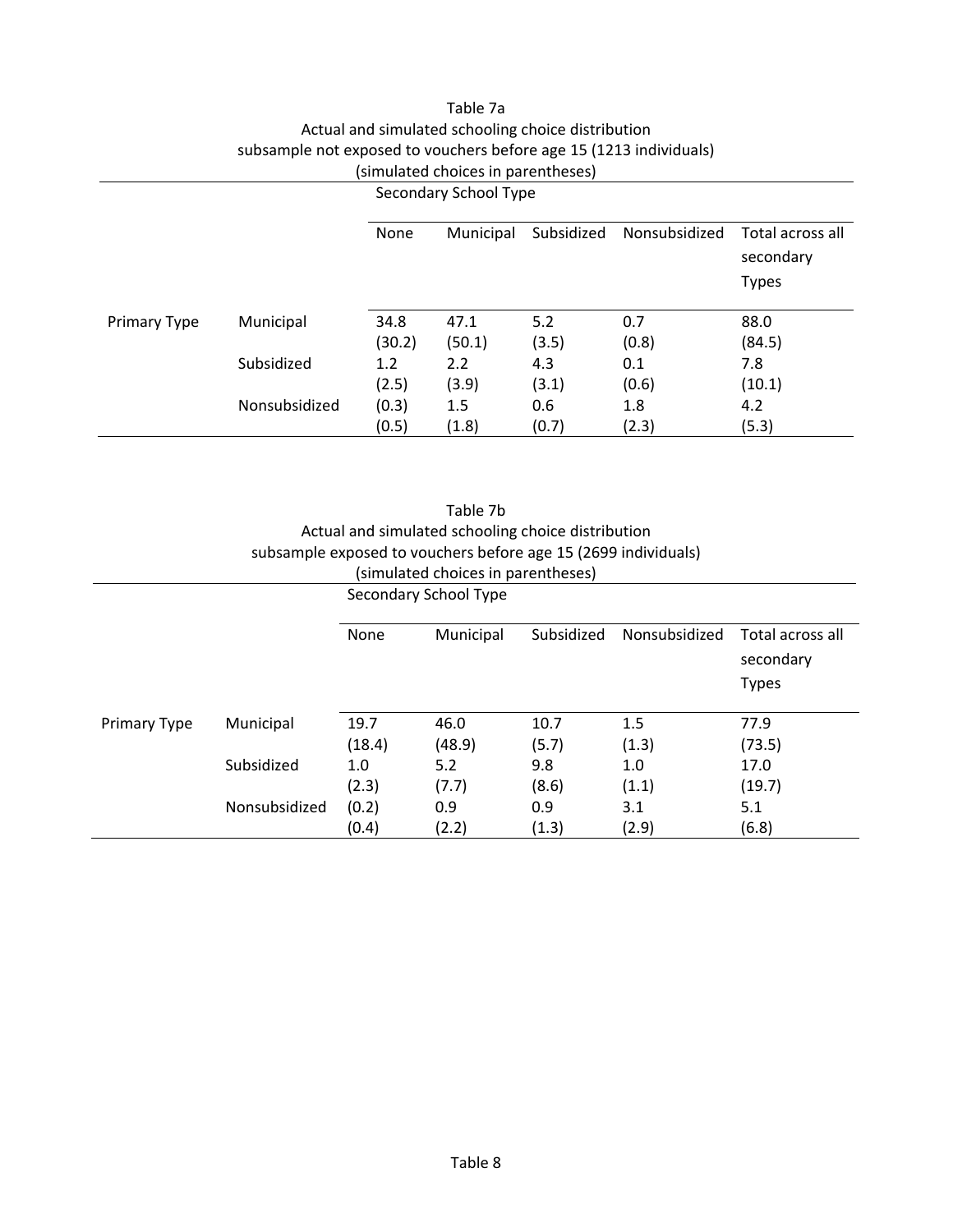|            |        | Subsample not       | Subsample exposed to |           |  |
|------------|--------|---------------------|----------------------|-----------|--|
|            |        | exposed to vouchers | vouchers             |           |  |
| Years of   | Actual | Simulated           | Actual               | Simulated |  |
| schooling  |        |                     |                      |           |  |
| 5 or more  | 93.1   | 94.3                | 96.9                 | 96.7      |  |
| 6 or more  | 93.1   | 94.3                | 96.9                 | 96.7      |  |
| 7 or more  | 83.9   | 88.8                | 92.8                 | 93.6      |  |
| 8 or more  | 83.9   | 88.8                | 92.8                 | 93.6      |  |
| 9 or more  | 63.6   | 66.8                | 79.1                 | 79.7      |  |
| 10 or more | 58.2   | 63.6                | 74.9                 | 77.5      |  |
| 11 or more | 44.4   | 56.9                | 67.8                 | 72.9      |  |
| 12 or more | 42.7   | 47.9                | 63.5                 | 64.4      |  |
| 13 or more | 16.6   | 26.8                | 29.7                 | 39.6      |  |
| 14 or more | 14.0   | 15.6                | 24.5                 | 23.9      |  |
| 15 or more | 9.9    | 9.7                 | 16.9                 | 14.5      |  |
| 16 or more | 6.1    | 5.8                 | 11.4                 | 7.7       |  |
| 17         | 3.1    | 2.8                 | 5.6                  | 3.7       |  |

Actual and Simulated Schooling Attainment by whether exposed to voucher program before secondary school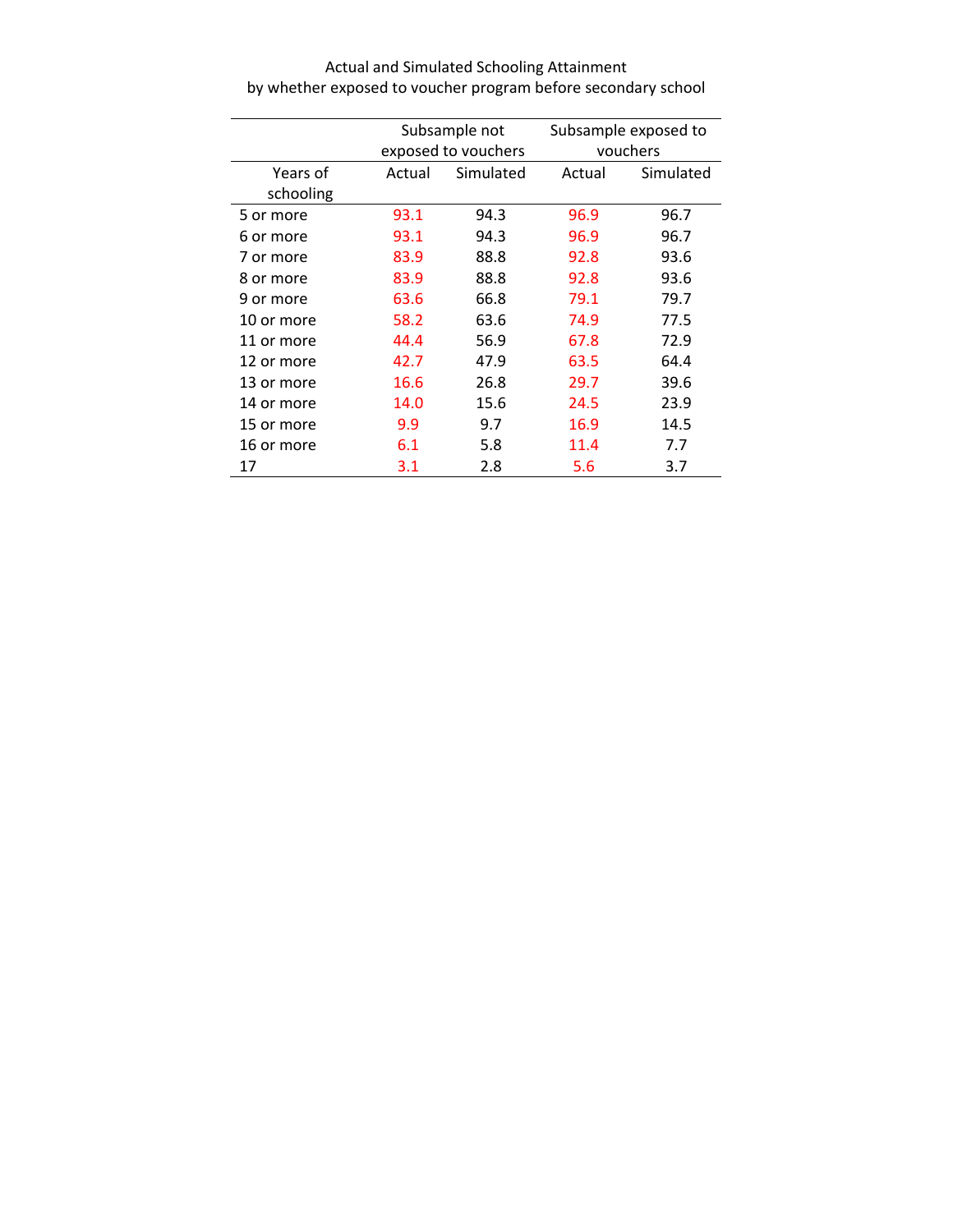|                                     | Age 16-25 |           |         | Age 26-35 | Age 36-45 |           |
|-------------------------------------|-----------|-----------|---------|-----------|-----------|-----------|
| Primary-secondary<br>schooling type | Actual    | Simulated | Actual  | Simulated | Actual    | Simulated |
| $M-M$                               | 60.2      | 59.1      | 93.9    | 88.8      | 94.6      | 90.4      |
|                                     | (19669)   |           | (13801) |           | (6268)    |           |
| $S-M$                               | 45.6      | 50.3      | 93.4    | 86.2      | 95.6      | 87.0      |
|                                     | (1648)    |           | (775)   |           | (325)     |           |
| NS-M                                | 40.6      | 40.3      | 90.5    | 78.5      | 97.5      | 81.3      |
|                                     | (529)     |           | (412)   |           | (246)     |           |
| $M-S$                               | 52.9      | 59.1      | 94.1    | 91.1      | 93.2      | 90.7      |
|                                     | (3413)    |           | (1926)  |           | (536)     |           |
| $S-S$                               | 42.9      | 53.6      | 93.2    | 90.6      | 96.5      | 91.1      |
|                                     | (2943)    |           | (1405)  |           | (439)     |           |
| NS-S                                | 41.9      | 51.1      | 91.6    | 87.9      | 100*      | 88.1      |
|                                     | (286)     |           | (155)   |           | (65)      |           |
| M-NS                                | 48.1      | 51.0      | 90.2    | 86.4      | 95.3      | 87.4      |
|                                     | (480)     |           | (298)   |           | (108)     |           |
| S-NS                                | 30.3      | 52.9      | $85.5*$ | 89.4      | $69.2*$   | 89.3      |
|                                     | (241)     |           | (69)    |           | (26)      |           |
| NS-NS                               | 25.2      | 47.6      | 92.6    | 89.4      | 97.7      | 88.6      |
|                                     | (1118)    |           | (607)   |           | (268)     |           |
| M primary only                      | 86.9      | 89.2      | 91.3    | 95.4      | 89.6      | 95.2      |
|                                     | (11266)   |           | (9246)  |           | (4905)    |           |
| S primary only                      | 80.8      | 78.1      | 88.8    | 89.7      | 82.5      | 92.6      |
|                                     | (449)     |           | (297)   |           | (160)     |           |
| NS primary only                     | $85.9*$   | 61.0      | 84.4*   | 85.9      | $80.6*$   | 85.3      |
|                                     | (78)      |           | (58)    |           | (31)      |           |
| All Educational                     | 63.6      | 64.6      | 92.8    | 90.2      | 92.8      | 91.1      |
| categories                          | (42120)   |           | (29049) |           | (13377)   |           |

Table 9 Actual and Simulated Labor Force Participation Rates by Primary‐Secondary Schooling Choice and Age (Number of person‐year observations in parentheses)

M: municipal, S: subsidized private, NS: nonsubsidized private.

\*Less than 100 observations.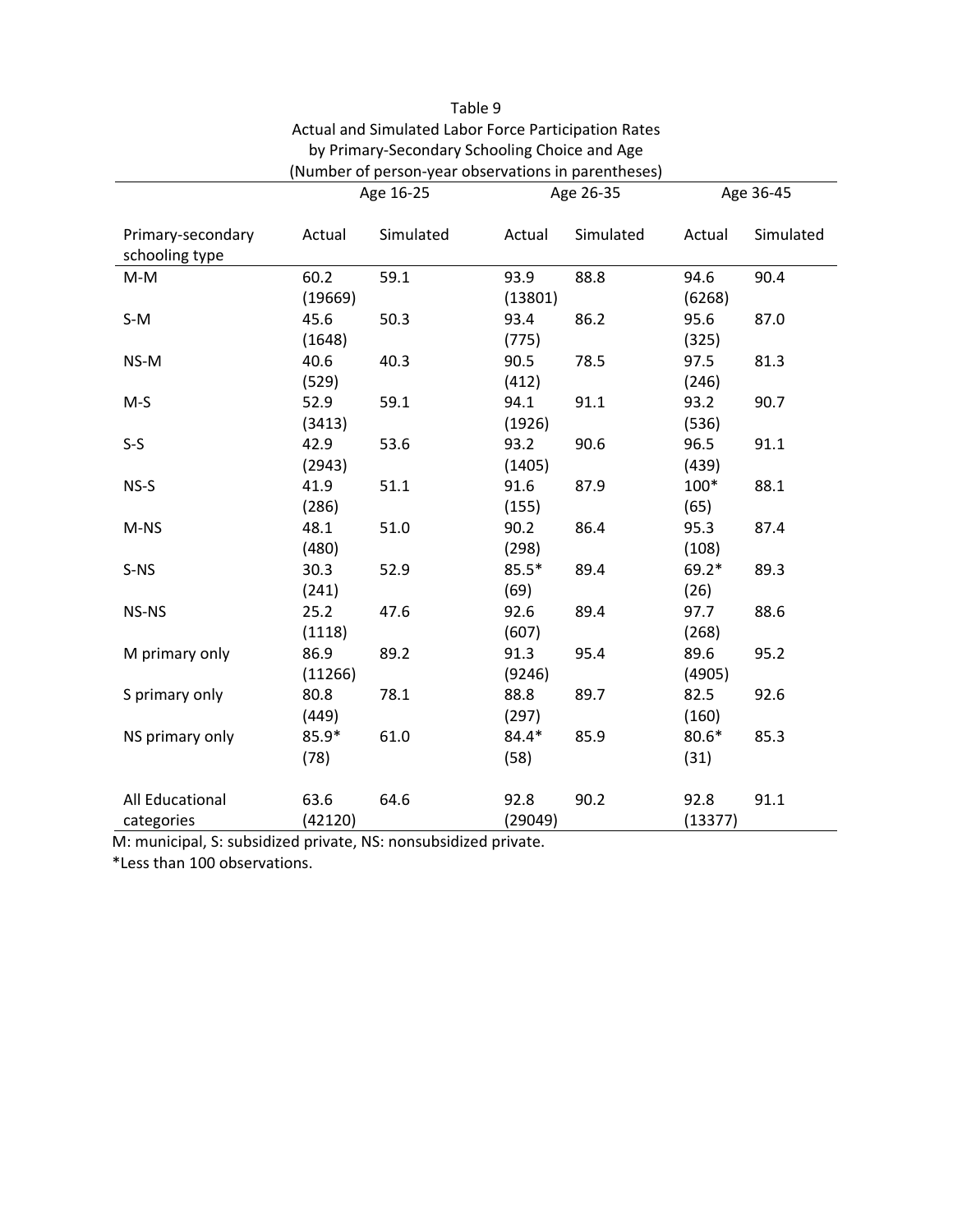| Primary-Secondary Schooling |       |           |                  |
|-----------------------------|-------|-----------|------------------|
| <b>Type</b>                 |       | Age 16-45 |                  |
|                             |       |           | Actual Simulated |
| Municipal-Municipal         | 4949  |           | 5185             |
| Subsidized-Municipal        | 5407  |           | 6568             |
| Nonsubsidized-Municipal     | 7206  |           | 7205             |
| Municipal-Subsidized        | 5945  |           | 6465             |
| Subsidized-Subsidized       | 5671  |           | 7081             |
| Nonsubsidized-Subsidized    | 3703* |           | 7418             |
| Municipal-Nonsubsidized     | 6206  |           | 7363             |
| Subsidized-Nonsubsidized    | 5921* |           | 7488             |
| Nonsubsidized-Nonsubsidized | 13605 |           | 8005             |
| Municipal only              | 3022  |           | 2632             |
| Subsidized only             | 3231* |           | 2908             |
| Nonsubsidized only          | 4287* |           | 3676             |
| All Educational categories  | 4736  |           | 4524             |

### Table 10 Actual and Simulated Mean Wages of Workers (in 2002 US Dollars) By Primary‐Secondary Schooling Type and Age

\*These cells have relatively small numbers of observations (less than 100).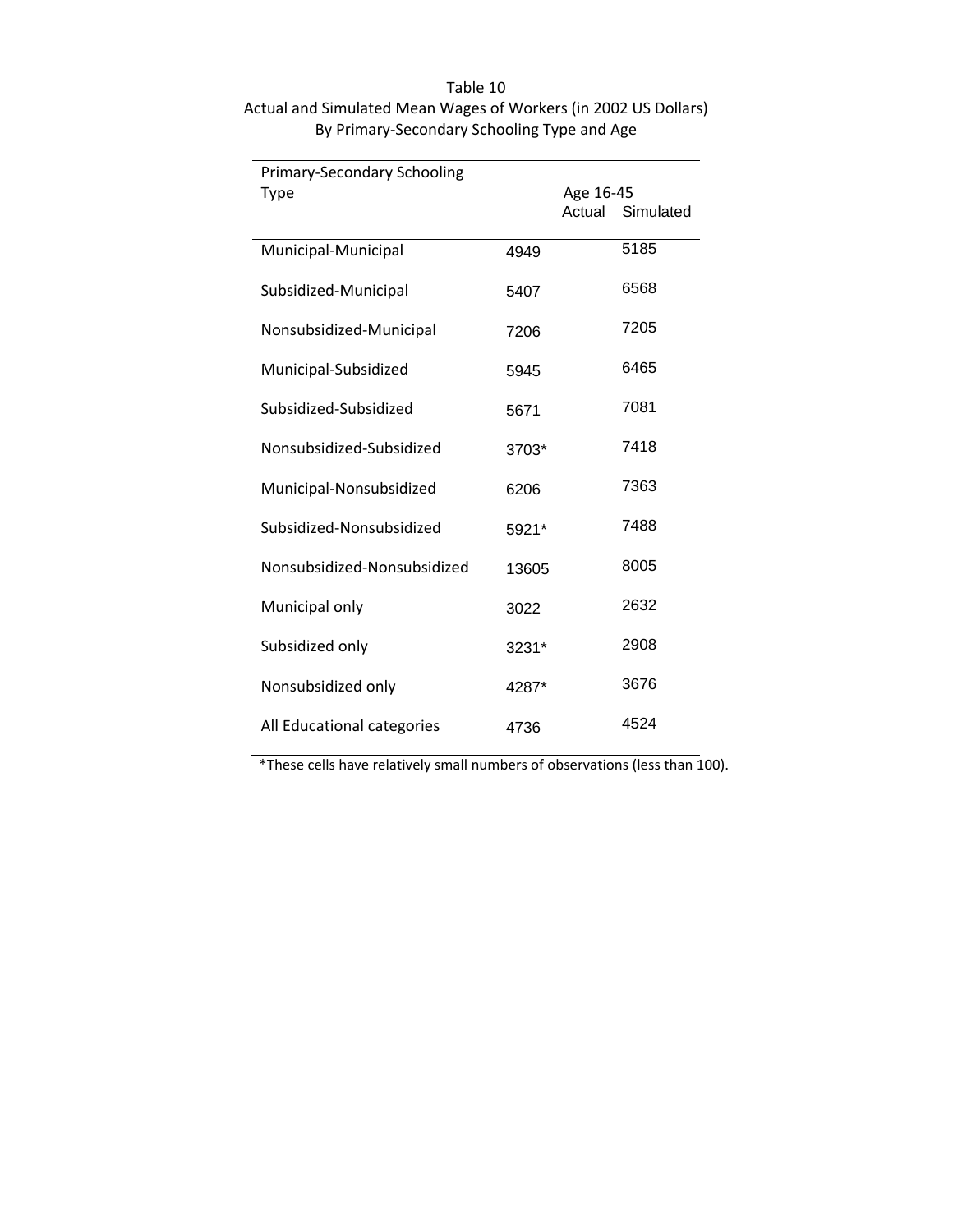Summary of Major educational reforms in Chile since 1980

|               | Reform                                                                                                                             | <b>Detailed Description</b>                                                                                                                                                                                                                                                                                                                                                                                                                                                                  |
|---------------|------------------------------------------------------------------------------------------------------------------------------------|----------------------------------------------------------------------------------------------------------------------------------------------------------------------------------------------------------------------------------------------------------------------------------------------------------------------------------------------------------------------------------------------------------------------------------------------------------------------------------------------|
| 1981          | Introduction of nationwide school<br>voucher program                                                                               | Private subsidized schools have to accept amount of voucher as full payment of<br>tuition. Voucher amount changes somewhat over the years. It decreased in real<br>terms until 1990, when it increased.                                                                                                                                                                                                                                                                                      |
| 1990          | Union negotiated increase<br>(almost doubling) of mandatory<br>minimum wage for teachers,<br>applicable for 1990-2004.             | Both public and private teachers are members of the Teacher's Union, which<br>negotiates over min teacher wage applicable to both public and private sector.<br>Teachers in private schools can also form a school level union that negotiate<br>wages over a min. level, but teachers in public schools cannot. At the end of<br>the 1990's, there was an increase in the entrance exam scores (like SAT) of<br>new teachers, which reversed a previous long-term downward trend in scores. |
| 1990-<br>2004 | Increase in school resources                                                                                                       | Achieved through increasing voucher amount and through special programs for<br>schools.                                                                                                                                                                                                                                                                                                                                                                                                      |
| 1994          | Change in rules to allow public<br>and private schools to impose a<br>small tuition charge on top of the<br>voucher                | This was allowed for private subsidized schools and, with some restrictions, for<br>municipal schools. They cannot impose the charge on poor families.                                                                                                                                                                                                                                                                                                                                       |
| 1996          | Introduction of SNED program -<br>National System of Student<br><b>Performance Evaluation</b>                                      | Within groups of comparable schools (in terms of student family background),<br>identifies best 25% of schools according to the student results. These schools<br>gain extra funds which are divided equally between the teachers of the school.<br>Schools are designated "excellence" schools for two years.                                                                                                                                                                               |
| 2000          | Increase of 20% in the length of<br>the school day (about 6-7 hours<br>per week) with no change in the<br>number of days per year. | This reform required an expansion of many schools, because students had<br>previously attended either morning or afternoon classes, which was no longer<br>possible with the extended school day. Both public and private schools could<br>apply for public school expansion funds and the program was gradually<br>implemented. Information is available on which schools obtained these funds.                                                                                             |
| 2002          | Introduction of a new federal<br>teacher certification program.                                                                    | Teachers in public and private subsidized schools voluntarily submit a teaching<br>portfolio (that includes video of classroom time) and take an exam. Teachers<br>who receive the certification get an extra month of pay per year for ten years,<br>paid for by the government. Currently, about 5% of all teachers receive this<br>certification.                                                                                                                                         |
| 2003          | New teacher evaluation program                                                                                                     | Mandatory evaluation of all public school teachers every four years that be<br>used for teacher dismissal. Public school teachers hired at the municipality<br>level.                                                                                                                                                                                                                                                                                                                        |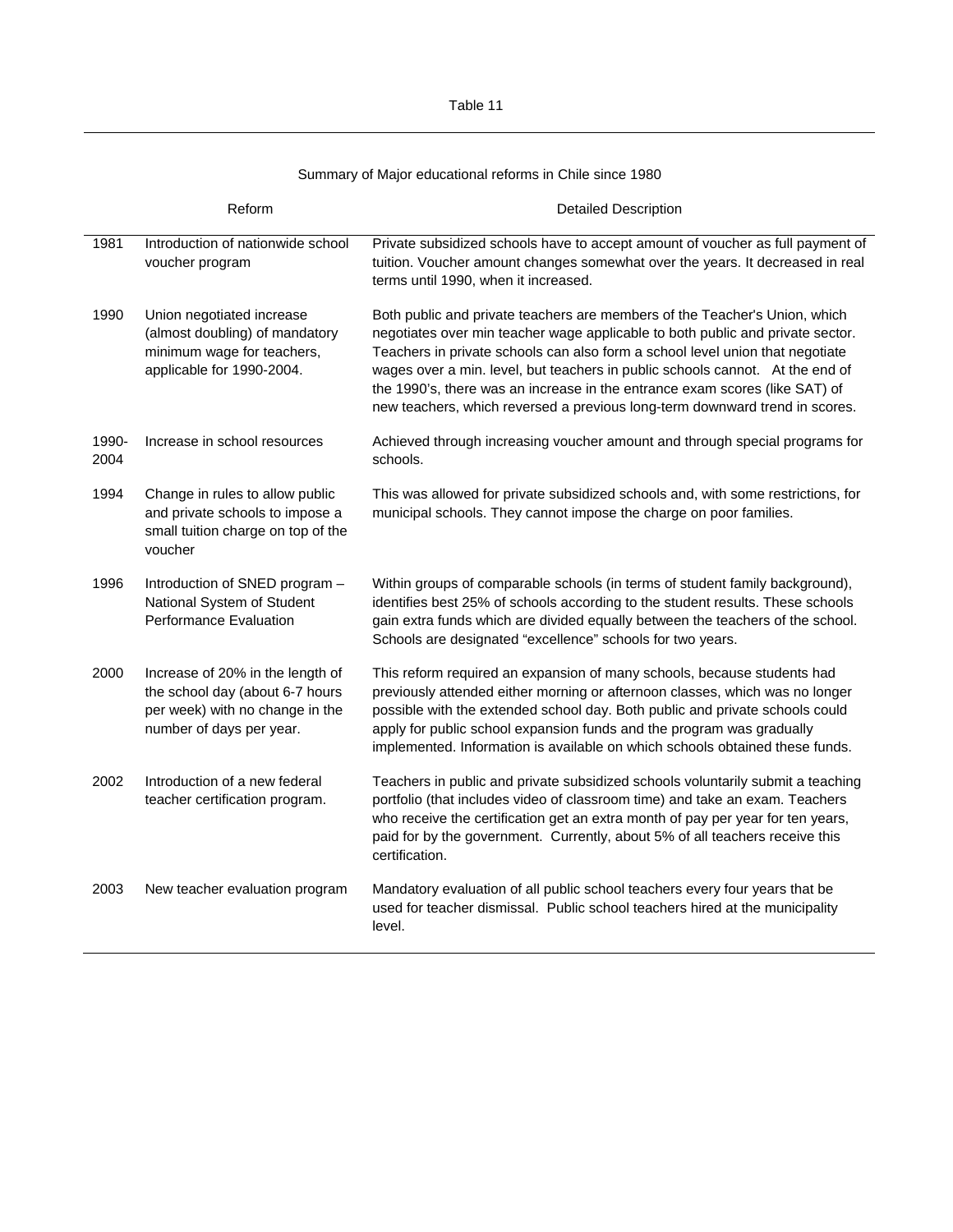|                                                   |                 |                              |        | ~, . ~ , ~ ~ ~ <del>.</del> . |                              |             |                 |                    |             |  |
|---------------------------------------------------|-----------------|------------------------------|--------|-------------------------------|------------------------------|-------------|-----------------|--------------------|-------------|--|
|                                                   |                 | Complete sample <sup>+</sup> |        |                               | Poor Subsample <sup>++</sup> |             |                 | NonPoor Subsample‡ |             |  |
|                                                   | With<br>Program | Without<br>Program           | Diff   | With<br>Program               | Without<br>Program           | Diff        | With<br>Program | Without<br>Program | Diff        |  |
| % Attending private<br>subsidized primary         | 19.7            | 14.1                         | 5.6    | 18.2                          | 13.2                         | 6.0         | 20.6            | 14.6               | 6.0         |  |
| % Attending private<br>nonsubsidized<br>primary   | 6.8             | 8.1                          | $-1.3$ | 6.3                           | 7.4                          | $-1.1$      | 7.1             | 8.5                | $-1.4$      |  |
| % Attending private<br>subsidized<br>secondary    | 15.4            | 10.1                         | 5.3    | 14.1                          | 9.4                          | 4.7         | 16.5            | 10.6               | 5.9         |  |
| % Attending private<br>nonsubsidized<br>secondary | 5.1             | 5.7                          | $-0.6$ | 4.7                           | 5.0                          | $-0.3$      | 5.5             | 5.8                | $-0.3$      |  |
| % Attending college                               | 39.6            | 40.6                         | $-1.0$ | 36.6                          | 37.6                         | $-1.0$      | 41.3            | 42.5               | $-1.2$      |  |
| 25% quantile years<br>of education                | 10              | 10                           | 0      | 9                             | 9                            | $\pmb{0}$   | 10              | 10                 | $\pmb{0}$   |  |
| Median years of<br>education                      | 12              | 12                           | 0      | 12                            | 12                           | $\mathbf 0$ | 12              | 12                 | $\mathbf 0$ |  |
| 75% years of<br>education                         | 14              | 14                           | 0      | 14                            | 14                           | $\pmb{0}$   | 14              | 14                 | $\mathbf 0$ |  |

Table 12 Simulated effect of voucher program on education outcomes by family background status

†Refers to sample of individuals exposed to voucher program at any point in their schooling careers.

†† Refers to subsample that reported family background as indigent or poor.

‡Refers to subsample that reported family background as good or very good.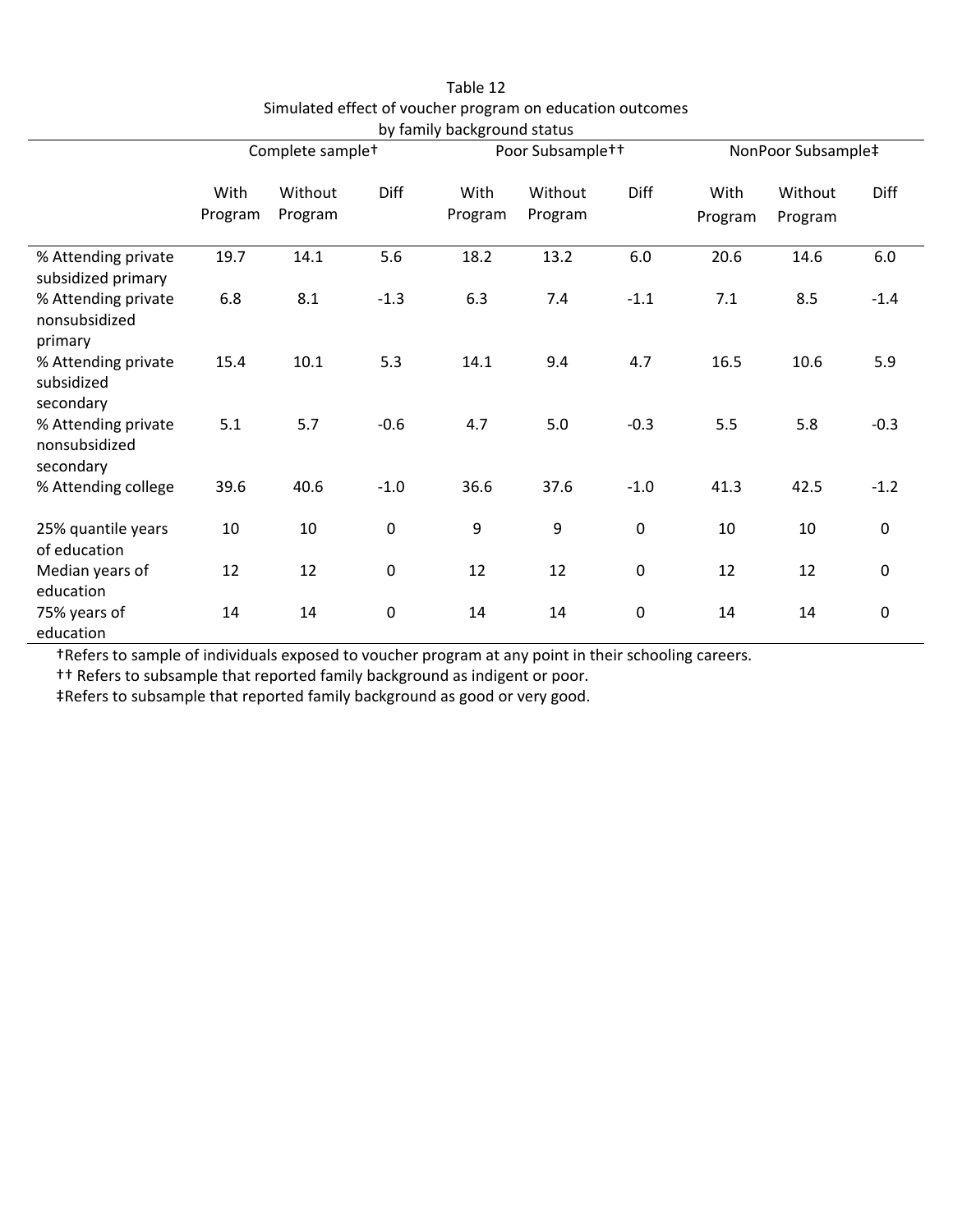|                       |                 | Complete sample <sup>+</sup> |        | Percent Completing at least x years of schooling | Poor Subsample <sup>++</sup> | NonPoor Subsample‡ |                 |                    |        |
|-----------------------|-----------------|------------------------------|--------|--------------------------------------------------|------------------------------|--------------------|-----------------|--------------------|--------|
| Years of<br>schooling | With<br>Program | Without<br>Program           | Diff   | With<br>Program                                  | Without<br>Program           | Diff               | With<br>Program | Without<br>Program | Diff   |
| 5                     | 96.7            | 96.5                         | 0.2    | 96.3                                             | 96.1                         | 0.2                | 97.0            | 96.9               | 0.1    |
| $\boldsymbol{6}$      | 96.7            | 96.5                         | 0.2    | 96.3                                             | 96.1                         | 0.2                | 97.0            | 96.9               | 0.1    |
| $\overline{7}$        | 93.6            | 93.4                         | 0.2    | 92.7                                             | 92.4                         | 0.3                | 94.1            | 93.9               | 0.2    |
| 8                     | 93.6            | 93.4                         | 0.2    | 92.7                                             | 92.4                         | 0.3                | 94.1            | 93.9               | 0.2    |
| 9                     | 79.7            | 79.3                         | 0.4    | 76.9                                             | 76.4                         | 0.5                | 81.4            | 80.9               | 0.5    |
| 10                    | 77.5            | 76.9                         | 0.6    | 74.4                                             | 73.8                         | 0.6                | 79.3            | 78.7               | 0.6    |
| 11                    | 72.9            | 72.3                         | 0.6    | 69.4                                             | 68.9                         | $0.5\,$            | 74.9            | 74.2               | 0.7    |
| 12                    | 64.4            | 64.3                         | 0.1    | 60.7                                             | 60.7                         | $0.0\,$            | 66.5            | 66.4               | 0.1    |
| 13                    | 39.6            | 40.6                         | $-1.0$ | 36.6                                             | 37.6                         | $-1.0$             | 41.3            | 42.5               | $-1.2$ |
| 14                    | 23.9            | 25.2                         | $-1.3$ | 21.9                                             | 23.0                         | $-1.1$             | 25.0            | 26.5               | $-1.5$ |
| 15                    | 14.5            | 15.7                         | $-1.2$ | 13.2                                             | 14.2                         | $-1.0$             | 15.2            | 16.5               | $-1.0$ |
| 16                    | 7.7             | 8.6                          | $-0.9$ | 7.1                                              | 7.9                          | $-0.6$             | 8.1             | 9.1                | $-1.0$ |
| 17                    | 3.7             | 4.0                          | $-0.3$ | 3.4                                              | 3.7                          | $-0.3$             | 3.8             | 4.2                | $-0.4$ |

Table 13 Voucher Impact on Education Distribution Percent Completing at least x years of schooling

†Refers to sample of individuals exposed to voucher program at any point in their schooling careers, over ages 15‐45. †† Refers to subsample that reported family background as indigent or poor

‡Refers to subsample that reported family background as good or very good.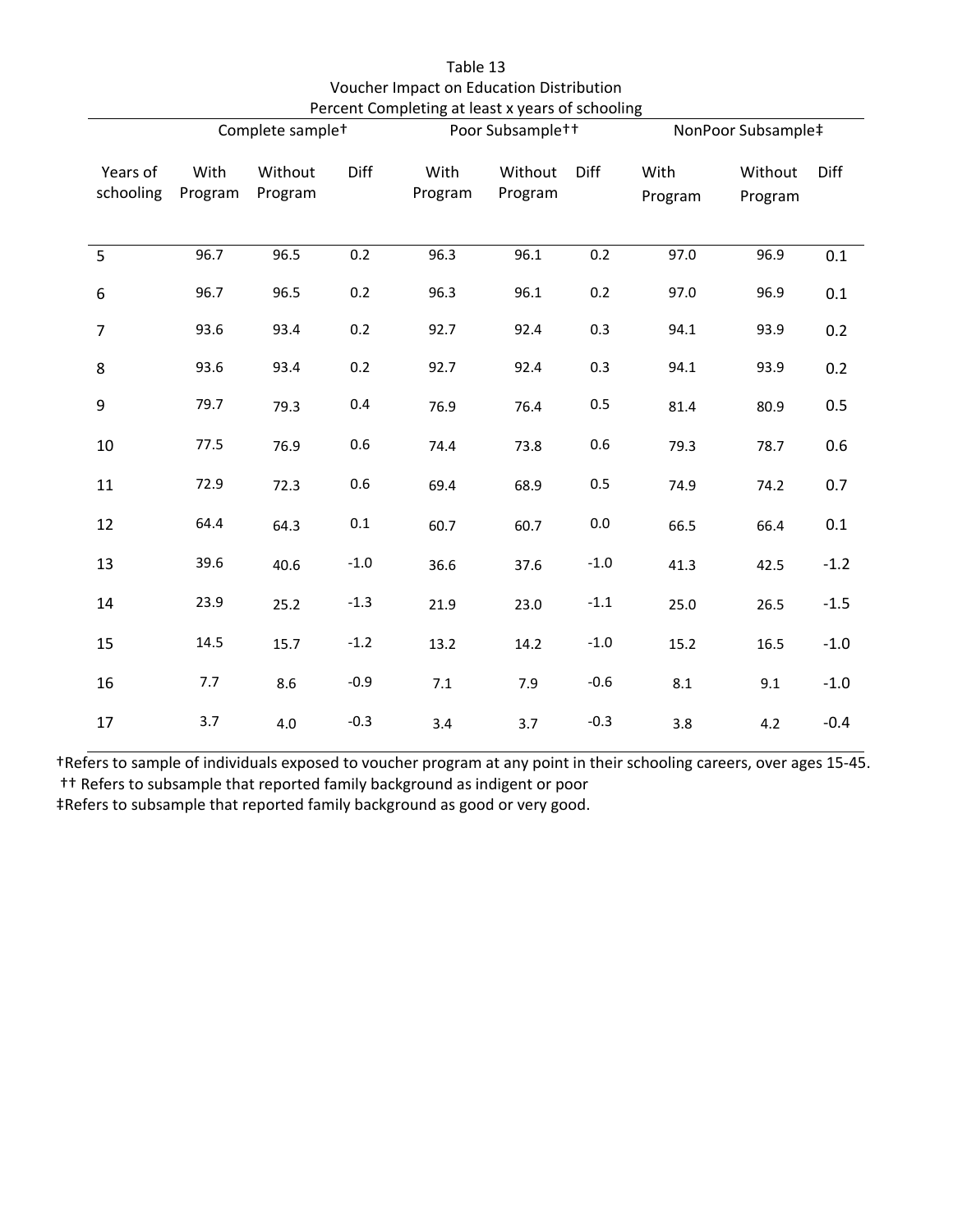|                             | (Earnings and Labor Force Participation) |                              |         |                              |                    |         |
|-----------------------------|------------------------------------------|------------------------------|---------|------------------------------|--------------------|---------|
|                             |                                          | Complete sample <sup>+</sup> |         | Poor Subsample <sup>++</sup> | NonPoor Subsample‡ |         |
|                             | With                                     | Without                      |         | With<br>Without              |                    | Without |
|                             | Program                                  | Program                      | Program | Program                      | Program            | Program |
|                             |                                          |                              |         |                              |                    |         |
| Mean earnings               |                                          |                              |         |                              |                    |         |
| ages 16-25                  | 2695                                     | 2594                         | 2526    | 2437                         | 2800               | 2692    |
| ages 26-35                  | 5604                                     | 5402                         | 5308    | 5129                         | 5775               | 5560    |
| ages 36-45                  | 7447                                     | 7260                         | 7032    | 6866                         | 7688               | 7488    |
| ages 16-45                  | 5249                                     | 5085                         | 4955    | 4811                         | 5421               | 5247    |
| Percent of time participate |                                          |                              |         |                              |                    |         |
| in the labor force          |                                          |                              |         |                              |                    |         |
| ages 16-25                  | 62.0                                     | 60.0                         | 63.9    | 62.1                         | 60.9               | 58.7    |
| ages 26-35                  | 90.3                                     | 89.1                         | 90.6    | 89.6                         | 90.0               | 88.9    |
| ages 36-45                  | 91.1                                     | 90.5                         | 91.4    | 90.9                         | 90.9               | 90.3    |
| ages 16-45                  | 81.1                                     | 79.9                         | 82.0    | 80.9                         | 80.6               | 79.3    |

## Table 14 Voucher Program Impact on Labor Market Outcomes

†Refers to sample of individuals exposed to voucher program at any point in their schooling careers, over Ages 16‐45. †† Refers to subsample that reported family background as indigent or poor.

‡Refers to subsample that reported family background as good or very good.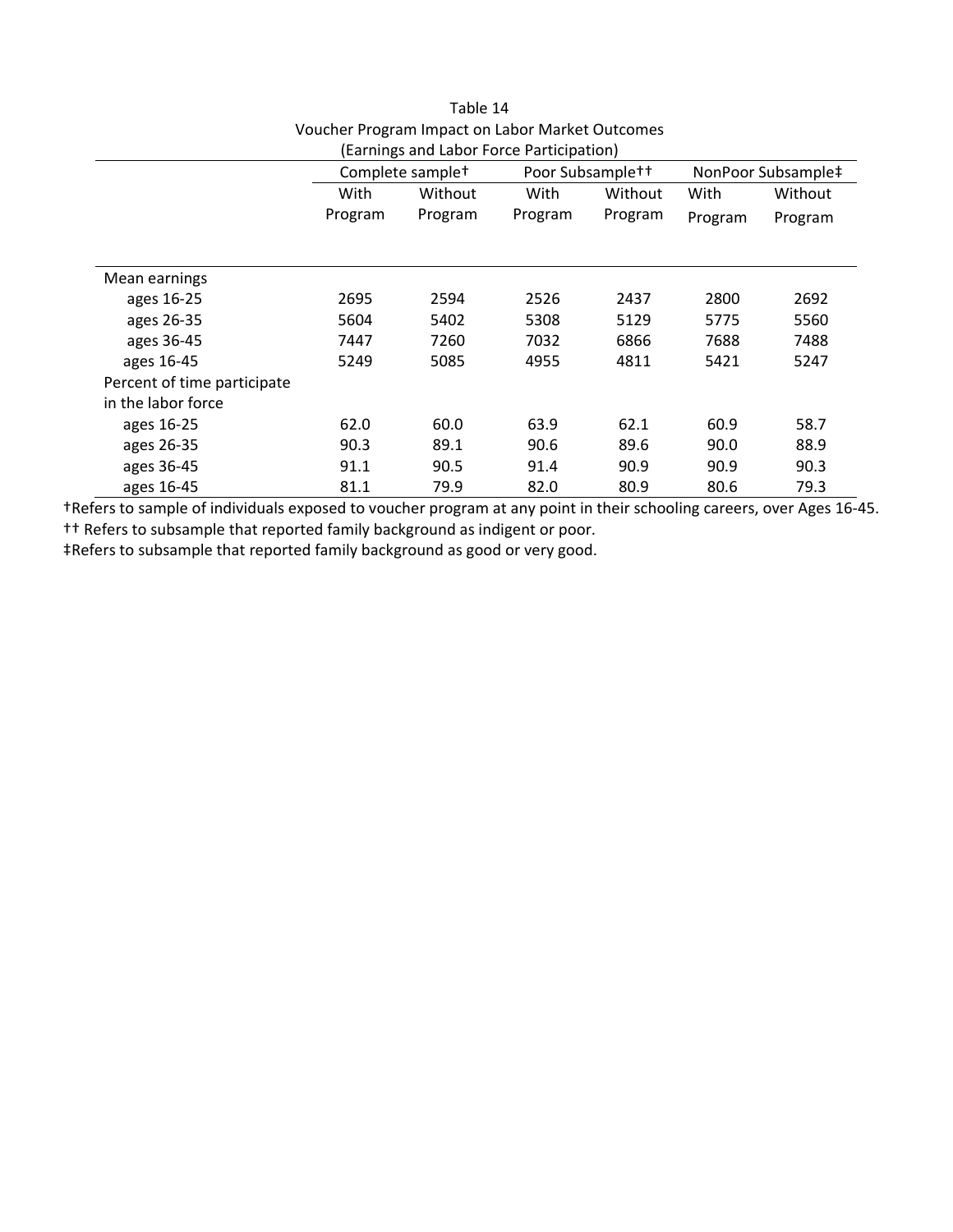|                                                             | <b>OLS</b> |           |         |
|-------------------------------------------------------------|------------|-----------|---------|
| Variable                                                    |            | Robust    | T       |
|                                                             | Coef.      | Std. Err. |         |
| Experience                                                  | .065       | .005      | 12.50   |
| Experience squared                                          | $-.002$    | .0002     | $-9.33$ |
| College                                                     | .171       | .010      | 17.70   |
| Municipal primary before<br>reform                          | .112       | .025      | 4.54    |
| Subsidized primary before<br>reform                         | .121       | .030      | 4.09    |
| Nonsubsidized primary<br>before reform                      | .170       | .034      | 5.04    |
| Municipal primary after<br>reform                           | .138       | .025      | 5.56    |
| Subsidized primary after<br>reform                          | .139       | .026      | 5.32    |
| Nonsubsidized primary<br>after reform                       | .116       | .032      | 3.66    |
| Municipal secondary<br>before reform                        | .124       | .014      | 8.90    |
| Subsidized secondary<br>before reform                       | .106       | .030      | 3.59    |
| Nonsubsidized secondary<br>before reform                    | .197       | .038      | 5.14    |
| Municipal primary<br>secondary reform                       | .091       | .008      | 11.78   |
| Subsidized primary                                          | .111       | .010      | 10.84   |
| secondary reform<br>Nonsubsidized secondary<br>after reform | .155       | .020      | 7.86    |
| Constant term                                               | 6.874      | .102      | 67.62   |

Table A.1 Estimated coefficients from OLS Wage Regression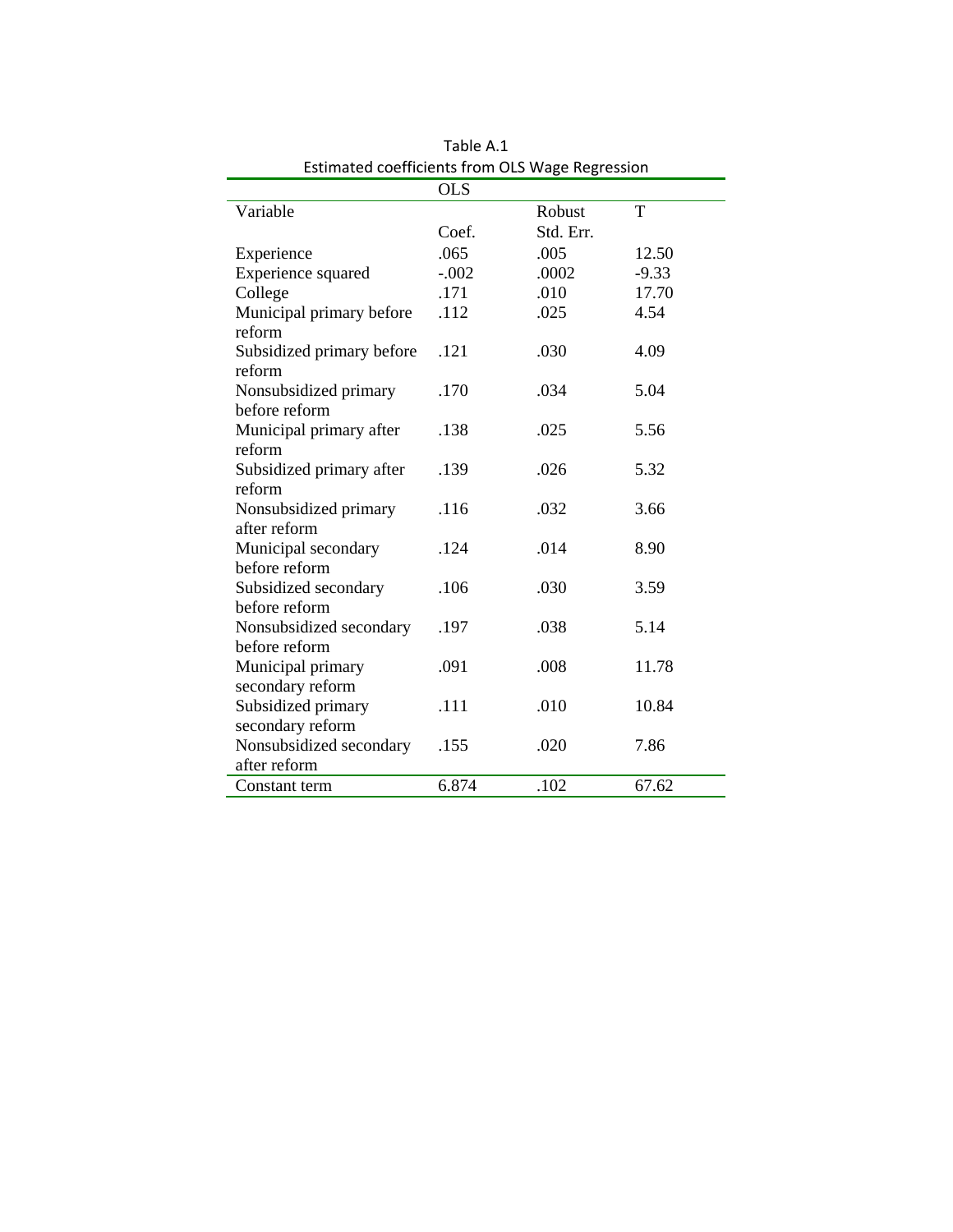Table A.2 (a) Estimated Parameter Values

| Parameter                                                         | Estimate |                                                          | Estimate  |
|-------------------------------------------------------------------|----------|----------------------------------------------------------|-----------|
| Ln Wage constant                                                  | 6.56     | Rental rate on municipal                                 | 0.0500    |
| Type 1                                                            | 7.43     | secondary post-voucher                                   |           |
| Type 2                                                            | 6.68     | $(\beta_2+\gamma_2)$                                     |           |
| Type 3                                                            |          |                                                          |           |
|                                                                   |          |                                                          |           |
| Rental rate on municipal                                          | 0.0450   | Rental rate on private                                   | 0.0670    |
| primary pre-voucher $(\beta_1)$                                   |          | subsidized secondary pre-                                |           |
|                                                                   |          | voucher $(\beta^{s_2})$                                  |           |
|                                                                   |          |                                                          |           |
| Rental rate on municipal                                          | 0.0558   | Rental rate on private                                   | 0.0643    |
| primary post-voucher                                              |          | subsized secondary post-                                 |           |
| $(\beta_1+\gamma_1)$                                              |          | voucher $(\beta^{S_2} + \gamma^{S_2})$                   |           |
| Rental rate on private                                            | 0.0427   | Rental rate on private                                   | 0.0691    |
| subsidized primary pre-                                           |          | nonsubsidized secondary                                  |           |
| voucher $(\beta^{S_1})$                                           |          | pre-voucher $(\beta^{NS}_{2})$                           |           |
|                                                                   |          |                                                          |           |
| Rental rate on private                                            | 0.0452   | Rental rate on private                                   | 0.0694    |
| subsized primary post-                                            |          | nonsubsized secondary                                    |           |
| voucher $(\beta^{S_1} + \gamma^{S_1})$                            |          | post-voucher (                                           |           |
|                                                                   |          | $\beta^{NS}$ <sub>2</sub> + $\gamma^{NS}$ <sub>2</sub> ) |           |
| Rental rate on private                                            | 0.0501   | Experience                                               | 0.131     |
| nonsubsidized primary pre-                                        |          | $(\beta_3)$                                              |           |
| voucher $(\beta^{NS})$                                            |          |                                                          |           |
| Rental rate on private                                            | 0.0576   | Experience squared                                       | $-0.0034$ |
| nonsubsized primary post-                                         |          | $(\beta_4)$                                              |           |
| voucher $(\beta^{NS}$ <sub>1</sub> + $\gamma^{NS}$ <sub>1</sub> ) |          |                                                          |           |
| Rental rate on municipal                                          | 0.0500   | Rental rate on years of                                  | 0.033     |
| secondary pre-voucher                                             |          | college education                                        |           |
|                                                                   |          | $(\beta_{5})$                                            |           |
| $(\beta_{2})$                                                     |          |                                                          |           |
| Ln Wage constant penalty for                                      |          | Extra Rental rate on years                               | 0.008     |
| non-Santiago region                                               |          | of college education for                                 |           |
| Type 1                                                            | $-0.09$  | non-subsidized school                                    |           |
| Type 2                                                            | $-0.01$  | $(\beta_{5})$                                            |           |
| Type 3                                                            | $-0.03$  |                                                          |           |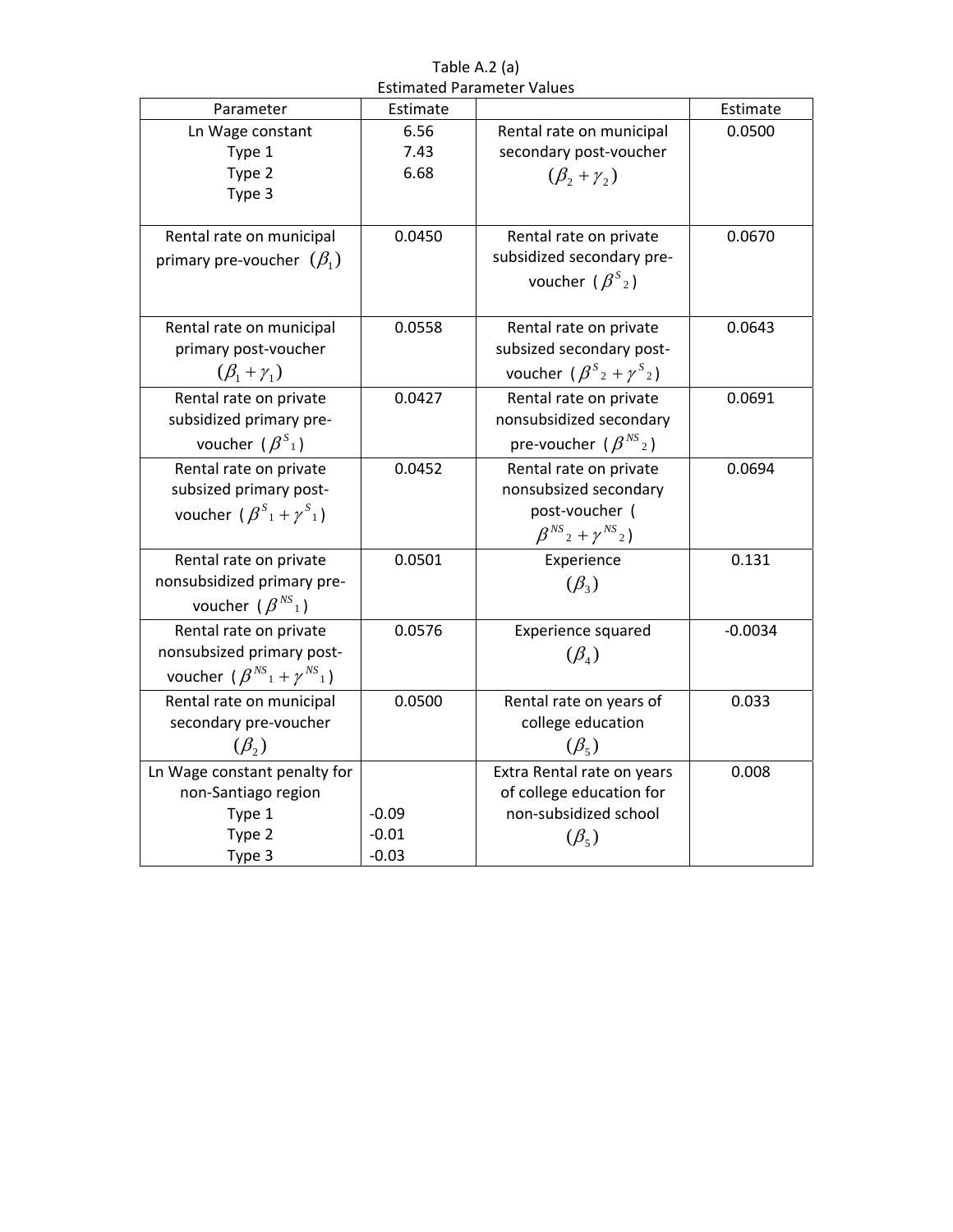|                        | Parameter Estimates |                             |          |
|------------------------|---------------------|-----------------------------|----------|
| Parameter              | Estimate            |                             | Estimate |
| Utility public primary |                     | Net cost of primary         | $-139.1$ |
| school                 |                     | subsidized school           |          |
| Type 1                 | 669.5               |                             |          |
| Type 2                 | 5044.1              |                             |          |
| Type 3                 | 2329.0              |                             |          |
| Utility subsidized     |                     | Net cost of secondary       | $-99.0$  |
| primary school         |                     | nonsubsidized school        |          |
| Type 1                 | 259.0               |                             |          |
| Type 2                 | 4981.3              |                             |          |
| Type 3                 | 2283.5              |                             |          |
| Utility nonsubsidized  |                     | Utility from college        |          |
| primary school (net of |                     |                             |          |
| tuition costs)         |                     | Type 1                      | $-170$   |
| Type 1                 | $-70.7$             | Type 2                      | 3392.5   |
| Type 2                 | 4783.7              | Type 3                      | 1498.8   |
| Type 3                 | 2201.9              |                             |          |
|                        |                     |                             |          |
| Utility public         |                     | <b>Utility from Staying</b> |          |
| secondary school       |                     | Home                        |          |
| Type 1                 | 539.0               | Type 1                      | $-190.0$ |
| Type 2                 | 4123.6              | Type 2                      | 3647.4   |
| Type 3                 | 2216.5              | Type 3                      | 1418.5   |
|                        |                     |                             |          |
| Utility subsidized     |                     |                             |          |
| secondary school       |                     |                             |          |
| Type 1                 | 430.6               |                             |          |
| Type 2                 | 3872.3              |                             |          |
| Type 3                 | 2240.2              |                             |          |
| Utility nonsubsidized  |                     |                             |          |
| secondary school (net  |                     |                             |          |
| of tuition cost)       |                     |                             |          |
| Type 1                 | $-30.7$             |                             |          |
| Type 2                 | 3644.8              |                             |          |
| Type 3                 | 2102.5              |                             |          |

Table A.2(b) Parameter Estimates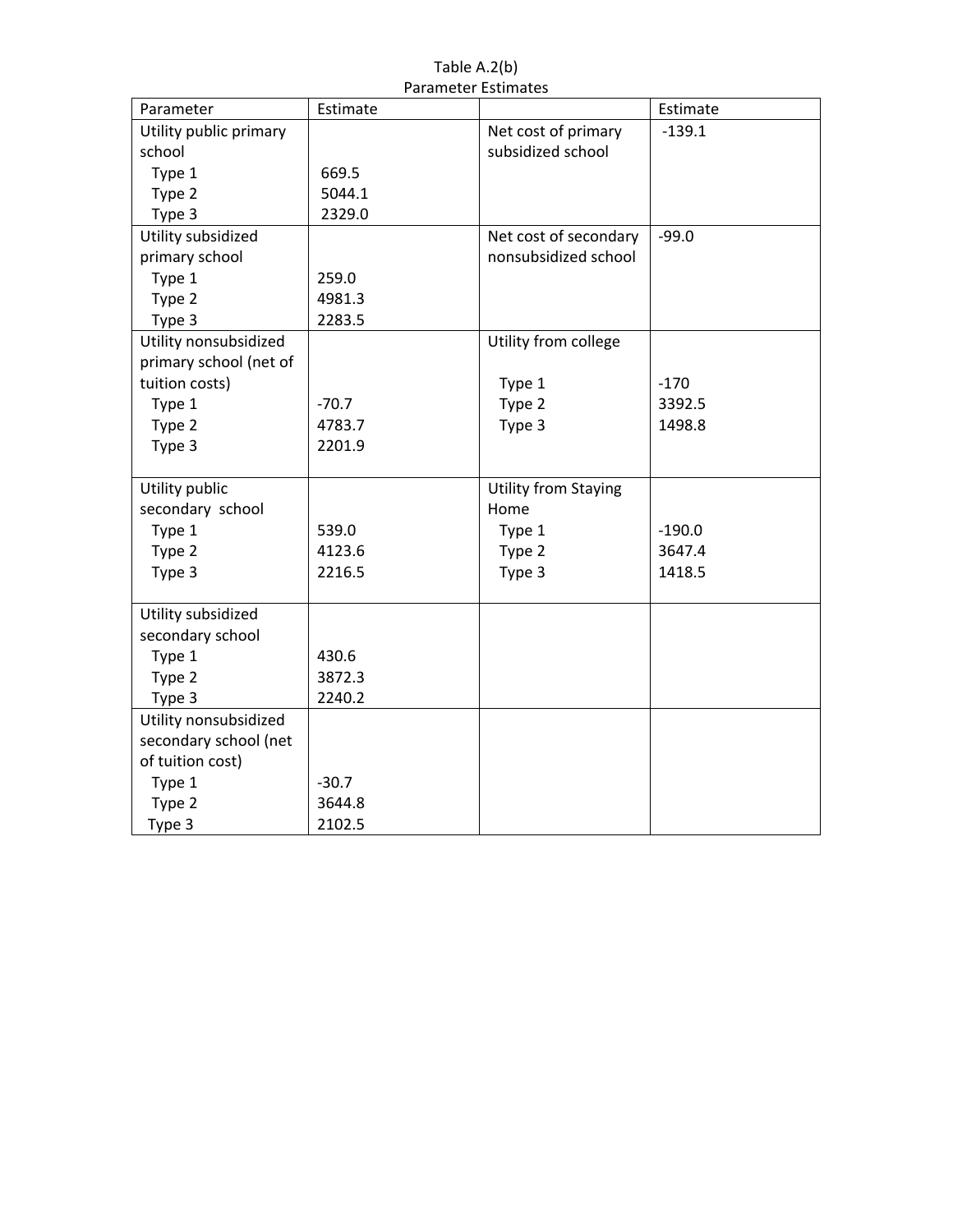|                        |          | arameter Estimates neiated to senoomig and sob i maing costs |           |
|------------------------|----------|--------------------------------------------------------------|-----------|
| Parameter              | Estimate | Parameter                                                    | Estimate  |
| Cost of attending      | $-129.5$ | Cost of changing from                                        | $-508.6$  |
| municipal school from  |          | subsidized primary to non-                                   |           |
| outside of Santiago    |          | subsidized secondary                                         |           |
| Cost of attending      | $-231.8$ | Cost of changing from non-                                   | $-792.5$  |
| subsidized school from |          | subsidized primary to                                        |           |
| outside of Santiago    |          | municipal secondary                                          |           |
| Cost of attending non- | $-233.7$ | Cost of changing from non-                                   | $-300.0$  |
| subsidized school from |          | subsidized primary to                                        |           |
| outside of Santiago    |          | subsidized secondary                                         |           |
| Cost of attending      | $-101.2$ | Cost of changing from non-                                   | $-91.0$   |
| college from outside   |          | subsidized primary to non-                                   |           |
| of Santiago            |          | subsidized secondary                                         |           |
| Cost of changing from  | $-164.2$ | Cost of finding first job if less                            | $-5662.9$ |
| municipal primary to   |          | than 9 years in school                                       |           |
| municipal secondary    |          |                                                              |           |
| Cost of changing from  | $-609.2$ | Cost of finding first job if 9-12                            | $-8425.5$ |
| municipal primary to   |          | years of school                                              |           |
| subsidized secondary   |          |                                                              |           |
| Cost of changing from  | $-700.0$ | Cost of finding first job if more                            | $-8176.6$ |
| municipal primary to   |          | than 12 years of school                                      |           |
| private secondary      |          |                                                              |           |
| Cost of changing from  | $-825.2$ | <b>Extra Cost of attending</b>                               | $-5.0$    |
| subsidized primary to  |          | municipal school from outside                                |           |
| municipal secondary    |          | of Santiago (pre voucher)                                    |           |
| Cost of changing from  | $-91.1$  | <b>Extra Cost of attending</b>                               | $-50.0$   |
| subsidized primary to  |          | subsidized school from                                       |           |
| subsidized secondary   |          | outside of Santiago(pre                                      |           |
|                        |          | voucher)                                                     |           |
|                        |          | Extra Cost of attending non-                                 | $-50.0$   |
|                        |          | sub school from outside of                                   |           |
|                        |          | Santiago(pre voucher)                                        |           |

Table A.2(c) Parameter Estimates Related to Schooling and Job Finding Costs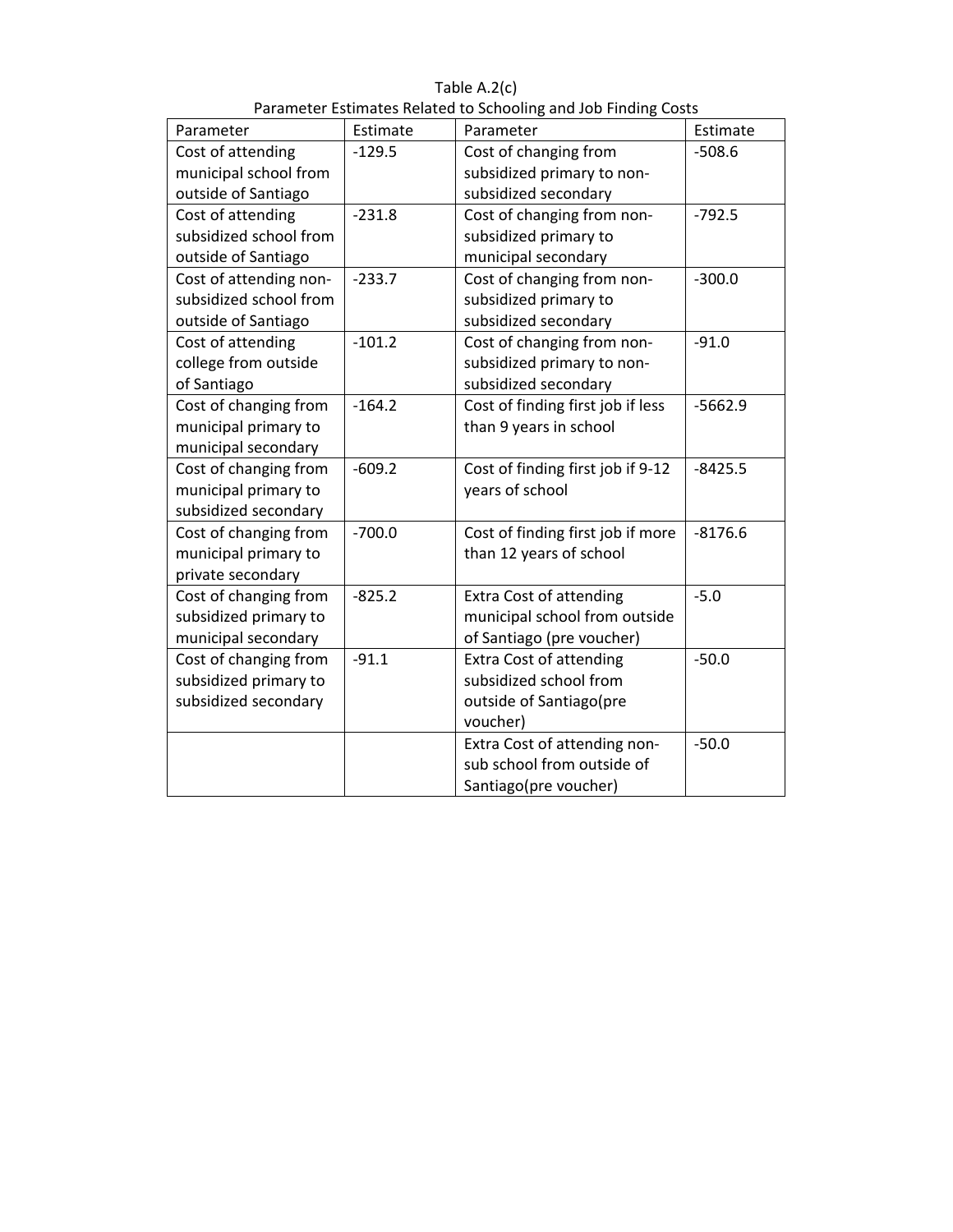| <b>Variances of Shocks</b> |          |  |  |  |
|----------------------------|----------|--|--|--|
| Parameter                  | Estimate |  |  |  |
| Std. error of In wage      | 0.526    |  |  |  |
| error term                 |          |  |  |  |
| Std. error of              | 785.2    |  |  |  |
| preference shock for       |          |  |  |  |
| public school              |          |  |  |  |
| Std. error of              | 540.5    |  |  |  |
| preference shock for       |          |  |  |  |
| private subsidized         |          |  |  |  |
| school                     |          |  |  |  |
| Std. error of              | 253.3    |  |  |  |
| preference shock for       |          |  |  |  |
| private nonsubsidized      |          |  |  |  |
| school                     |          |  |  |  |
| Std. error of              | 1484.0   |  |  |  |
| preference shock for       |          |  |  |  |
| home utility               |          |  |  |  |

# Table A.2(d) Parameter Estimates Related to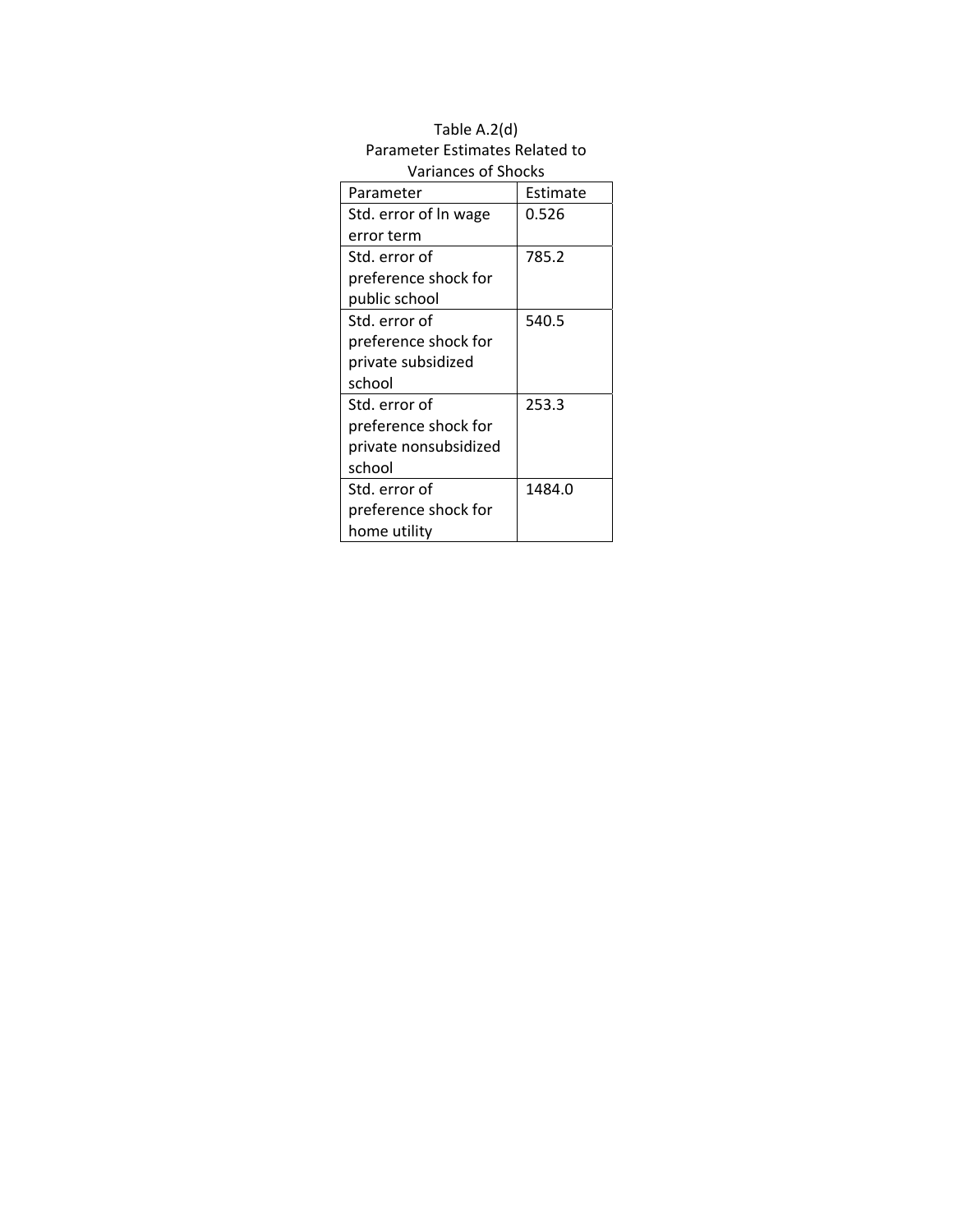| Percentile      | No voucher | Voucher |
|-----------------|------------|---------|
| 1               | 1188       | 1204    |
| 5               | 1637       | 1683    |
| 10              | 2112       | 2178    |
| 25              | 3295       | 3389    |
| 50              | 5064       | 5206    |
| 75              | 6900       | 7110    |
| 90              | 8143       | 8433    |
| 95              | 8857       | 9106    |
| 99              | 9737       | 9806    |
| Mean            | 5123       | 5280    |
| (Std dev)       | (2236)     | (2301)  |
| <b>CV</b>       | 0.437      | 0.437   |
| <b>Skewness</b> | 0.13       | 0.10    |
| <b>Kurtosis</b> | 2.07       | 2.02    |

Table A.3

Simulation of Effects of Voucher reforms on earnings distribution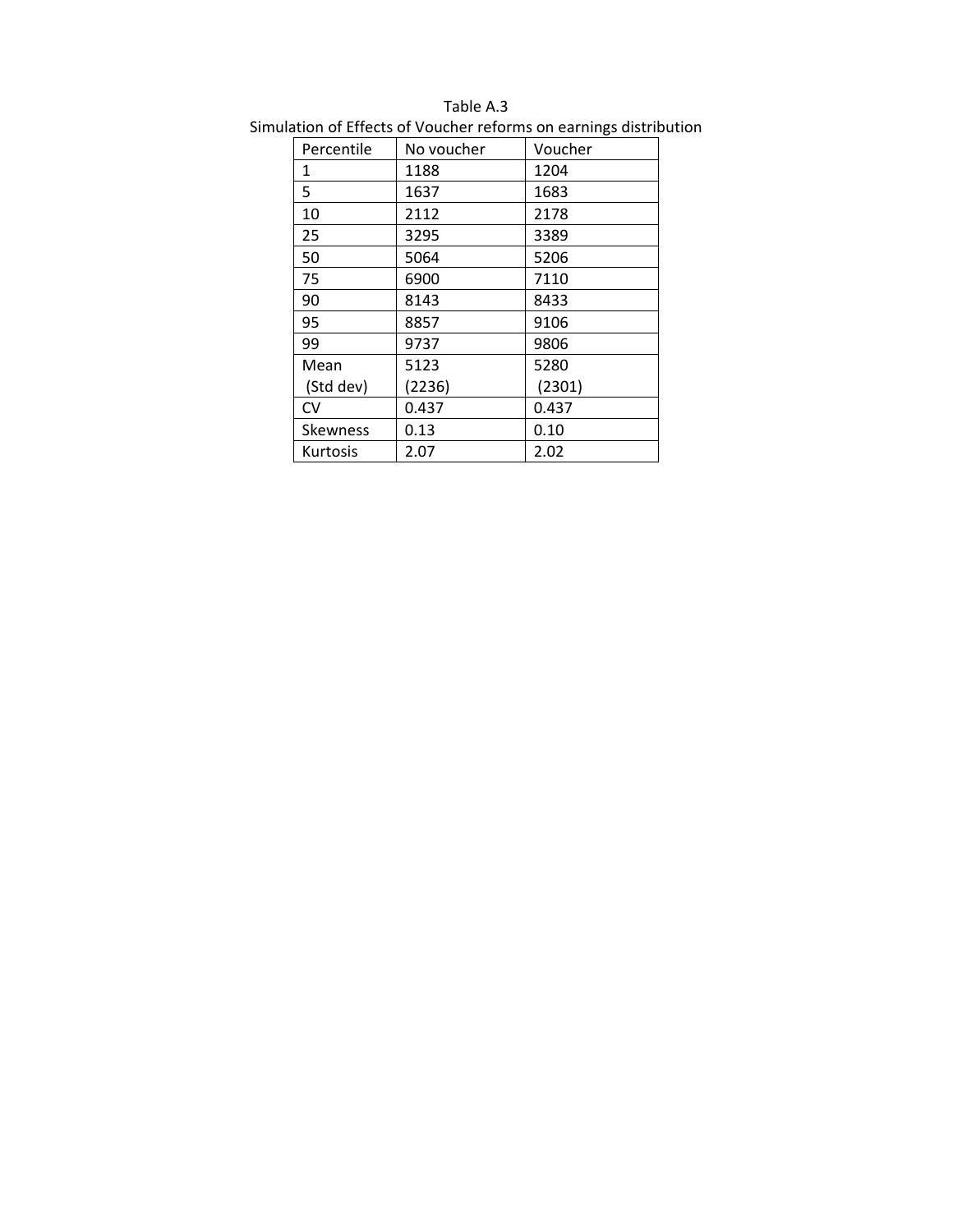

Figure 1: Percentage Attending Different Types of Schools by Year

year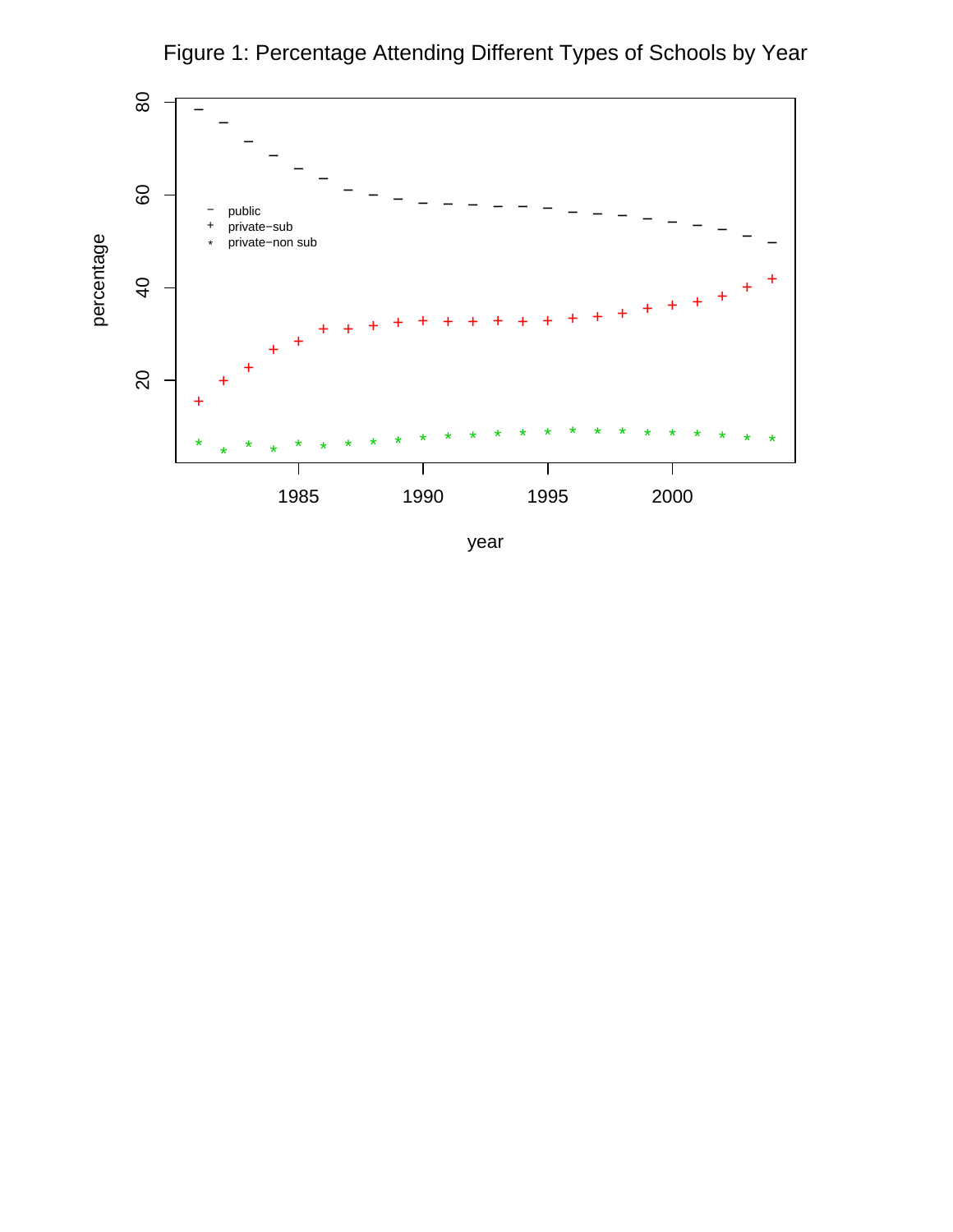



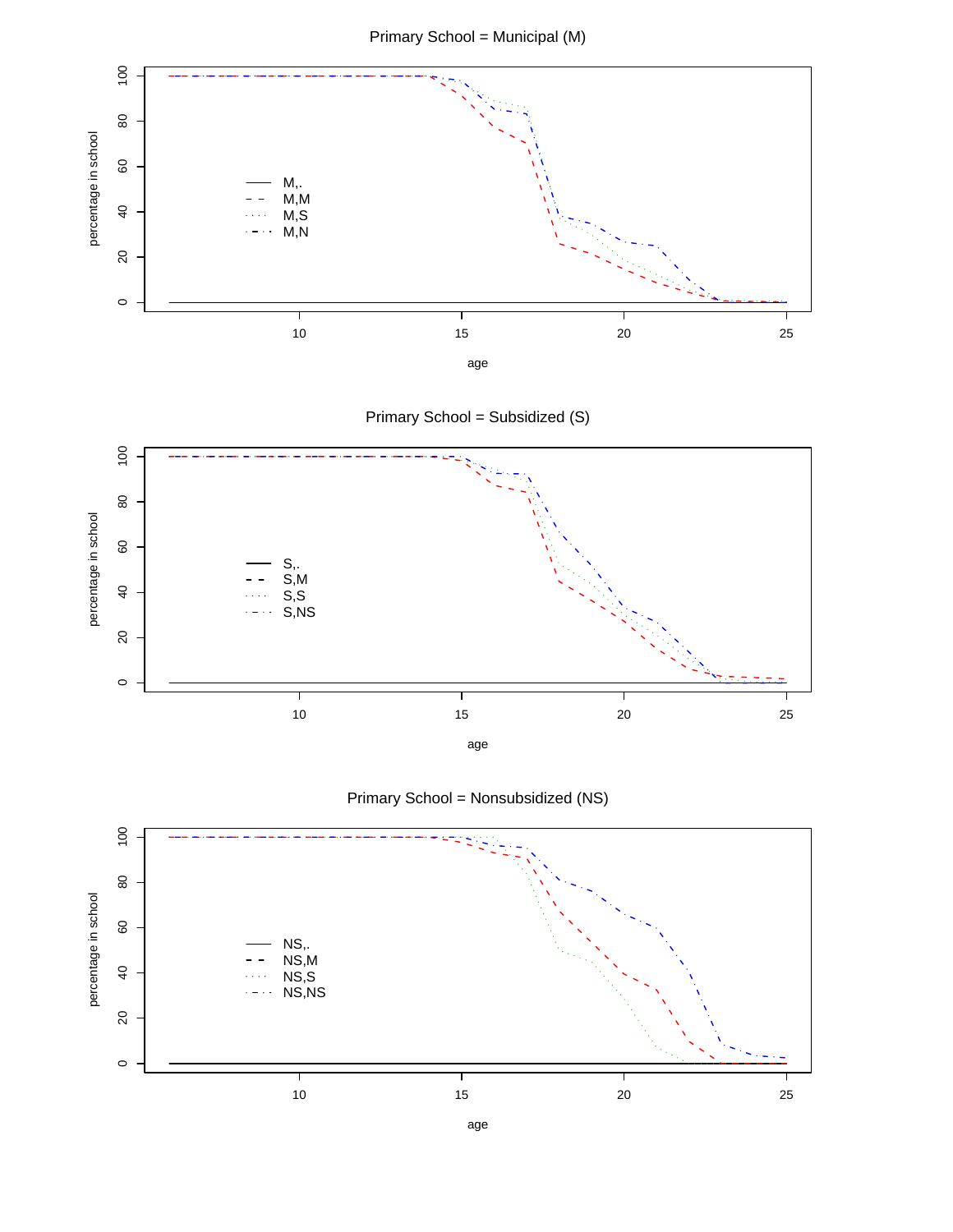## Figure 3: Education Distribution, Overall and By Type of Primary Attended

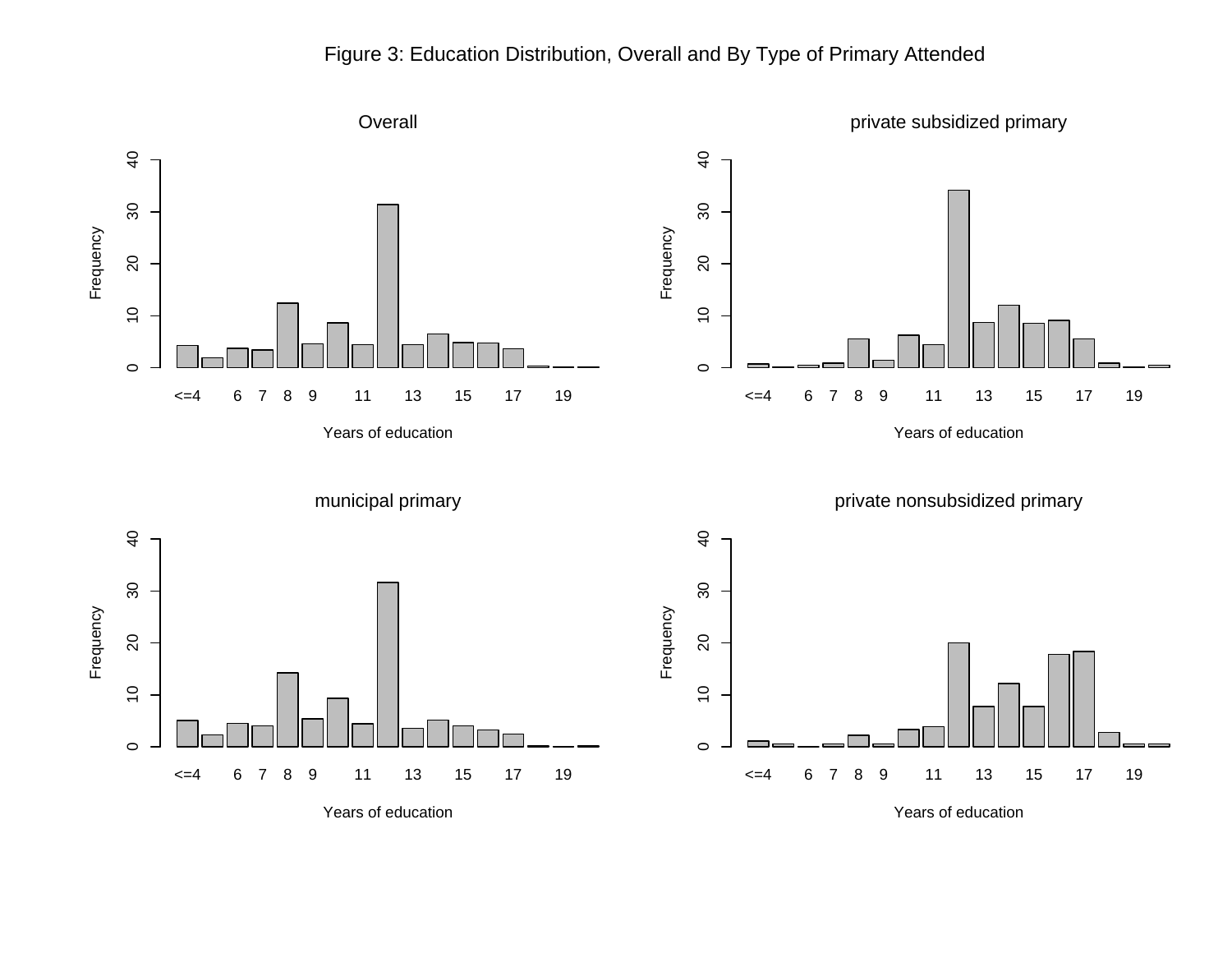

Figure 4: Perc. Working by Age and Type of Primary School

age